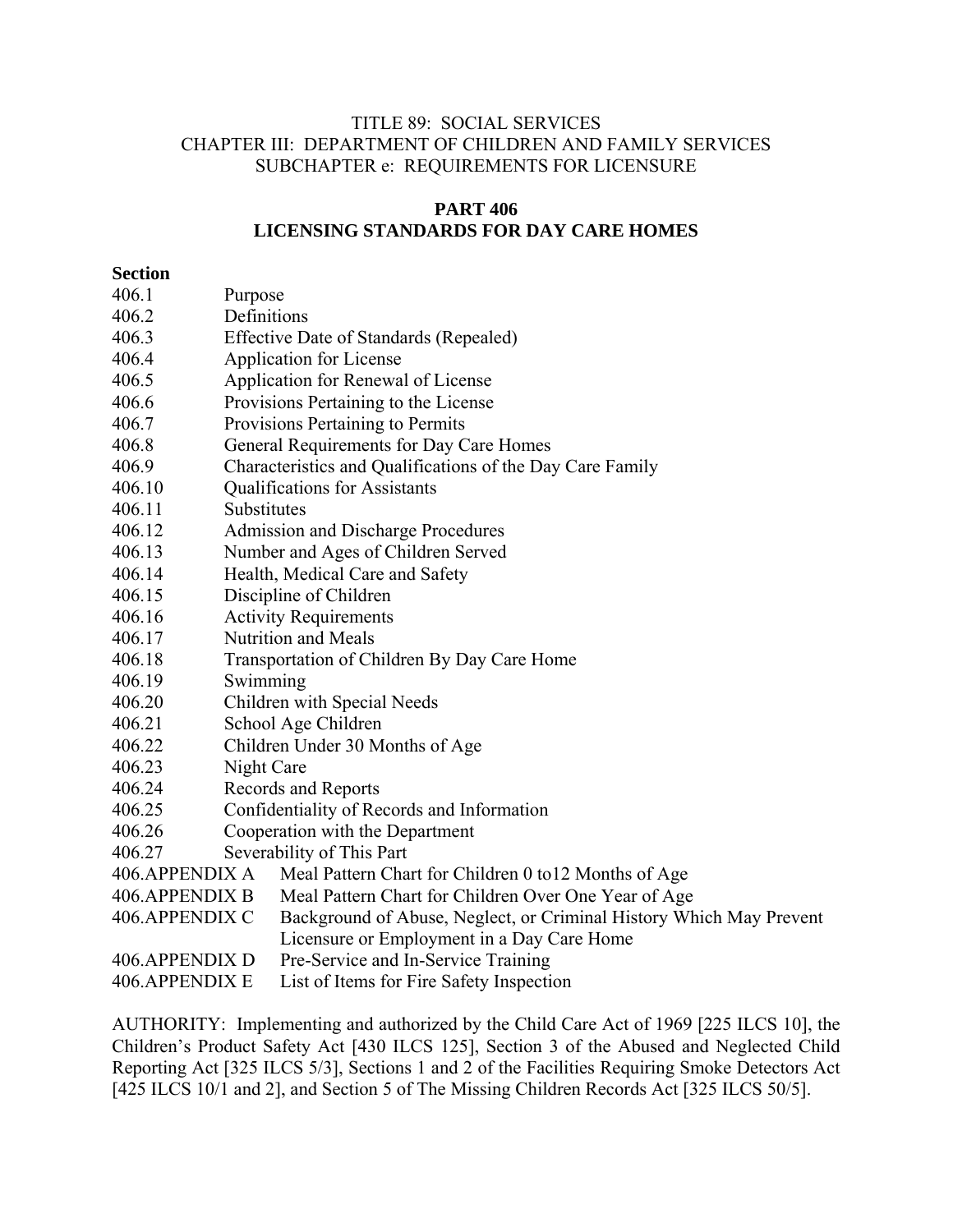SOURCE: Adopted and codified at 7 Ill. Reg. 7855, effective July 1, 1983; amended at 8 Ill. Reg. 24951, effective January 1, 1985; amended at 9 Ill. Reg. 2454, effective March 1, 1985; emergency amendment at 15 Ill. Reg. 15088, effective October 8, 1991, for a maximum of 150 days; modified at 16 Ill. Reg. 2269; amended at 16 Ill. Reg. 7602, effective April 30, 1992; amended at 18 Ill. Reg. 5531, effective April 1, 1994; amended at 19 Ill. Reg. 2765, effective February 23, 1995; amended at 21 Ill. Reg. 4524, effective April 1, 1997; emergency amendment at 24 Ill. Reg. 4207, effective March 1, 2000, for a maximum of 150 days; emergency expired July 28, 2000; amended at 24 Ill. Reg. 17047, effective November 1, 2000; amended at 25 Ill. Reg. 5714, effective April 1, 2001; emergency amendment at 26 Ill. Reg. 13694, effective August 30, 2002, for a maximum of 150 days; emergency expired on January 26, 2003; amended at 27 Ill. Reg. 19180, effective December 15, 2003; amended at 30 Ill. Reg. 18280, effective November 13, 2006; amended at 32 Ill. Reg. 9137, effective June 20, 2008; amended at 34 Ill. Reg., effective December 15, 2010.

# **Section 406.1 Purpose**

The purpose of this Part is to prescribe the standards for licensure as a day care home and to describe how to apply for a license.

# **Section 406.2 Definitions**

"Access to children" means an employee's job duties require that the employee be present in a licensed child care facility during the hours that children are present in the facility. In addition, any person who is permitted to be alone outside the visual or auditory supervision of facility staff with children receiving care in a licensed child care facility is subject to the background check requirements of this Part.

"Adult" means any person who is 18 years of age or older.

"Applicant" means a person living in the residence to be licensed who will be the primary caregiver in the day care home.

*"Approved smoke detector" or "detector" means a smoke detector of the ionization or photoelectric type which complies with all the requirements of the rules and regulations of the Illinois State Fire Marshal.* (Section 2 of the Facilities Requiring Smoke Detectors Act [425 ILCS 10/2])

"Assistant" or "child care assistant" means a person (whether a volunteer or an employee) who assists a licensed home caregiver in the operation of the day care home.

"Attendance" means the total number of children under the age of 12 present at any one time.

"Authorized representative of the Department" means the licensing representative or any person acting on behalf of the Director of the Department.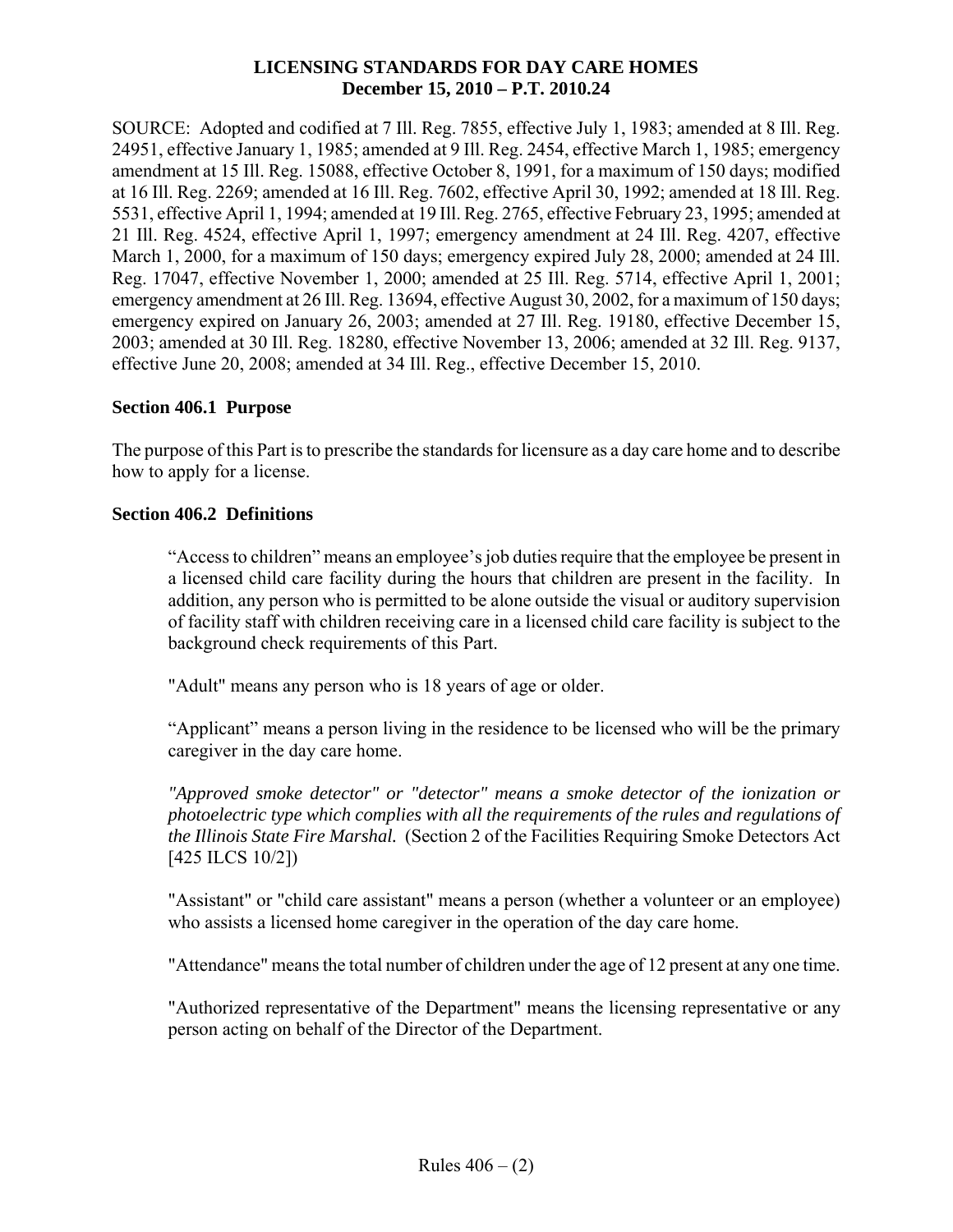"Background check" means:

- a criminal history check via fingerprints of persons age 18 and over that are submitted to the Illinois State Police and the Federal Bureau of Investigation (FBI) for comparison to their criminal history records, as appropriate; and
- a check of the Statewide Automated Child Welfare Information System (SACWIS) and other state child protection systems, as appropriate, to determine whether an individual is currently alleged or has been indicated as a perpetrator of child abuse or neglect; and
- a check of the Statewide Child Sex Offender Registry.

"Basement" means the story below the street floor where occupants must traverse a full set of stairs, 8 or more risers, to access the street floor.

"CANTS" means the Child Abuse and Neglect Tracking System operated and maintained by the Department. This system is being replaced by the Statewide Automated Child Welfare Information System (SACWIS).

"Caregiver" means the individual directly responsible for child care.

"Children with special needs" means children who exhibit one or more of the following characteristics, confirmed by clinical evaluation:

- Visual impairment: the child's visual impairment is such that development to full potential without special services cannot be achieved.
- Hearing impairment: the child's residual hearing is not sufficient to enable him or her to understand the spoken word and to develop language, thus causing extreme deprivation in learning and communication, or a hearing loss is exhibited that prevents full awareness of environmental sounds and spoken language, limiting normal language acquisition and learning.
- Physical or health impairment: the child exhibits a physical or health impairment that requires adaptation of the physical plant.
- Speech and/or language impairment: the child exhibits deviations of speech and/or language processes that are outside the range of acceptable variation within a given environment and prevent full social development.
- Learning disability: the child exhibits one or more deficits in the essential processes of perception, conceptualization, language, memory, attention, impulse control or motor function.
- Behavioral disability: the child exhibits an effective disability and/or maladaptive behavior that significantly interferes with learning and/or social functioning.
- Mental impairment: the child's intellectual development, mental capacity, and/or adaptive behavior are markedly delayed. Such mental impairment may be mild, moderate, severe or profound.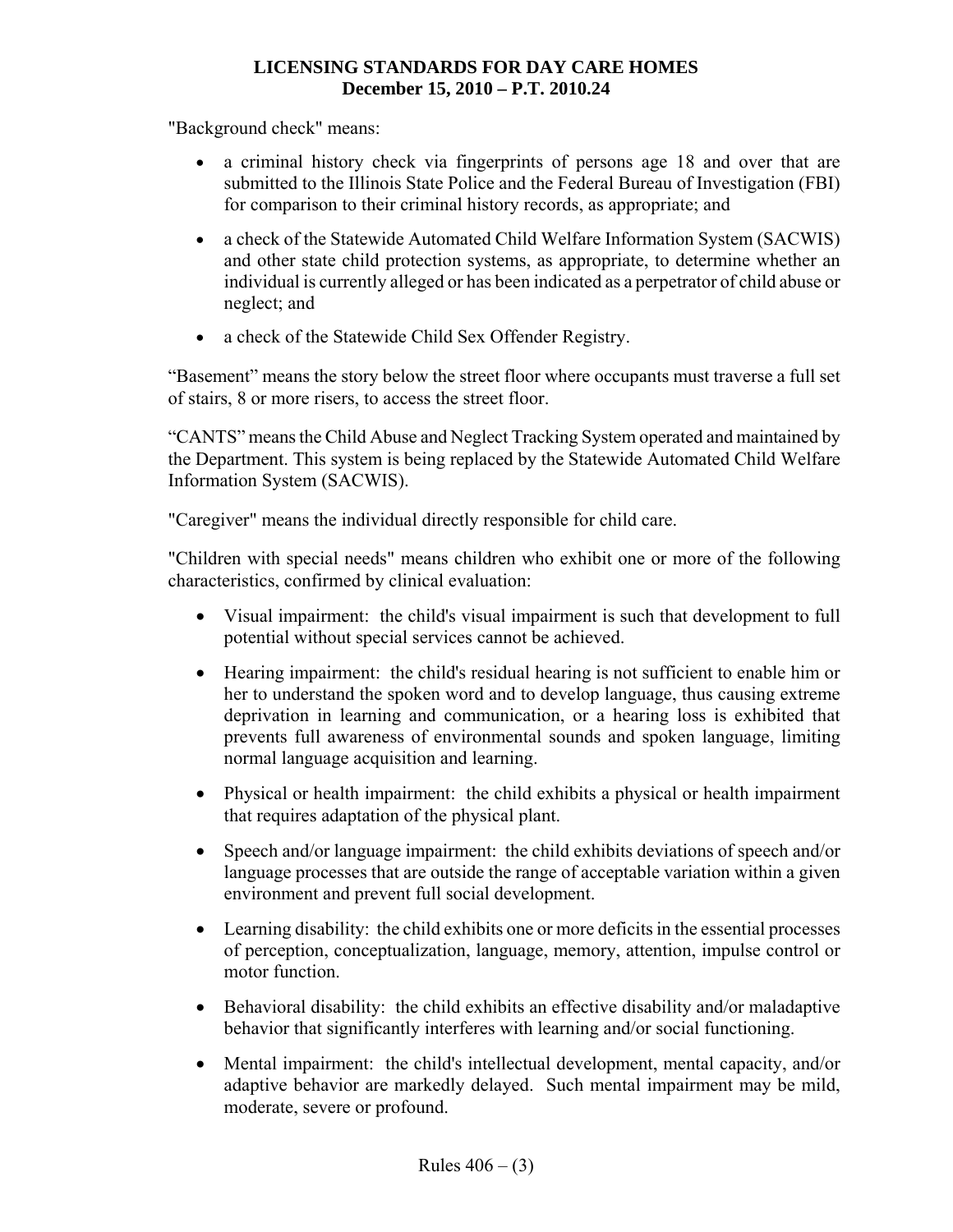"Consultants" means those individuals providing technical assistance or advice regarding any aspect of the operation of the day care home.

*"Conviction" means a judgment of conviction or sentence entered upon a plea of guilty or upon a verdict or finding of guilty of an offense, rendered by a legally constituted jury or by a court of competent jurisdiction authorized to try the case without a jury.* (Section 2-5 of the Criminal Code of 1961 [720 ILCS 5/2-5])

"Corporal punishment" means hitting, spanking, swatting, beating, shaking, pinching, excessive exercise, exposure to extreme temperatures, and other measures that produce physical pain.

"Cot" means a comfortable, safe and child-sized alternative bed made of resilient, fire retardant, sanitizable fabric that is on legs or otherwise above the floor and can be stored to allow for air flow.

*"Day care homes" means family homes which receive more than 3 up to a maximum of 12 children for less than 24 hours per day. The maximum of 12 children includes the family's natural,* foster, *or adopted children and all other persons under the age of 12. The term does not include facilities which receive only children from a single household.* (Section 2.18 of the Child Care Act of 1969 [225 ILCS 10/2.18])

*"Department" means the Illinois Department of Children and Family Services.* (Section 2.02 of the Child Care Act of 1969)

"Discipline" means the process of helping children to develop inner controls so that they can manage their own behavior in socially acceptable ways.

"Disinfect" means to eliminate virtually all germs from inanimate surfaces through the use of chemicals or physical agents (e.g., heat). In the child care environment, a solution of  $\frac{1}{4}$  cup household liquid chlorine bleach added to one gallon of water (or one tablespoon bleach to one quart water) and prepared fresh daily is an effective disinfectant for environmental surfaces and other objects. A weaker solution of 1 tablespoon bleach to 1 gallon of cool water is effective for use on toys, eating utensils, etc. Commercial products may also be used.

"Family home" or "family residence" means the location or portion of a location where the applicant and his or her family reside, and may include basements and attics. It does not include other structures that are separate from the home but are considered part of the overall premises, such as adjacent apartments, unattached basements in multi-unit buildings, unattached garages, and other unattached buildings.

"Ground level" means that a child can step directly from the exit onto the ground, a sidewalk, a patio, or any surface that is not above or below the ground.

"*Guardian" means the guardian of the person of a minor*. (Section 2.03 of the Child Care Act of 1969 [225 ILCS 10/2.03])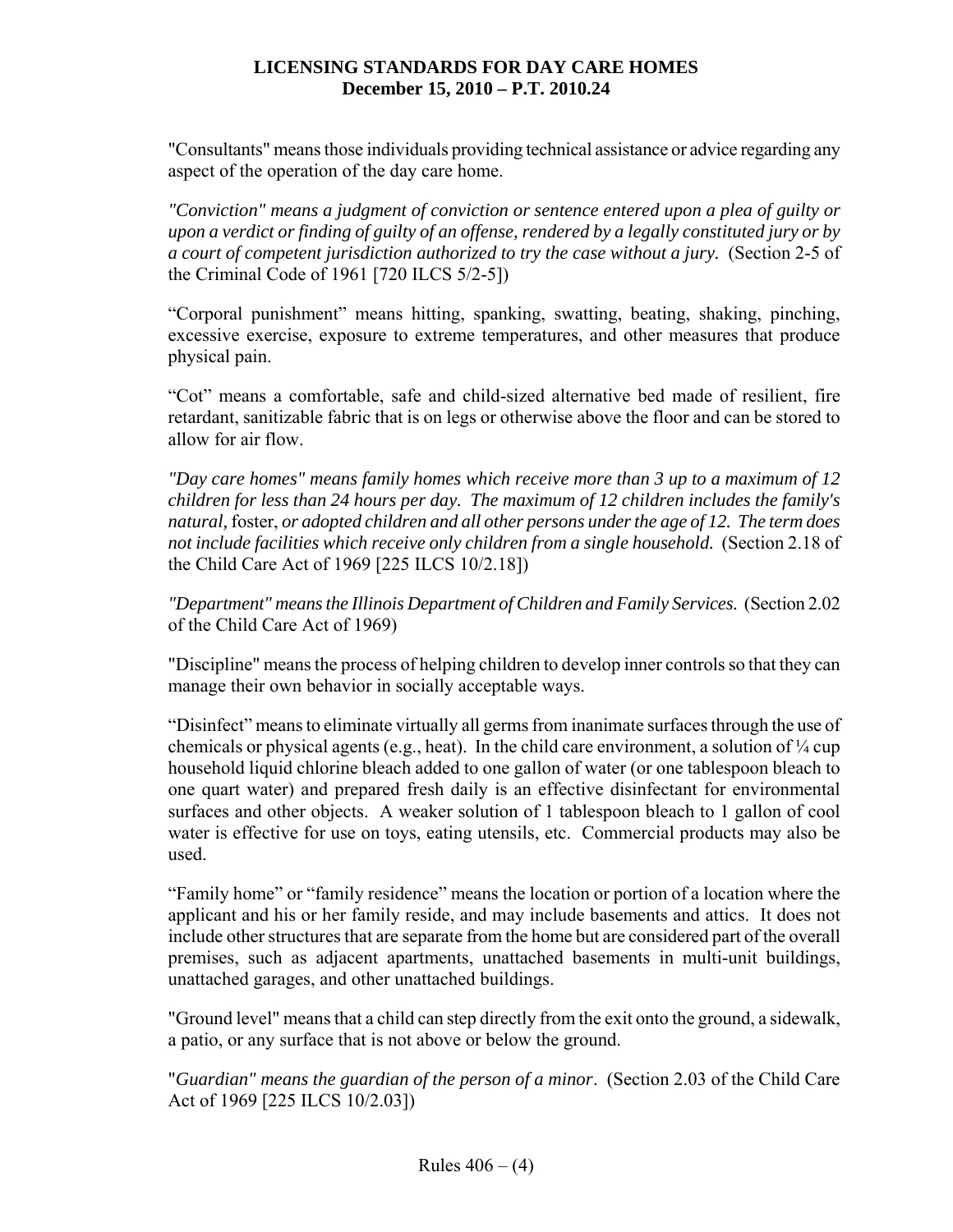"Infant" means a child through 12 months of age.

"Initial background check" means fingerprints have been obtained for a criminal history check, and the individual has cleared a check of the Statewide Automated Child Welfare Information System (SACWIS) and the Illinois Sex Offender Registry.

"License" means a document issued by the Department that authorizes child care facilities to operate in accordance with applicable standards and the provisions of the Child Care Act of 1969.

*"License applicant"*, for purposes of background checks, *means the operator or persons with direct responsibility for daily operation of the facility to be licensed.* (Section 4.4 of the Child Care Act of 1969 [225 ILCS 10/4.4])

"License study" means the review of an application for license, on-site visits, interviews, and the collection and review of supporting documents to determine compliance with the Child Care Act of 1969 and the standards prescribed by this Part.

"Licensed capacity" means the number of children the Department has determined the day care home can care for at any one time in addition to any children living in the home who are under the age of 12 years. Children age 12 and over on the premises are not considered in determining licensed capacity.

"Licensing representative" means a person authorized by the Department under Section 5 of the Child Care Act of 1969 to examine facilities for licensure.

"Licensing year" often called the anniversary year, means the period of time from the date a day care home license is issued until the same date of the following year.

"Member of the household" means a person who resides in a family home as evidenced by factors including, but not limited to, maintaining clothing and personal effects at the household address, or receiving mail at the household address, or using identification with the household address.

"Minor traffic violation" means a traffic violation under the laws of the State of Illinois or any municipal authority therein or another state or municipal authority that is punishable solely as a petty offense. (See Section 6-601 of the Illinois Driver Licensing Law [625 ILCS 5/6-601].)

"Parents", as used in this Part, means those persons assuming legal responsibility for care and protection of the child on a 24-hour basis; includes guardian or legal custodian.

"Permit" means a one-time only document issued by the Department of Children and Family Services for a 2-month period to allow the individuals to become eligible for a license.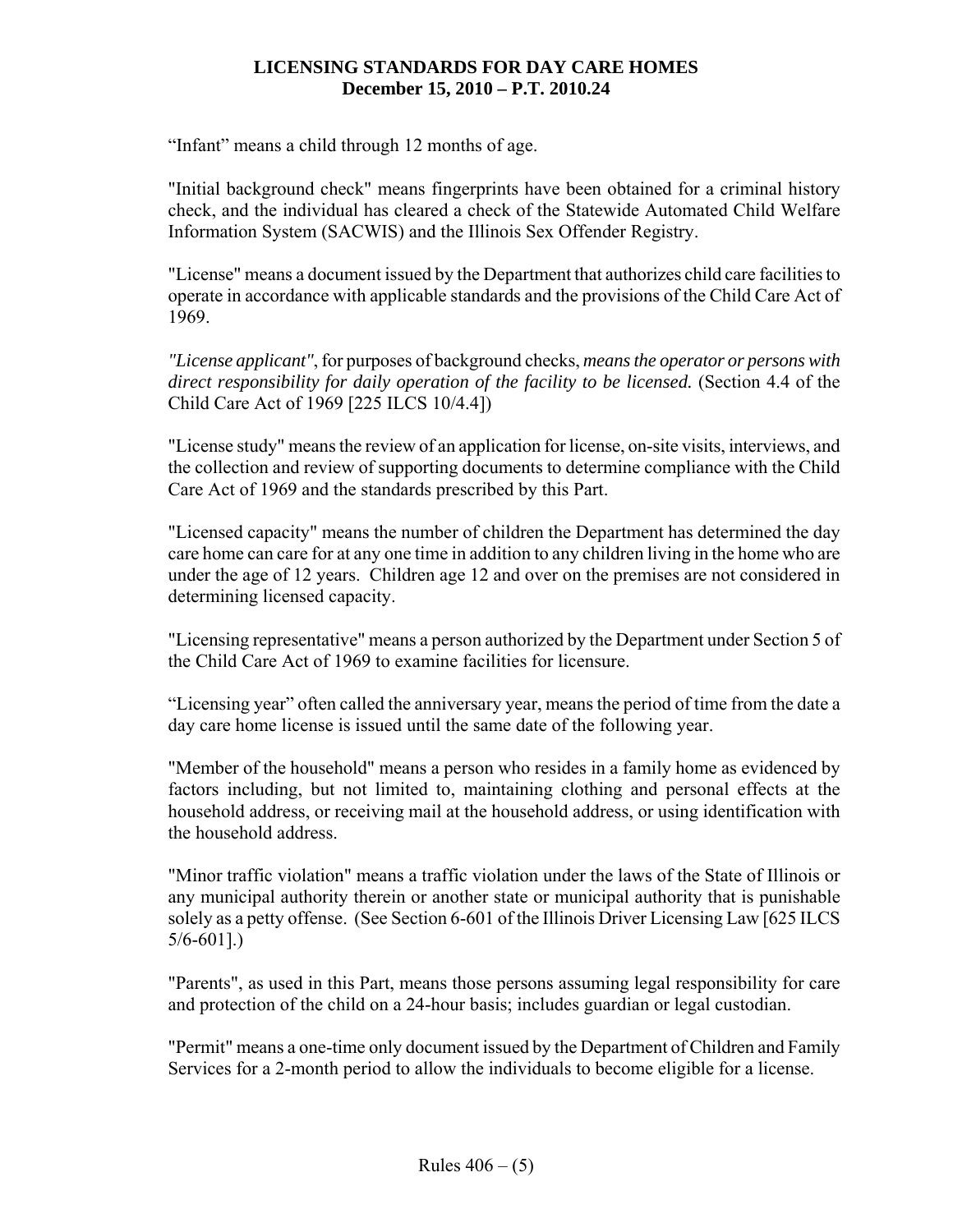"Person" means any individual, group of persons, agency, association, or organization.

"Persons subject to background checks" means:

- the operators of the child care facility;
- all current and conditional employees of the child care facility;
- any person who is used to replace or supplement staff; and
- any person who has access to children, as defined in this Section.

If the child care facility operates in a family home, the license applicants and all members of the household age 13 and over are subject to background checks, as appropriate, even if these members of the household are not usually present in the home during the hours the child care facility is in operation.

"Physician" means a person licensed to practice medicine in the State of Illinois or a contiguous state.

"Premises" means the location of the day care home wherein the family resides and includes the attached yard, garage, basement and any other outbuildings.

"Preschool age" means children under 5 years of age and children 5 years old who do not attend full day kindergarten.

"Program" means all activities provided for the children during their hours of attendance in the day care home.

"Protected exit from a basement" means an exit that is separated from the remainder of the day care home by barriers (such as walls, floors, or solid doors) providing one-hour fire resistance. The separation must be designed to limit the spread of fire and restrict the movement of smoke.

*"Related" means any of the following relationships by blood, marriage, or adoption: parent, grandparent, sibling, great-grandparent, great-uncle, great-aunt, brother, sister, stepparent, stepbrother, stepsister, uncle, aunt, nephew, niece, or first cousin.* (Section 2.04 of the Child Care Act of 1969 [225 ILCS 10/2.04])

"SACWIS" means the Statewide Automated Child Welfare Information System operated by the Illinois Department of Children and Family Services that is replacing the Child Abuse and Neglect Tracking System (CANTS).

"School age" means children from 6 to 12 years of age and 5 year olds who are in full-day kindergarten.

"Special use areas" means areas of the home that may not be included in the measurements of the area used for child care. Special use areas include, but are not limited to, laundry rooms, furnace rooms, bathrooms, hazardous areas, and areas off-limits to children.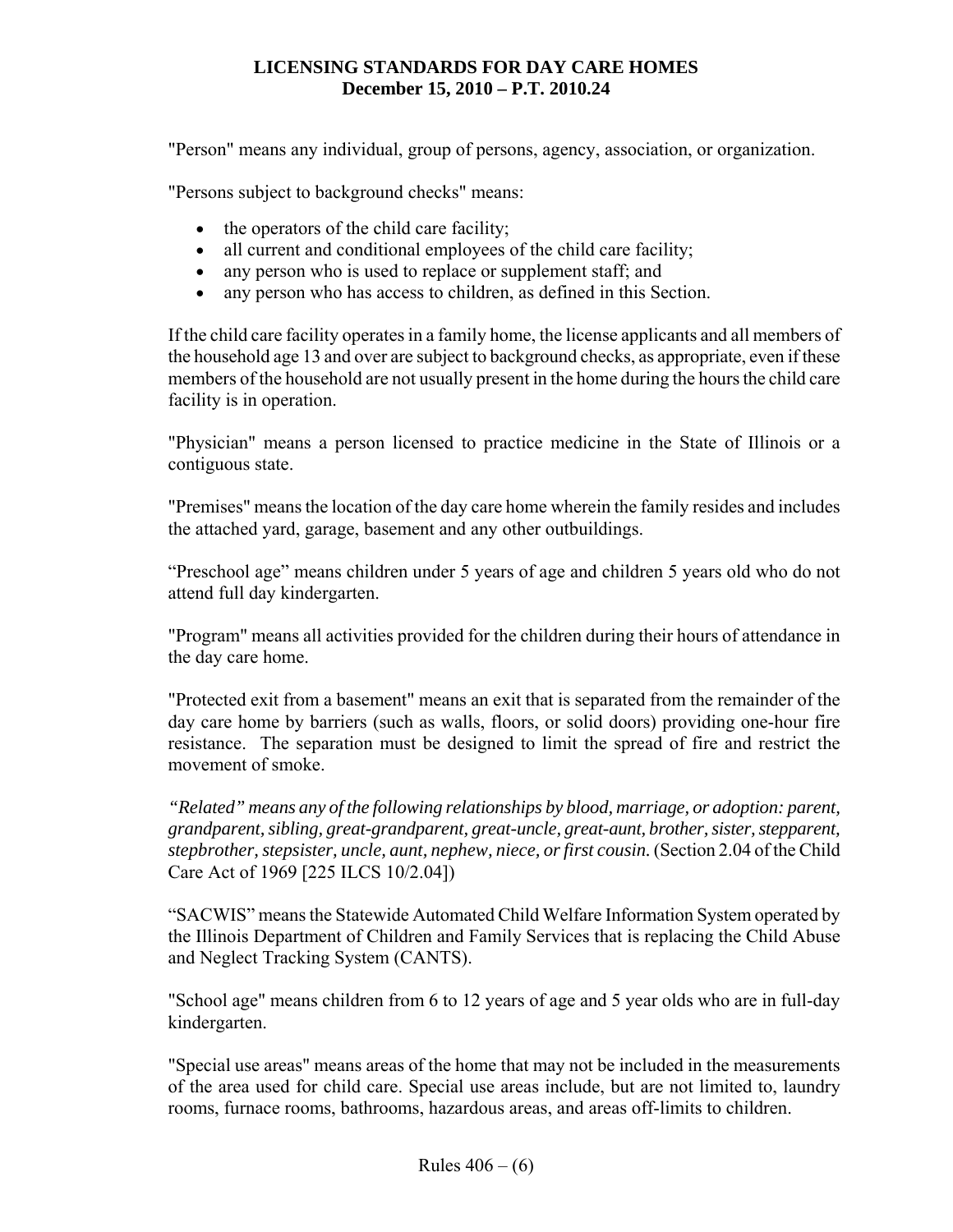"Story" means that level of a building included between the upper surface of a floor and the upper surface of the floor or roof next above.

"Street floor" means a story or floor level accessible from the street or from outside a building at ground level, with the floor level at the main entrance located not more than 4 risers above or below the ground level and arranged and utilized to qualify as the main floor.

"Substantiated violation" means that the licensing representative has determined, during a licensing complaint investigation or a monitoring or renewal visit, that the licensee has violated a licensing standard of this Part or the Child Care Act.

"Supervising agency", as used in this Part, means a licensed child welfare agency, a licensed day care agency, or the Department.

"Swimming pool" means any natural or artificial basin of water intended for public swimming or recreational bathing that exceeds 2'6" in depth as specified in the Illinois Swimming Pool and Bathing Beach Code (77 Ill. Adm. Code 820). The term includes bathing beaches and pools at private clubs, health clubs, or private residences when used for children enrolled in a child care facility.

"Wading pool" means any natural or artificial basin of water less than 2'6" in depth that is intended for recreational bathing, water play or similar activity. The term includes recessed areas less than 2'6" in depth in swimming pools that are designated primarily for children.

(Source: Amended at 34 Ill. Reg., effective December 15, 2010)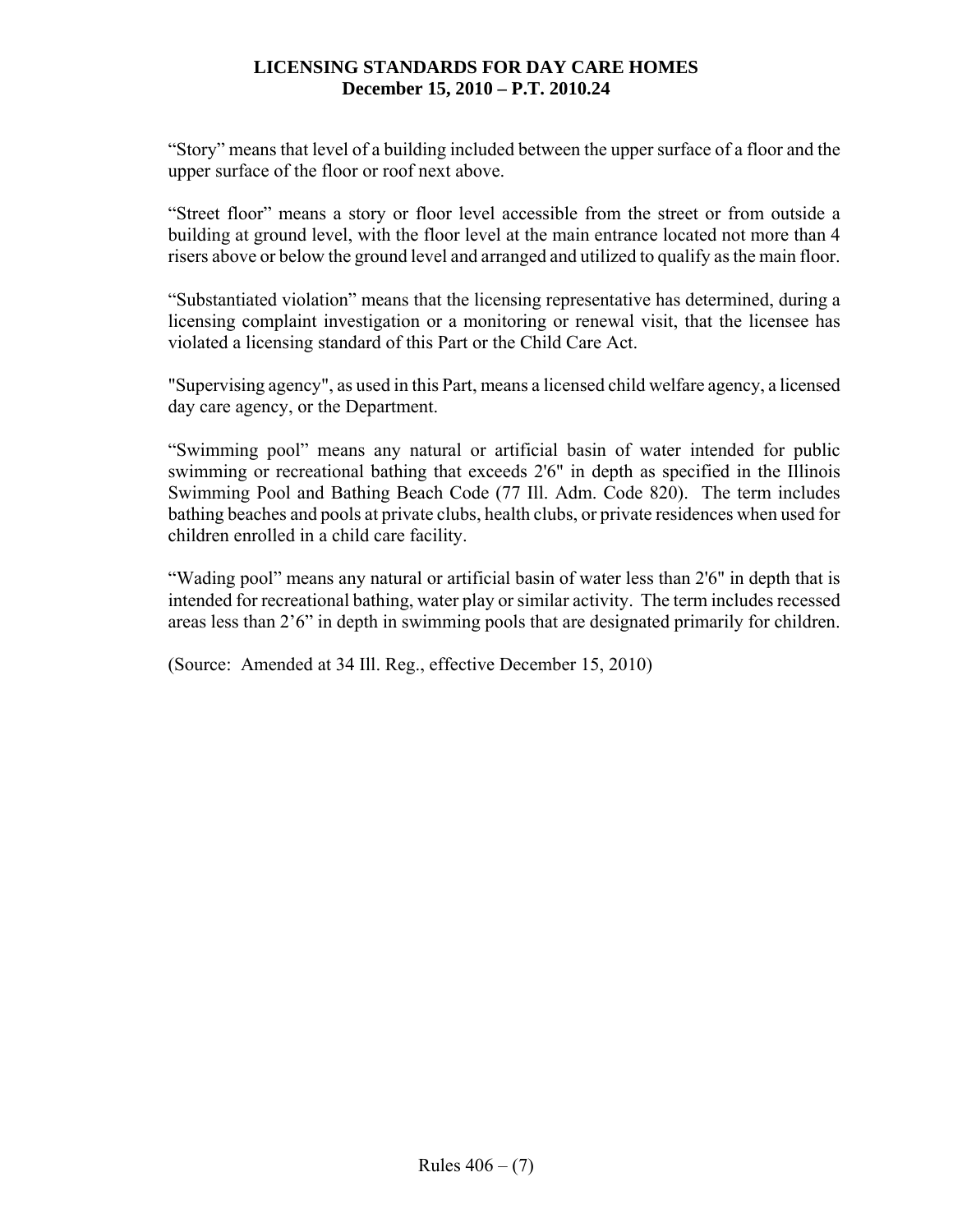#### **Section 406.4 Application for License**

- a) A complete application shall be filed with the Department of Children and Family Services by the supervising agency on forms prescribed and provided by the Department.
- b) Content of Application
	- 1) A complete application shall include:
		- A) a completed, signed and dated Application for Home License;
		- B) a list of persons who will be working in the day care home, including any substitutes and assistants, and members of the household age 13 and over;
		- C) completed, signed and dated authorizations to conduct the background check for the applicants, each employee or person used to replace or supplement staff, and each member of the household age 13 and over;
		- D) a completed, signed and dated Child Support Certification form;
		- E) the names, addresses and telephone numbers of at least 3 adults not related to the applicants, nor living in the household, who can attest to their character and suitability to provide child care;
		- F) a written hazard protection plan identifying potential hazards within the home and outdoor area accessible to the children in care. The written plan shall address the specific hazards and the adult supervision and physical means required to minimize the risks to children. Conditions to be addressed include, but are not limited to, traffic construction, bodies of water accessible to the children, open stairwells, and neighborhood dogs; and
		- G) a copy of high school diploma or equivalent certificate.
	- 2) For initial applications submitted after January 1, 2011, the applicant, who shall be the primary caretaker, shall have completed, not more than one year prior to the application date, at least 15 hours of pre-service training listed in Appendix D, which shall include the following topics:
		- A) Sudden Infant Death Syndrome (SIDS);
		- B) Shaken Baby Syndrome; and
		- C) Department approved Mandated Reporter training.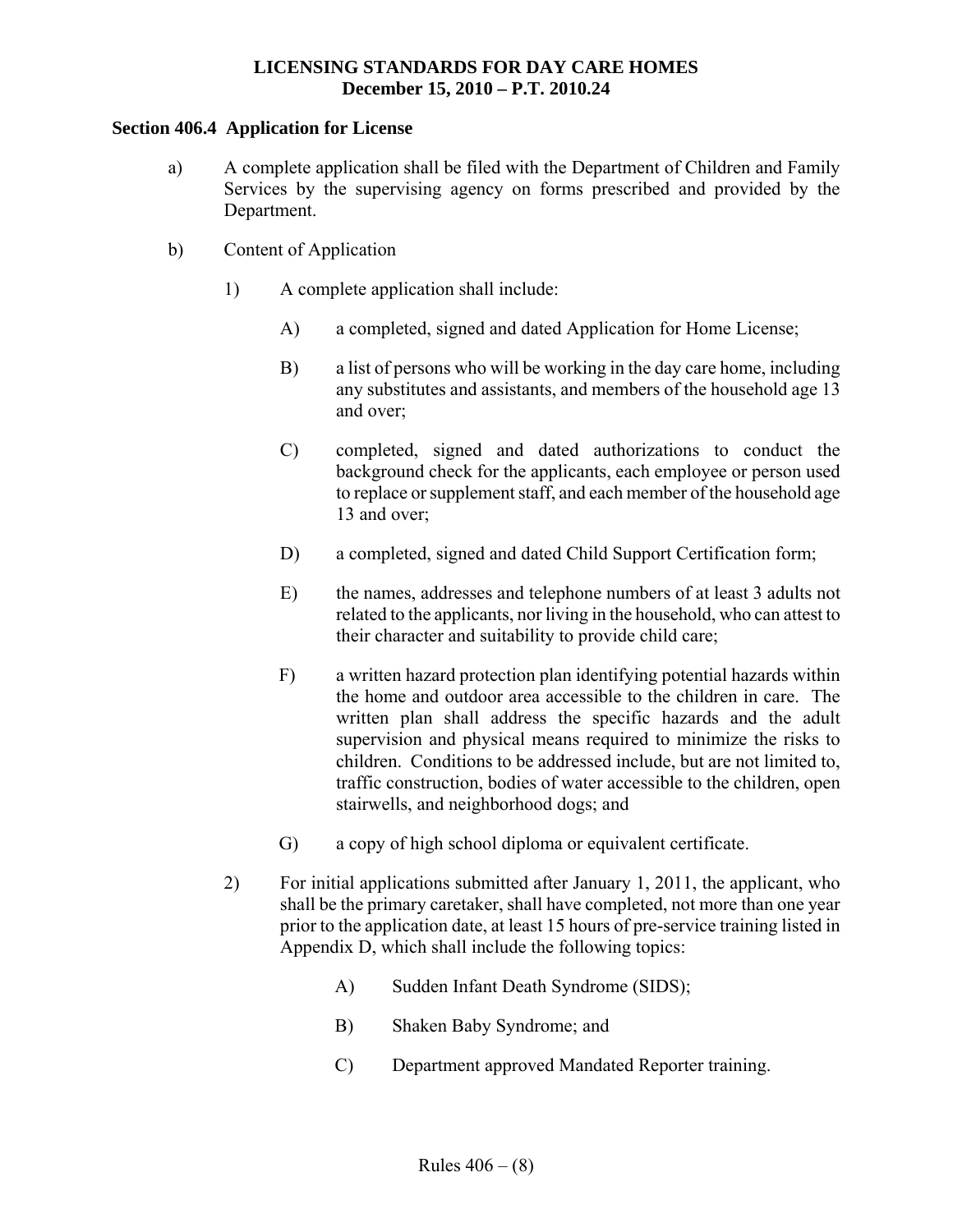- c) The supervising agency shall study each day care home under its supervision before recommending issuance of a license. The licensing study shall be conducted by a licensing representative and shall be reviewed and approved by his/her supervisor. Supervisory approval indicates recommendation for license or denial of a license and compliance or non-compliance with the standards prescribed by this Part. The study shall be in writing and shall be signed by the licensing representative performing the study and by his/her supervisor. A license may not be recommended without the receipt of at least 3 positive, written references, and a written study signed by the licensing representative and supervisor. The applicant shall receive a copy of the results of the on-site compliance review upon request.
- d) Fire Safety Inspection
	- 1) The Department shall request the Office of State Fire Marshal (OSFM) to perform fire safety inspection of homes when an initial application is being considered for licensure and when care will be provided on other than grade level and for homes in multi-housing units, and submit its written recommendation of the inspection to the supervising agency of the day care home and to the applicant;
	- 2) The fire safety inspection on single floor homes, at grade with no unusual or complex code considerations, shall be completed following the list of items for fire safety inspection in Appendix E by a licensing representative trained by the OSFM to conduct that fire prevention inspection;
	- 3) Prior to the Department issuance of a permit or a license, the day care home shall have written approval by OSFM or staff trained by OSFM, indicating the home meets fire safety requirements.
- e) Licensed day care homes that fail to comply with all applicable local, municipal and State regulations may be prohibited from operating.
- f) New Applications
	- 1) A new application shall be filed when any of the following occurs:
		- A) When an application for a license has been withdrawn, surrendered or denied and the applicant or licensee seeks to reapply;
		- B) When there is a failure to submit a completed application within 14 days after a change of the location of the day care home;
		- C) Not sooner than 12 months after the Department has revoked or refused to renew a license, after the previous license has been surrendered with cause or refused to issue a full license to a permit holder, and a new license is sought.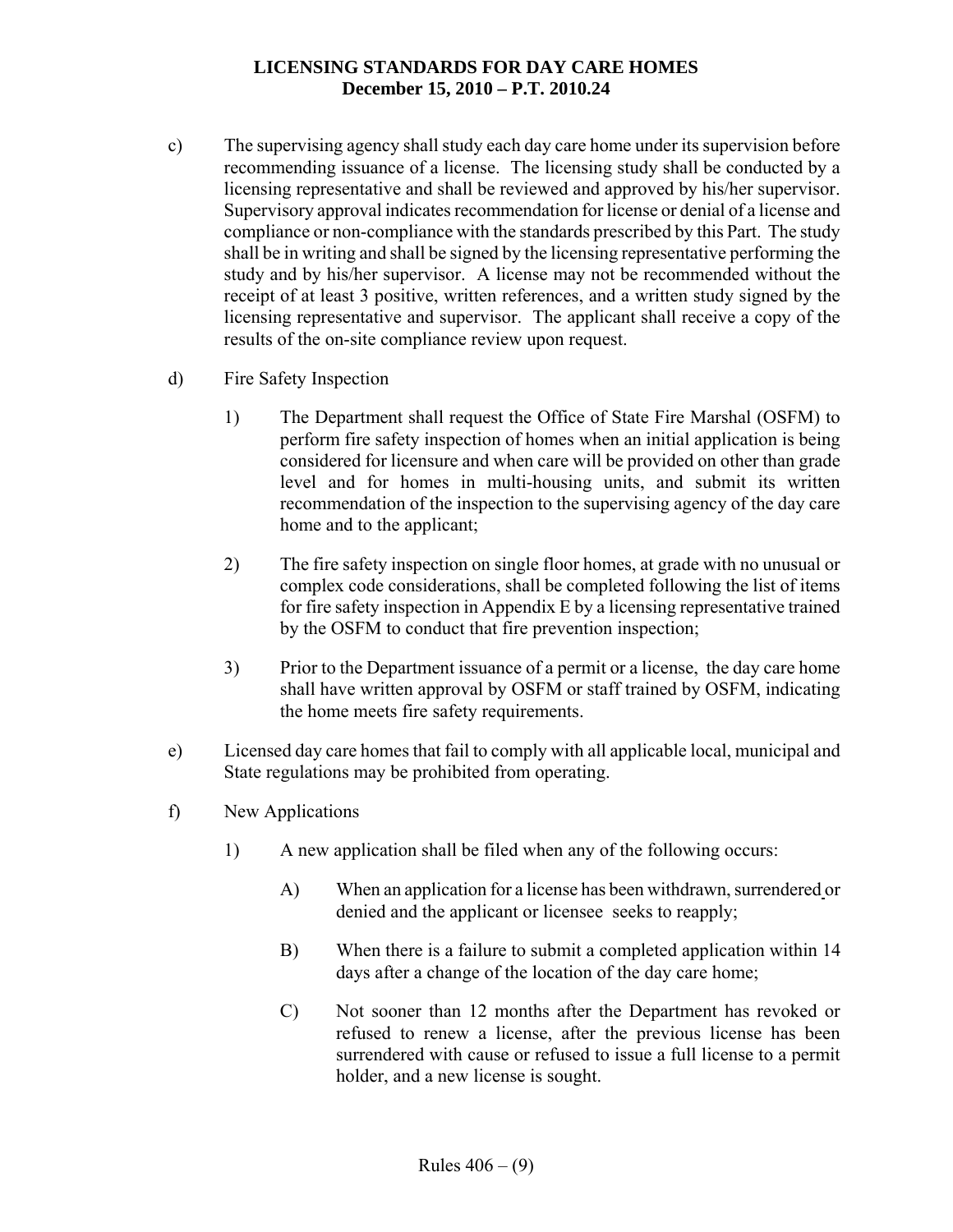- 2) For the application to be considered timely and sufficient a new application shall be completed, signed by the licensee and submitted to the supervising agency within 30 days after the following changes:
	- A) When there is a change in the name of the licensee, the supervising agency or the legal status from a social security number to Federal Employer Identification Number (FEIN); or
	- B) When there is a change in the status of joint licensees, such as separation, divorce or death.

(Source: Amended at 34 Ill. Reg., effective December 15, 2010)

### **Section 406.5 Application for Renewal of License**

- a) Application forms for license renewal shall be mailed to day care home licensees by the supervising agency 6 months prior to the expiration date of the license.
- b) The completed application shall be signed by the licensees and submitted to the supervising agency at least 3 months prior to expiration of the current license, in order to be considered timely and sufficient.
- c) When a licensed day care home seeks to change its name, location, or supervising agency, a new application reflecting the changes must be completed, signed by the licensees and submitted to the supervising agency 30 days prior to the effective date of the changes for the application to be considered timely and sufficient.
- d) *When a licensee has made timely and sufficient application for renewal of a license or a new license with reference to any activity of a continuing nature and the Department fails to render a decision on the application for renewal of the license prior to the expiration date of the license, the existing license shall continue in full force and effect for up to 30 days until the final Department decision has been made. The Department may further extend the period in which such decision must be made in individual cases for up 30 days, if good cause is shown.* [225 ILCS 10/5(d)]
- e) Prior to renewal, the licensee shall be current with the annual 15 hours of required training in accordance with Appendix D.
- f) At the time of license renewal, the supervising agency shall review the fire emergency, tornado/severe weather emergency, and hazard protection written plans. Any revision or enhancement shall be part of the licensing renewal process. Licensed homes that do not have a written hazard plan (see Section 406.4(b)(6)) shall develop a plan and submit it to the supervising agency prior to renewal.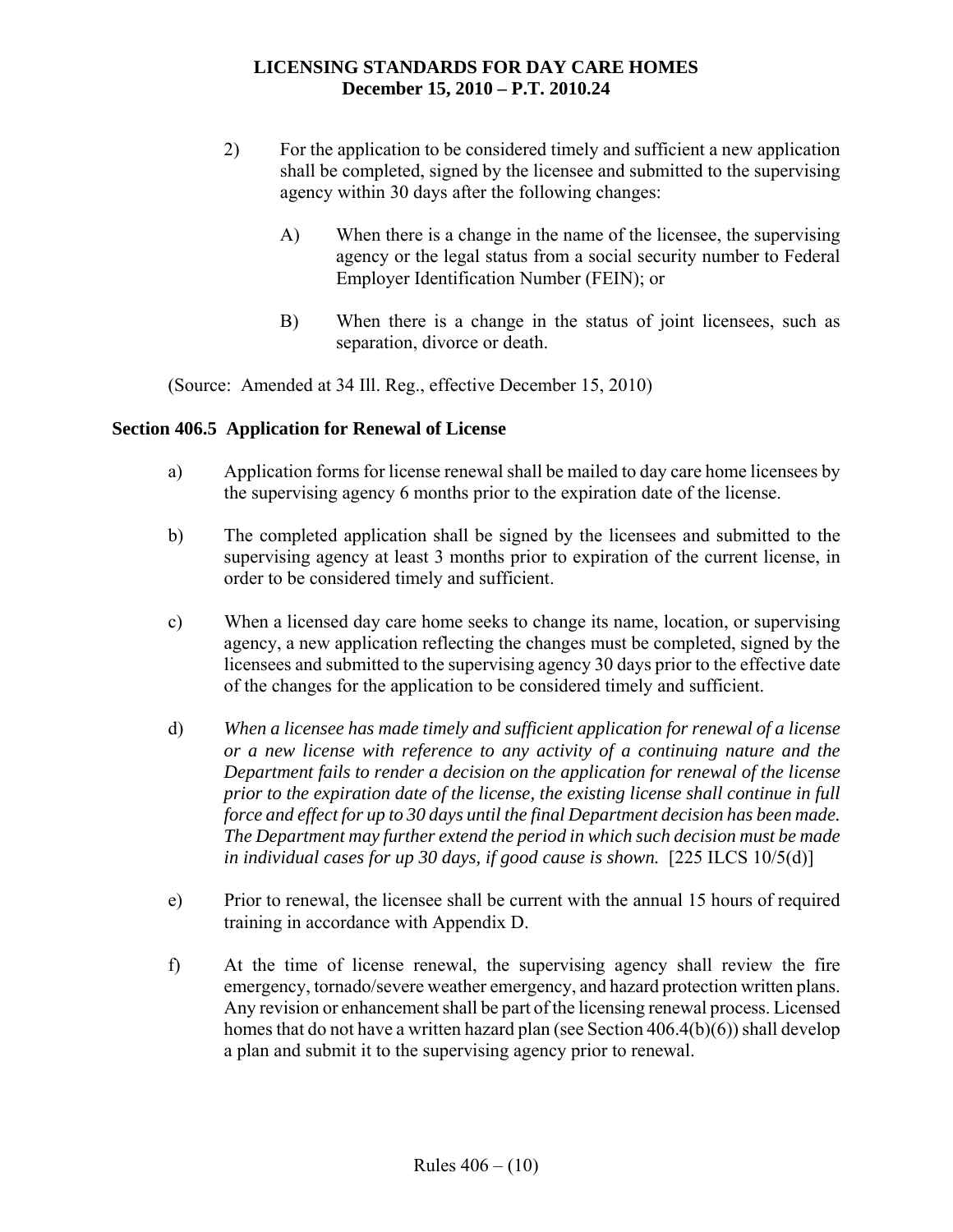- g) Fire Safety Inspection
	- 1) Fire safety inspections of homes licensed for multi-housing unit or single family dwelling in which care will be provided on other than grade level shall be completed by the OSFM or its designee;
	- 2) Fire safety inspection of homes licensed for a single floor with no unusual or complex code considerations shall be completed by a licensing representative trained by OSFM;
	- 3) The fire safety inspection shall be conducted in accordance with the requirements of Appendix E.
- h) Upon receipt of the application for license renewal, the supervising agency shall conduct a license study in order to determine that the day care home continues to meet licensing standards. The licensing study shall be in writing and shall be reviewed and signed by the licensing supervisor and the licensing representative performing the study. The licensees shall receive a copy of the results of the on-site compliance review upon request.

(Source: Amended at 34 Ill. Reg., effective December 15, 2010)

#### **Section 406.6 Provisions Pertaining to the License**

- a) The licensees shall be a primary caregiver or caregivers who reside in the family home and meet the requirements of this Part. If there are joint licensees, they must be related and both must live in the family home.
- b) A day care home license is valid for 3 years unless revoked by the Department or voluntarily surrendered by the licensee.
- c) The number and age of children under age 12 cared for in the day care home at any one time shall be in compliance with provision in Section 406.13. Increases in the license capacity or the ages of children served shall be with written approval of the supervising agency.
- d) The age limits specified on the license shall be observed, unless the licensee has submitted a transition plan to the Department in accordance with Section 406.13(h) in order to keep members of a sibling group together and the Department has approved the plan.
- e) Child care may be provided only in those areas specified on the license.
- f) The license is valid only for the family residence of the licensee and shall not be transferred to another person or other legal entity.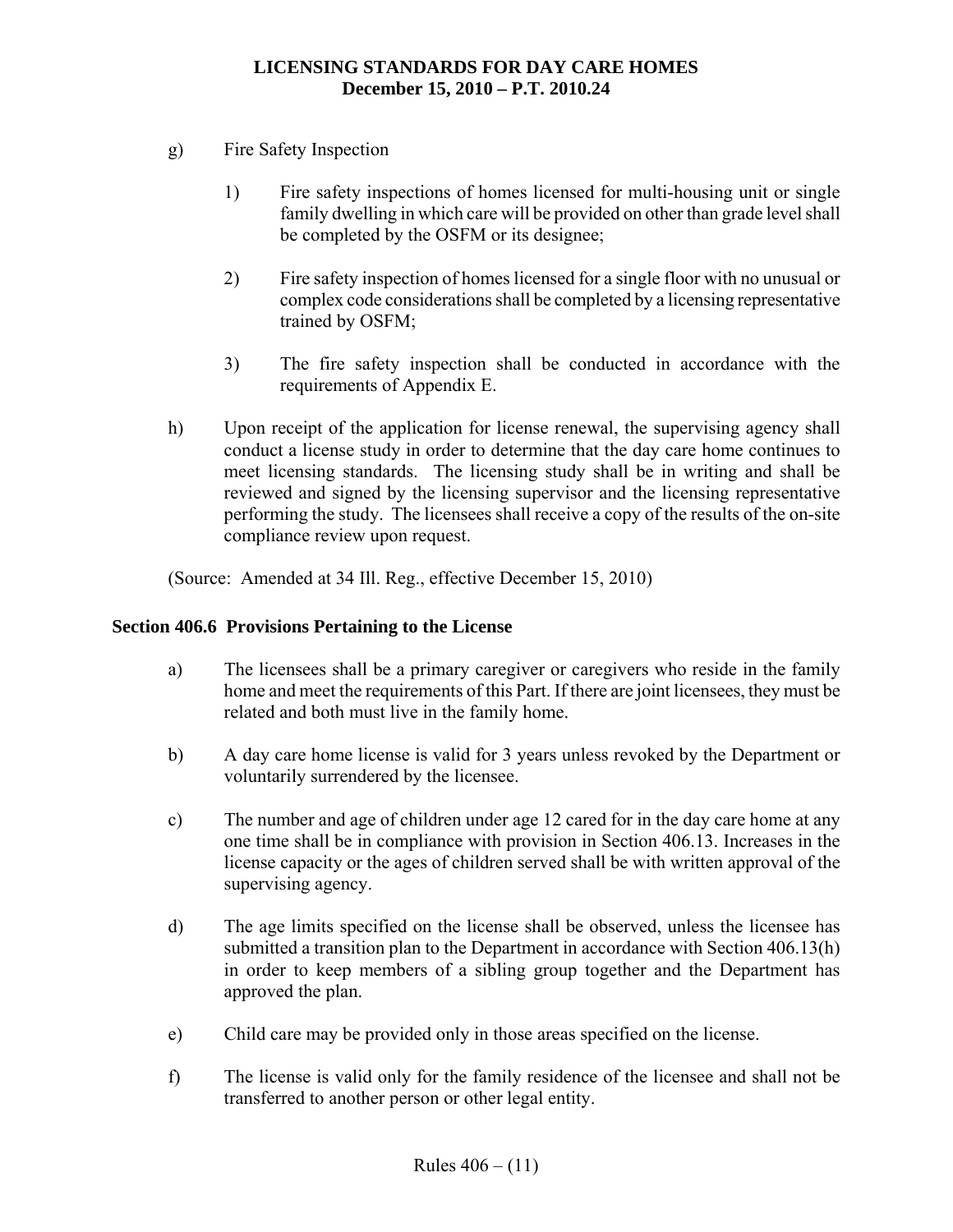- g) The license shall not be valid for a name or location other than the name and location on the license.
- h) No day care home provider shall be licensed to provide care for more than 18 hours within a 24-hour period.
- i) The license shall be prominently displayed in the home at all times.
- j) There shall be no fee or charge for the license.

(Source: Amended at 34 Ill. Reg., effective December 15, 2010)

#### **Section 406.7 Provisions Pertaining to Permits**

- a) A permit shall not be issued until:
	- 1) The application for license has been completed and signed by the applicants and submitted to the Department;
	- 2) The background checks required by Section 406.9 have been completed and the results of the background check have been received for the operator of the day care home;
	- 3) Medical reports as required in Section 406.24(i) have been received by the Department for all caregivers and assistants;
	- 4) The applicant who is the primary caregiver has been certified in first aid, the Heimlich maneuver, and infant/child cardiopulmonary resuscitation (CPR) in accordance with Section 406.9(n);
	- 5) For initial applications submitted after January 1, 2011, the applicant for license shall have completed, not more than one year prior to application, at least 15 hours of pre-service training listed in Appendix D, which shall include the following topics:
		- A) Sudden Infant Death Syndrome (SIDS);
		- B) Shaken Baby Syndrome; and
		- C) Department approved Mandated Reporter training;
	- 6) Character references have been requested, and at least two favorable references have been received and the results of the background check have been received for the operator of the day care home;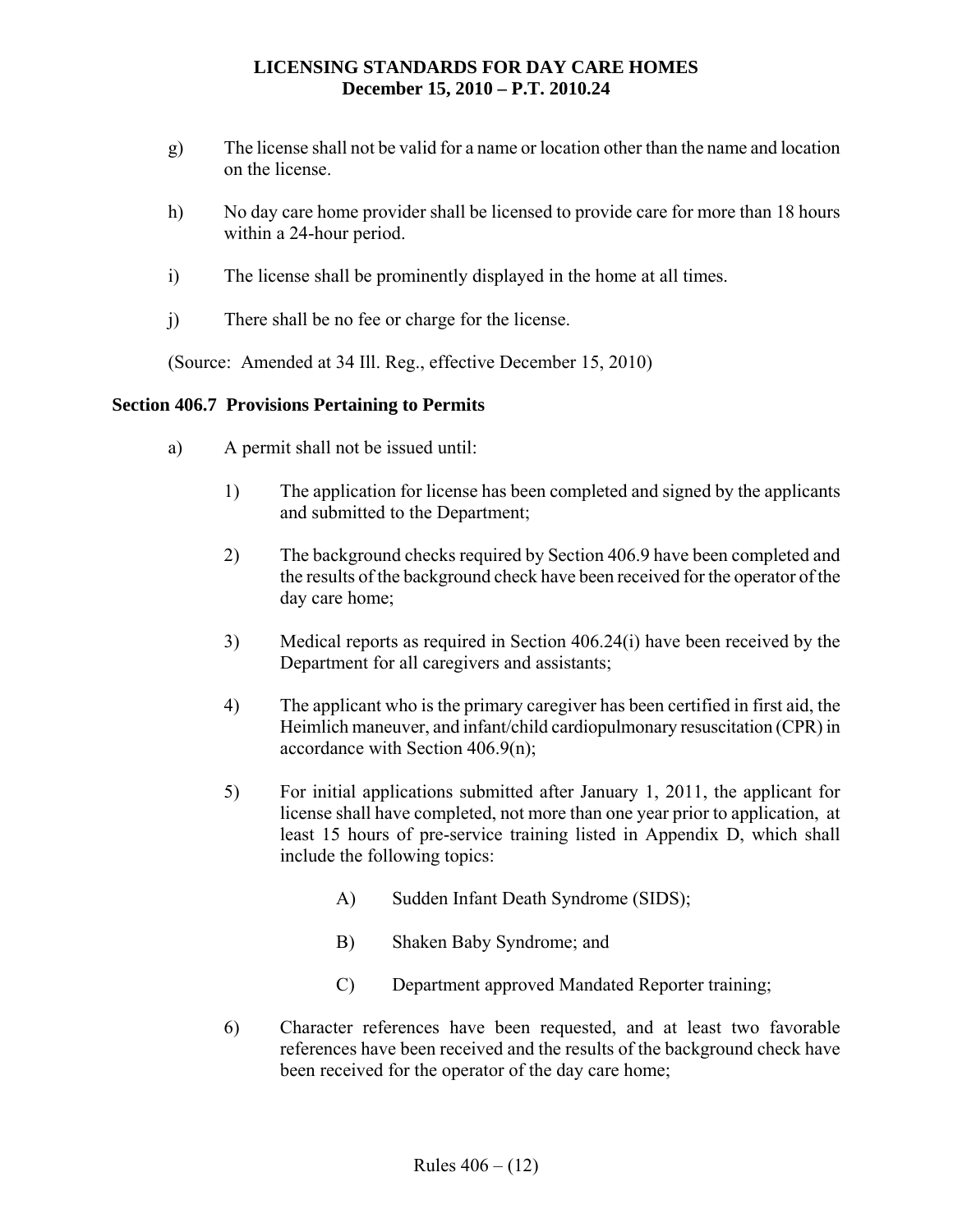- 7) A personal visit to the home by a licensing representative has been completed. The purpose of this visit is to determine compliance with all the licensing requirements except the requirements for remaining character references, medical examination reports, and well water tests compliance that may be complied with within the 2 month period covered by the permit. However, when well water tests are required, applicants must agree to boil all drinking and cooking water and to provide only bottled water for children under 15 months of age until the test results are received;
- 8) A written plan has been submitted to the licensing representative that indicates that requirements for a license shall be met within the 2 month permit period; and
- 9) A written fire safety inspection and approval of the home has been completed in accordance with Section 406.4(d) of this Part.
- b) A permit shall not be issued retroactively.
- c) Permits shall not be transferred to another person or other legal entity.
- d) Permits shall not be valid for a name or location different from the name and location shown on the issued permit.
- e) Permits shall not be renewable.
- f) A current permit shall be prominently displayed in the day care home at all times while the home is operating under a permit.
- g) A license shall be issued at any time within the 2 month period covered by the permit provided that the day care home achieves and maintains compliance with the Department's licensing standards.
- h) The day care home shall adhere to the provisions or restrictions specified on the permit.
- i) There shall be no fee or charge for the permit.

(Source: Amended at 34 Ill. Reg., effective December 15, 2010)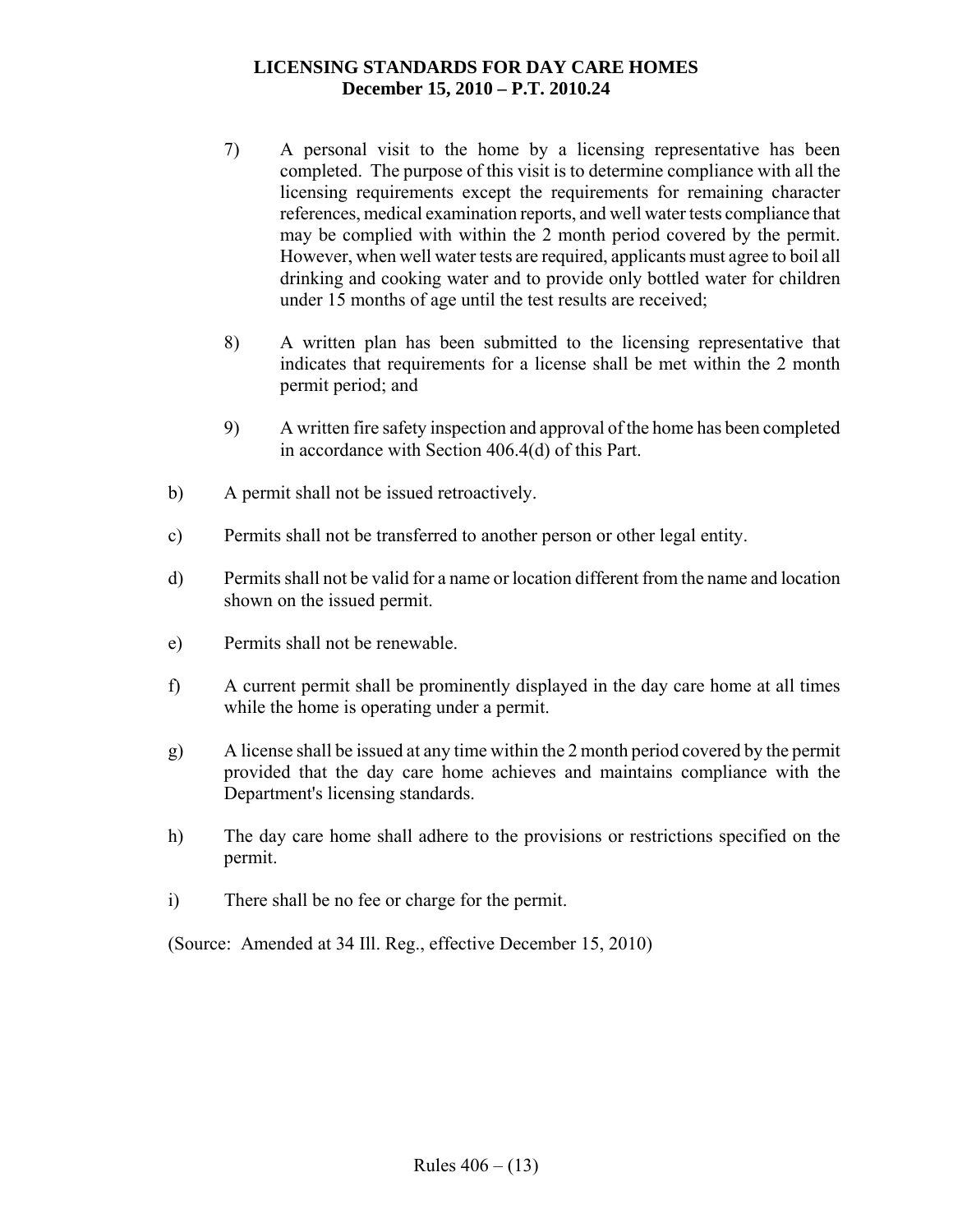### **Section 406.8 General Requirements for Day Care Homes**

- a) The physical facilities of the home, both indoors and outdoors, shall meet the following requirements for safety to children.
	- 1) The home shall have a first aid kit consisting of adhesive bandages, scissors, thermometer, non-permeable gloves, Poison Control Center telephone number (1-800-222-1222 or 1-800-942-5969), sterile gauze pads, adhesive tape, tweezers and mild soap.
	- 2) The kitchen shall be equipped with a readily accessible and operable fire extinguisher rated for Class A, B, and C fires and a flashlight in working order.
	- 3) All electrical outlets that are in areas used by the day care children shall have protective coverings. There shall be no exposed or uninsulated wiring.
	- 4) The home shall be equipped with a minimum of one approved smoke detector in operating condition on every floor level, including basements and occupied attics.
		- A) A smoke detector in operating condition shall be within each room where children nap or sleep. *The detector shall be installed on the ceiling and at least 6 inches from any wall, or on a wall located between 4 and 6 inches from the ceiling.* In addition, there shall be at least one detector at the beginning and end of each separate corridor or hallway 200 feet or more in length in any occupied story.
		- B) *In any facility constructed after December 31, 1987, or which undergoes substantial remodeling of its structure or wiring system after that date, the smoke detectors shall be permanently wired into the structure's AC power line, and, if more than one detector is required to be installed, the detectors shall be wired so that the activation of one detector will activate all the detectors in the facility unit.* For purposes of this subsection (a)(4), "substantial remodeling" represents more than 15% of the replacement cost of the day care home.
		- C) *Compliance with any applicable federal, State or local law, rule or building code which requires the installation and maintenance of smoke detectors in a manner different from this Section, but providing a level of safety for occupants which is equal to or greater than that provided by this Section, shall be deemed to be compliance with this Section.* (Section 2 of the Facilities Requiring Smoke Detectors Act [425 ILCS 10/2])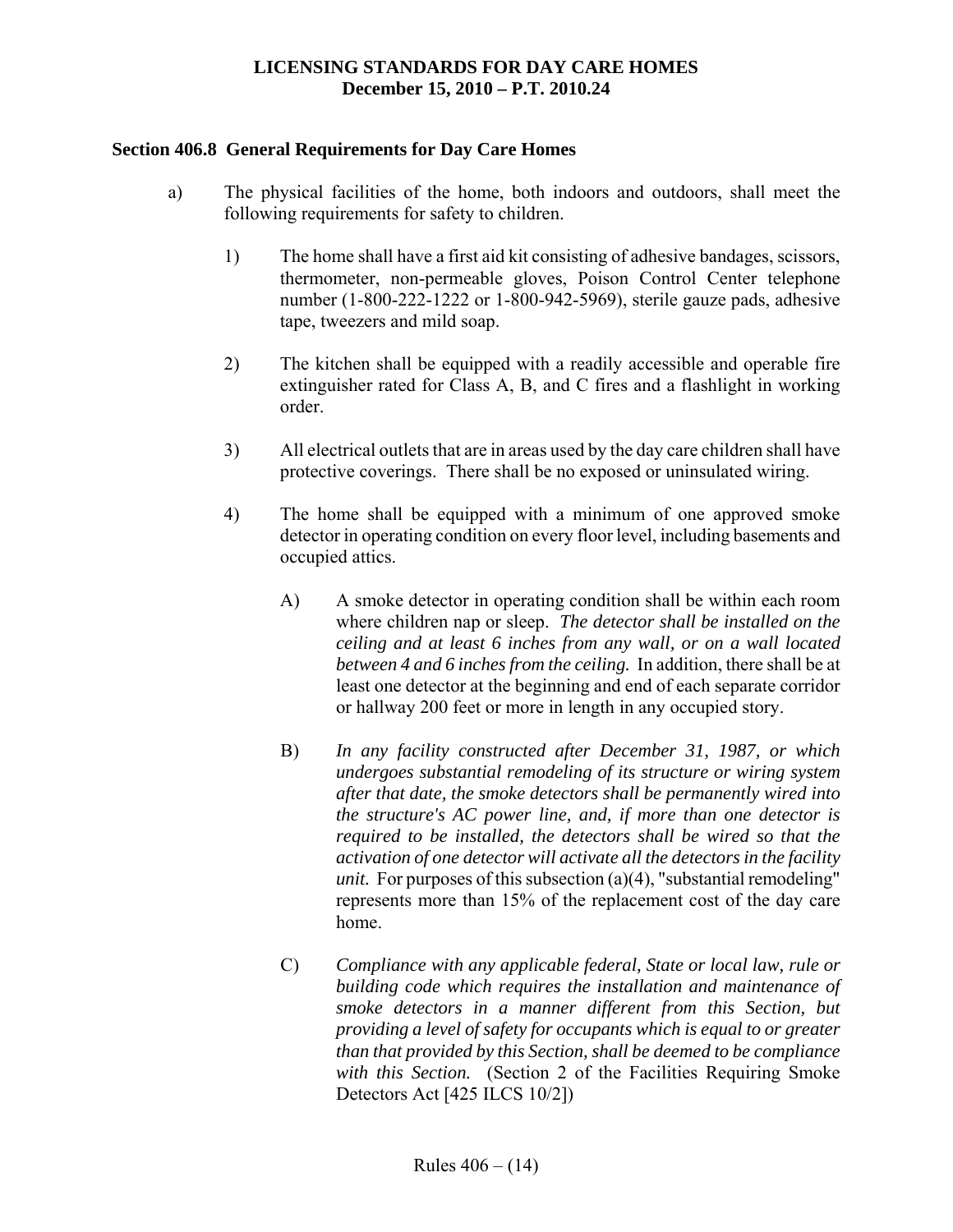- 5) Carbon Monoxide Detector
	- A) A home that has an attached garage and/or relies *on combustion of fossil fuel for heating, ventilation, or hot water shall be equipped with* a minimum of *one approved carbon monoxide detector in operating condition within 15 feet of rooms* where children nap or sleep.
	- B) *The carbon monoxide detector may be combined with smoke detector devices, provided that the combined unit complies with* subsection (a)(4) and this subsection (a)(5). [430 ILCS 135/10]
- 6) The home and indoor space shall be maintained in good repair and shall provide a safe, comfortable environment for the children.
- 7) A draft-free temperature of 65º F to 75º F shall be maintained during the winter months or heating season. For infants and toddlers, a temperature of 68º F to 82º F shall be maintained during the summer or air-conditioning months. When the temperature in the home exceeds 78º F, measures shall be taken to cool the children. Temperatures shall be measured at least 3 feet above the floor.
- 8) Fixed space heaters, fireplaces, radiators, and other heating sources in areas occupied by children shall be separated by partitions or a sturdy barrier to prevent contact. Portable space heaters may not be used in a day care home during the hours that child care is provided.
- 9) Facilities in which a wood-burning stove or fireplace has been installed and which is used during the hours that child care is provided shall provide a written plan of how the stove or fireplace will be used and what actions will be taken to ensure the children's safety when in use.
- 10) When the basement area may be used for child care, 2 exits shall be provided.
	- A) At least one exit shall be a basement exit via a door directly to the outside (without traversing any other level of the home) or a protected exit from a basement via a door or stairway that allows unobstructed travel directly to the outside of the building at street or ground level. The stairway may not be more than 8 feet high.
	- B) A second exit may be a window.
		- i) The window shall be operable from the inside without the use of tools and provide a clear opening not less than 20 inches in width, 24 inches in height, and 5.7 square feet in area.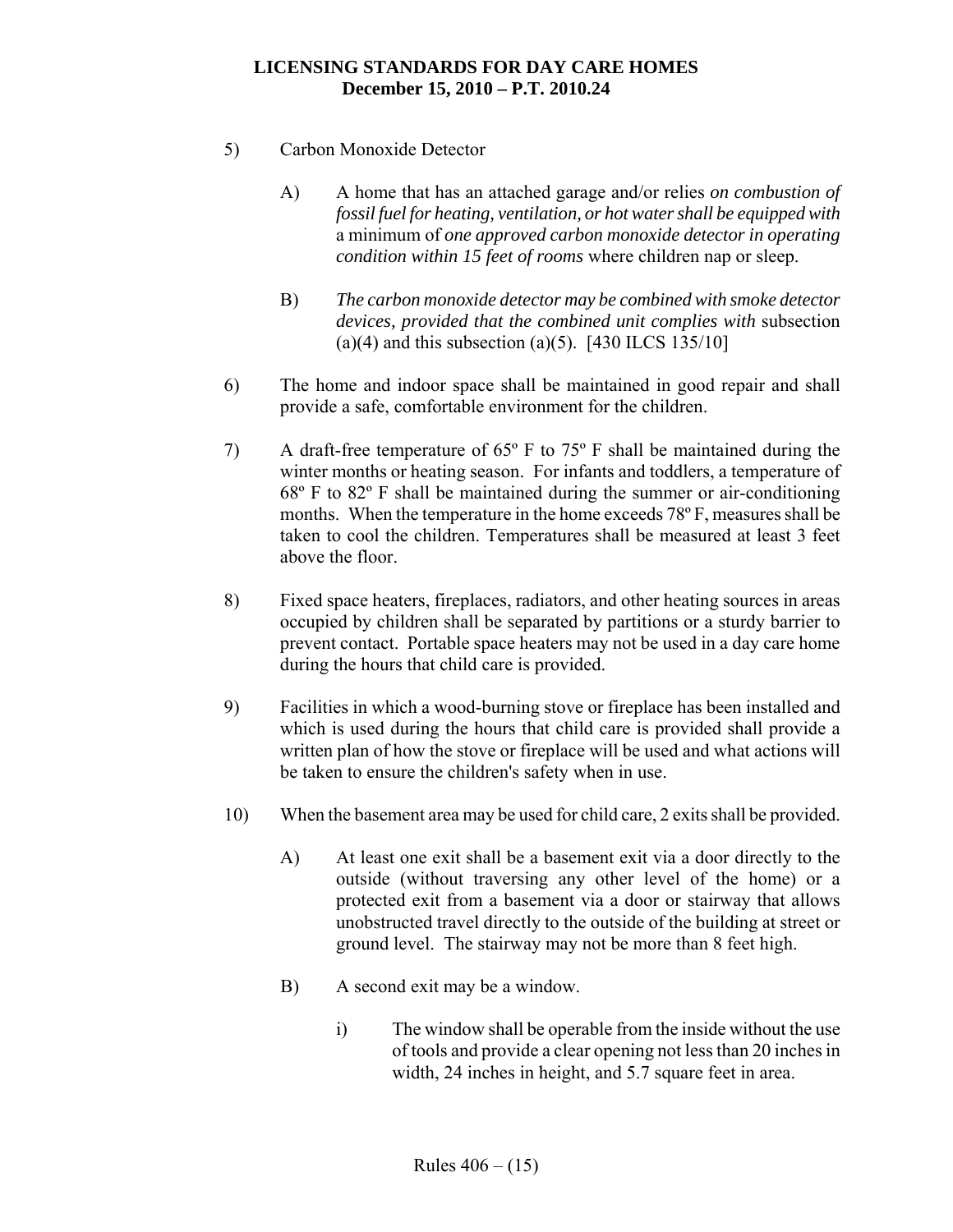- ii) If the window is used as a second exit, the bottom of the window opening shall be no more than 44 inches above the floor.
- iii) When the bottom of the window opening used as a second exit is greater than 24 inches above the floor, there shall be a permanently affixed, sturdy ramp or stairs located below the window to allow speedy access in the event of an emergency.
- C) If the basement area does not meet these exiting requirements, the basement may be used for child care only with the prior written approval of OSFM.
- 11) All walls and surfaces shall be free from chipped or peeling paint, carpeting, fabric or plastic products. Flammable or combustible artwork attached to the walls shall not exceed 20% of the wall area.
- 12) Walls of rooms that children use shall be maintained free of lead paint.
- 13) Furniture and equipment shall be kept in safe repair.
- 14) First aid supplies, medication, cleaning materials, poisons, sharp scissors, plastic bags, sharp knives, cigarettes, matches, lighters, flammable liquids, and other hazardous materials shall be stored in places inaccessible to children. Hazardous items for infants and toddlers also include items that can cause choking, including but not limited to: coins, balloons, safety pins, marbles, Styrofoam™ and similar products, and sponge, soft rubber or soft plastic toys that can be bitten or broken into small pieces.
- 15) Tools and gardening equipment shall be stored in locked cabinets, if possible, or in places inaccessible to all children.
- 16) *Handguns are prohibited on the premises of the day care home except in the possession of peace officers or other adults who must possess a handgun as a condition of employment and who reside in the day care home.*
- 17) *Any firearm, other than a handgun in the possession of a peace officer or other person as provided* in subsection (a)(13)*, shall be kept in a disassembled state, without ammunition, in locked storage in a closet, cabinet, or other locked storage facility inaccessible to children.* 
	- *A) Ammunition for such firearms shall be kept in locked storage separate from that of the disassembled firearms*, *inaccessible to children.*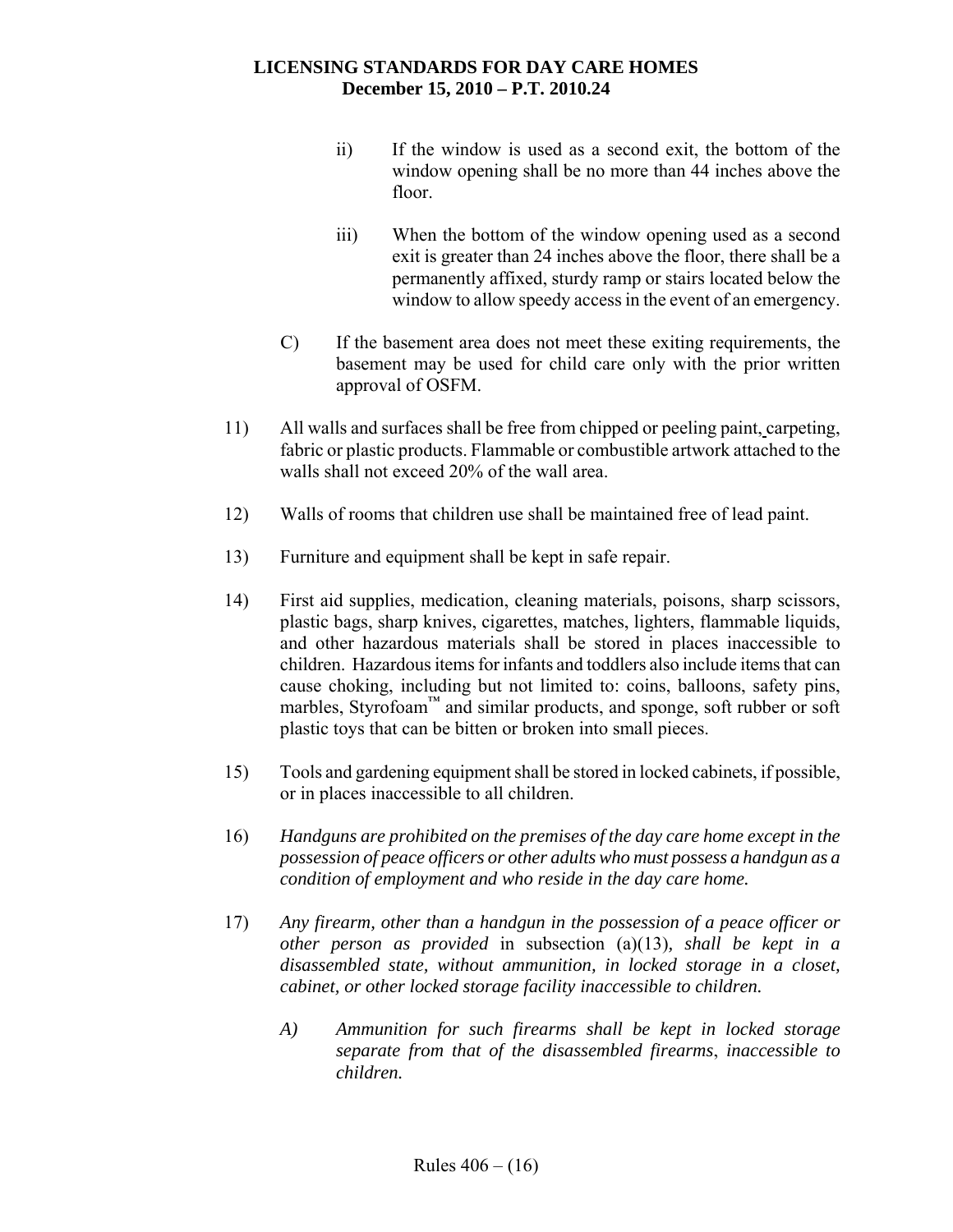- B) *The operator of the home shall notify the parents or guardian of any child accepted for care that firearms and ammunition are stored on the premises. The operator shall also notify the parents or guardian that such firearms and ammunition are locked in storage inaccessible to children.* (Section 7 of the Act) Such notification need not disclose the location where the firearms and ammunition are stored.
- 18) There shall be written plans for fire and tornado emergencies. Caregivers and assistants in the home shall be familiar with these plans.
	- A) The fire evacuation plan shall identify the exits from each area used for child care and shall specify the evacuation route;
	- B) The fire evacuation plan shall identify a safe assembly area outside of the home. It shall also identify a near-by indoor location for postevacuation holding if needed.
	- C) The fire evacuation plan shall require that the home be evacuated before calling the local emergency number 911.
	- D) The written tornado plan shall specify what actions will be taken in the event of tornado or other severe weather warning, including designation of those areas of the home to be used as the safe spots.
- 19) Monthly fire drills shall be conducted for the purpose of removing children from the home as quickly as possible.
- 20) Tornado drills shall be conducted monthly for the purpose of getting children accustomed to moving to a position of safety in the event of a tornado.
- 21) Fire and tornado drills shall be recorded on forms prescribed by the Department and maintained on file for a period of 3 years.
- 22) Escape routes from the home shall be designed and maintained for swift and safe exiting in the event of an emergency.
	- A) All corridors and escape routes from the home shall be kept clear of obstructions.
	- B) Dead-end paths or corridors within the home shall be a maximum of 20 feet in length.
	- C) All escape routes from the home shall have operable lighting. The lighting shall be activated during any hours of operation when natural lighting is reduced to a level that prohibits visibility within the escape route.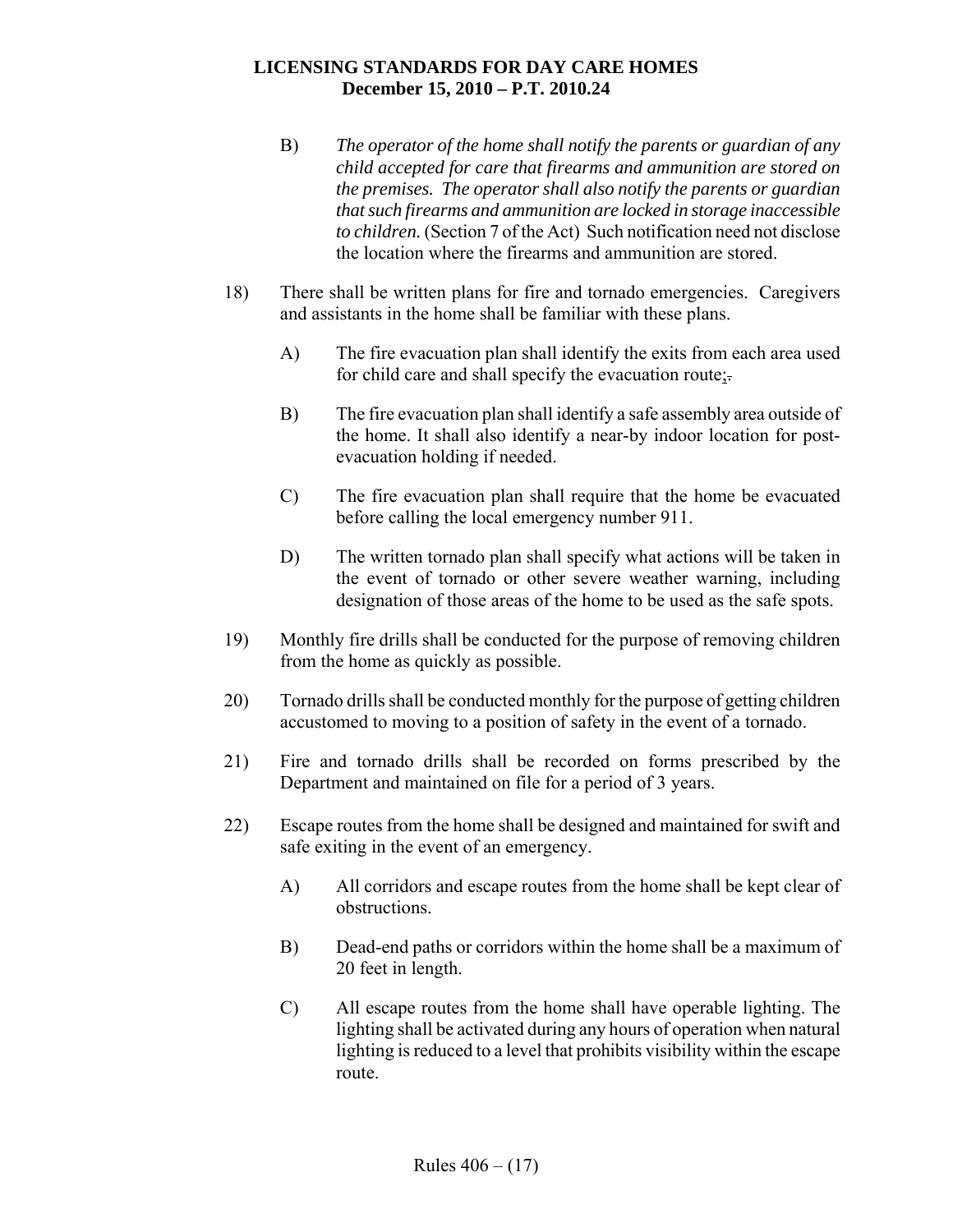- D) Bathroom doors in areas accessible to day care children shall allow a caregiver to open the door from outside of the bathroom if necessary.
- E) All closet doors accessible to children shall be able to be opened from inside of the closet without the use of a key.
- F) There shall be no more than 2 releasing devices (door knobs, handoperated deadbolts, thumb-turn locks, etc) on any exit door or exit window.
- G) Exit doors and exit windows shall be operable without the use of a key, a tool or special knowledge to open for exit to the outside.
- H) Exit doors and exit windows shall be kept clear of equipment and debris at all times.
- 23) The licensee shall inspect the home daily, prior to arrival of children, ensuring that escape routes are clear and that exit doors and exit windows are operable. A log of these daily inspections shall be maintained for at least one year, and shall be available for review. The log shall reflect, at minimum, the date and time of each inspection and the full name of the person who conducted it.
- 24 The licensee shall hold monthly fire inspections of the day care home.
- 25) In the event of a fire, the day care home shall be evacuated immediately and the children's safety insured before calling the fire department or attempting to combat the fire.
- 26) There shall be an operable telephone available on the premises of the licensee. The number of the Poison Control Center (1-800-222-1222 or 1- 800-942-5969) and other emergency numbers shall be posted in an area that is readily available in an emergency.
- 27) All in-ground swimming pools located in areas accessible to children shall be fenced. The fence shall be at least 5 feet in height and secured by a locked gate. Day care homes that have a license or a permit on April 1, 2001 and are in compliance with the requirement for a 3½ foot fence shall be considered in compliance with the fence requirement.
- 28) All above-ground pools shall have non-climbable sidewalls that are at least 4 feet high or shall be enclosed with a 5 foot fence that is at least 36 inches away from the pool's side wall and secured with a locked gate. When the pool is not in use, steps shall be removed from the pool or otherwise protected to insure the pool cannot be accessed. Day care homes that have a license or a permit on April 1, 2001 and are in compliance with the requirement for a 3½ foot fence shall be considered in compliance with the fence requirement.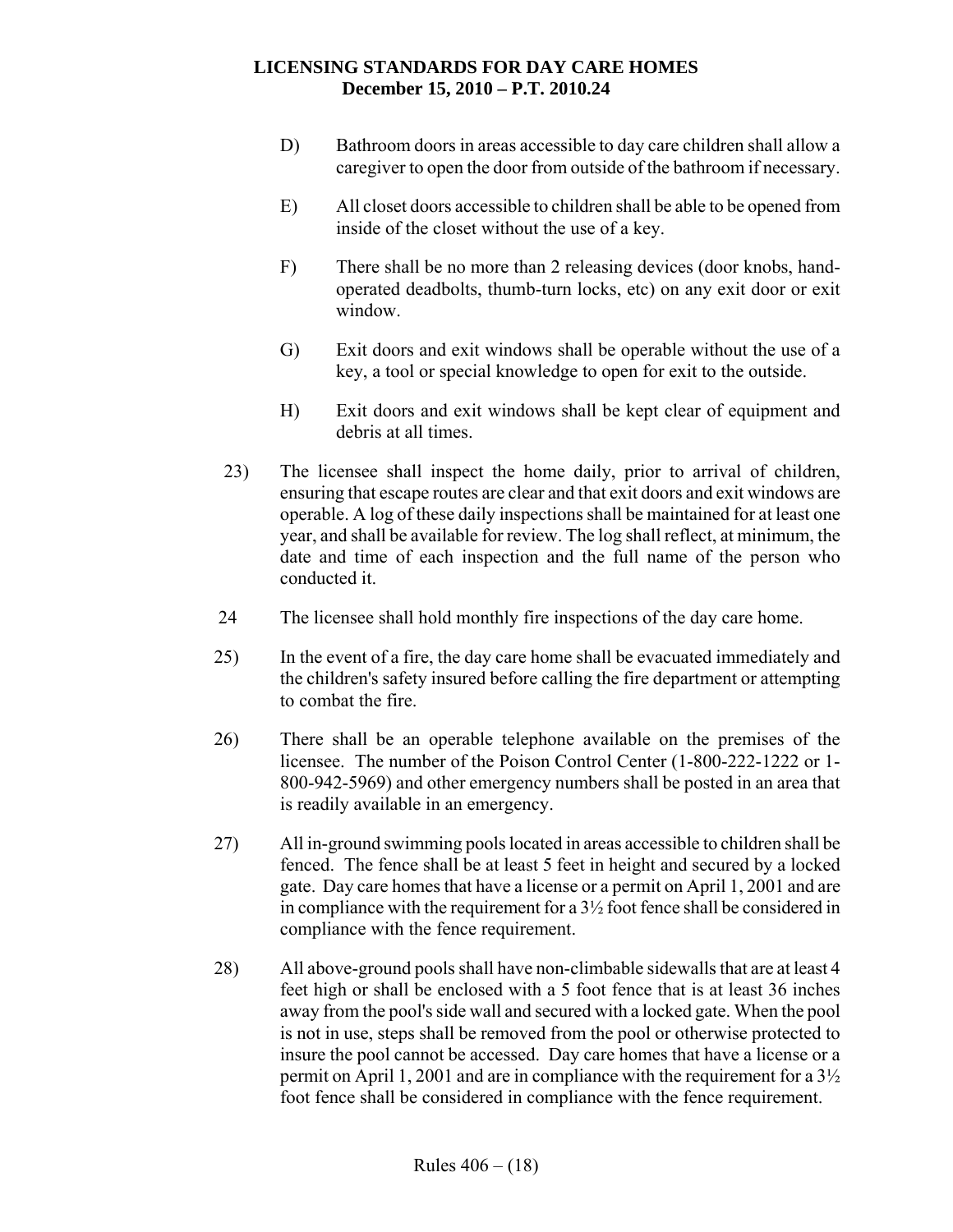- 29) Portable wading pools shall be emptied daily and disinfected before being air-dried.
- 30) All hot tubs shall have securely locked covers or otherwise be inaccessible to children.
- 31) Free hanging cords on blinds, shades and drapes shall be tied or otherwise kept out of reach of children.
- b) The kitchen shall be clean, equipped for the preservation, storage, preparation and serving of food, and reasonably safe from hazards.
- c) Garbage and refuse containers used to discard diapering supplies, food products or disposable meal service supplies in areas for child care shall be disinfected daily unless plastic liners are used and disposed of daily.
- d) A safe and sanitary water supply shall be maintained. If a private water supply is used instead of an approved public water supply, the applicant shall supply written records of current test results indicating the water supply is safe for drinking. New test results must be provided prior to renewal of license. If nitrate content exceeds 10 parts per million, bottled water must be used for children under 15 months of age.
- e) Hot and cold running water shall be provided. When children under age 10 or who are developmentally disabled are cared for, the maximum hot water temperature from all faucets of sinks designated for children washing hands shall be no more than 115º Fahrenheit. Caregivers shall always test the hot water before allowing children less than 5 years of age to use the water.
- f) Insect and rodent control shall be maintained.
	- 1) All outside doors except those with operable self-closing devices, operable windows, and other openings used for ventilation shall be screened.
	- 2) Chemicals for insect and rodent control shall be applied in minimum amounts and shall not be used when children are present. Over-the-counter products may be used only according to package instructions. Commercial chemicals, if used, shall be applied by a licensed pest control operator and shall meet all standards of the Department of Public Health (Structural Pest Control Code, 77 Ill. Adm. Code 830). A record of any pesticides used shall be maintained.
- g) Healthy household pets that present no danger to children are permitted.
	- 1) A licensed veterinarian shall certify that the animals are free of diseases that could endanger the children's health and that dogs and cats have been inoculated for rabies.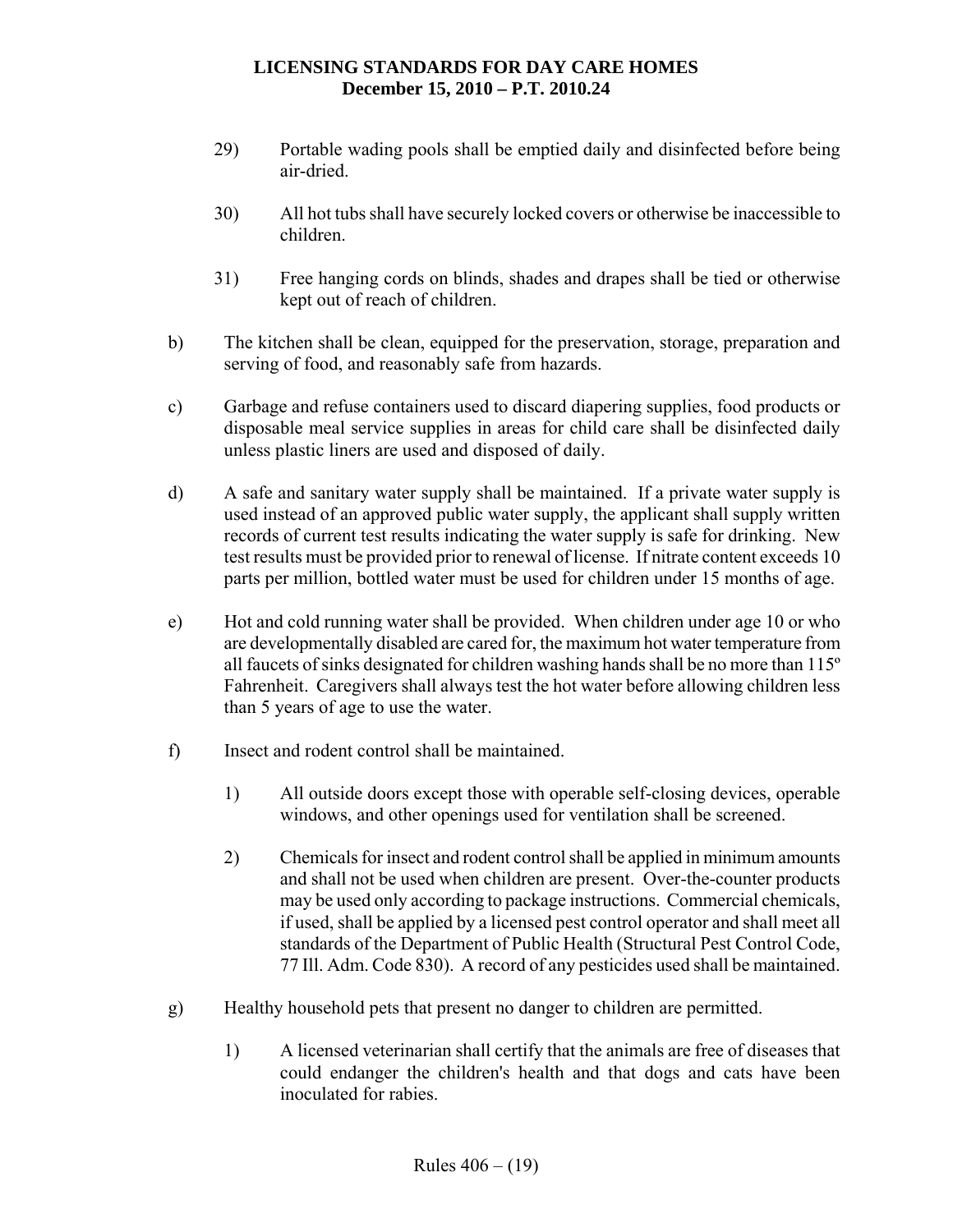- 2) If certification is not available, animals shall be confined at all times in an area inaccessible to children.
- 3) There shall be careful supervision of children who are permitted to handle and care for the animals.
- 4) Immediate treatment shall be available to any child who is bitten or scratched by an animal.
- 5) The presence of monkeys, ferrets, turtles, iguanas, psittacine birds (birds of the parrot family) or any wild or dangerous animal is prohibited in areas accessible to children during the hours the day care home is in operation. Wild and dangerous animals include, but are not limited to, venomous and constricting snakes, undomesticated cats and dogs, racoons, and other animals determined to be dangerous by local public health authorities.
- h) Indoor space shall consist of a clean, comfortable environment for children.
	- 1) The day care home shall be well-ventilated, free from observable hazards, properly lighted and heated, and free of fire hazards.
	- 2) The dwelling shall be kept clean, sanitary, and in good repair.
	- 3) There shall be provision for isolating a child who becomes ill or who is suspected of having a contagious disease.
	- 4) When used for child care, floors shall have protective covering such as, but not limited to, tile, carpet, linoleum. Paint or sealer alone is not acceptable as a protective covering.
	- 5) When children under 30 months of age are in care, stairs leading to second levels, attics or basements shall be fitted with a sturdy gate, door or other barrier to prevent the children's access to stairs without adult supervision. Such a barrier shall be moveable enough so as not to impede evacuation, if necessary.
- i) The licensee shall identify those areas in the home used for child care. The identified areas minus any special use areas shall be measured to calculate the square footage available for child care. When the licensed capacity of the home exceeds 8 children, there shall be:
	- 1) A minimum of 35 square feet of floor space per each child in care, and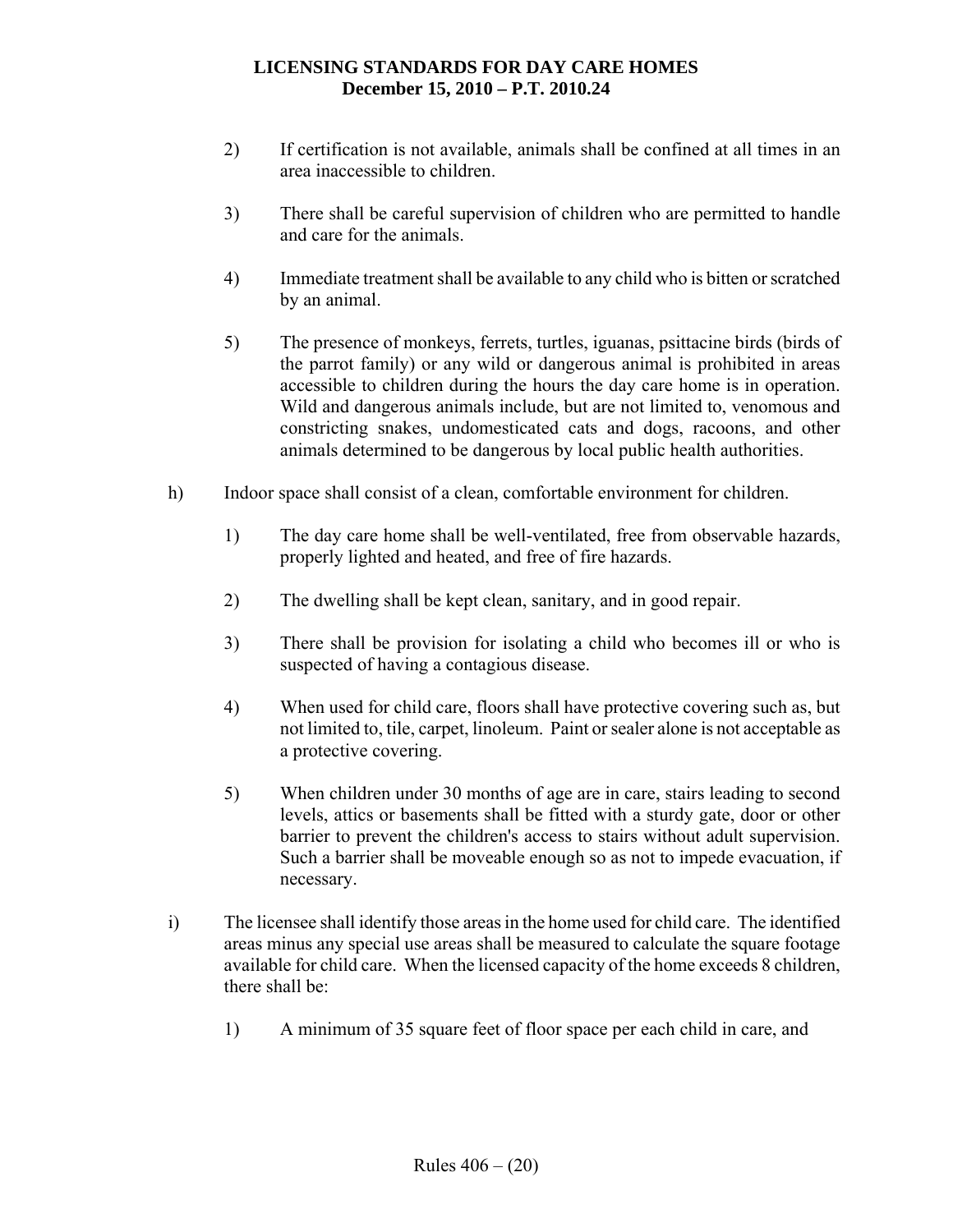- 2) An additional 20 square feet of floor space for each child under 30 months of age when the play area is the same as the sleep area. However, if portable bedding is used for napping, then removed, the licensing representative shall approve the use of only 35 square feet of space for each child if the applicant/licensee has adequate storage for the bedding materials and the bedding materials are removed before and after naptime.
- j) *No person* shall *smoke tobacco in any area of the day care home in which day care services are being provided to children, while those children are present* on the premises. In addition, no person shall smoke tobacco while providing transportation, in either an open or enclosed motor vehicle, to children who are receiving child care services. *Nothing in this subsection prohibits smoking in the home in the presence of a person's own children or in the presence of children to whom day care services are not then being provided.* [225 ILCS 10/5.5]
- k) There shall be safe outdoor space for active play.
	- 1) Space shall be provided for play in yards, nearby parks or playgrounds under adult supervision.
	- 2) Space shall be protected by physical means (e.g., fence, tree line, chairs, ropes, etc.) against all water hazards, including, but not limited to, pools, ponds, standing water, ornamental bodies of water, and retention ponds, regardless of the depth of the water, and by adult caregiver supervision at times when children in care are present. Other hazards, such as, but not limited to, heavy traffic and construction, shall be inaccessible to children in care through a physical barrier and adult supervision.
	- 3) Play areas shall be well drained and safely maintained.
	- 4) All pieces of outdoor equipment used by children 5 years of age and younger on the day care home premises that is purchased or installed on or after April 1, 2001 shall meet the following standards to guard against entrapment or situations that may cause strangulation.
		- A) Openings in exercise rings shall be smaller than  $4\frac{1}{2}$  inches or larger than 9 inches in diameter.
		- B) There shall be no openings in a play structure with a dimension between 3½ inches and 9 inches (except for exercise rings). Side railings, stairs and other locations that a child might slip or climb through shall be checked for appropriate dimensions.
		- C) Distances between vertical slats or poles, where used, must be 3½ inches or less (to prevent head entrapment).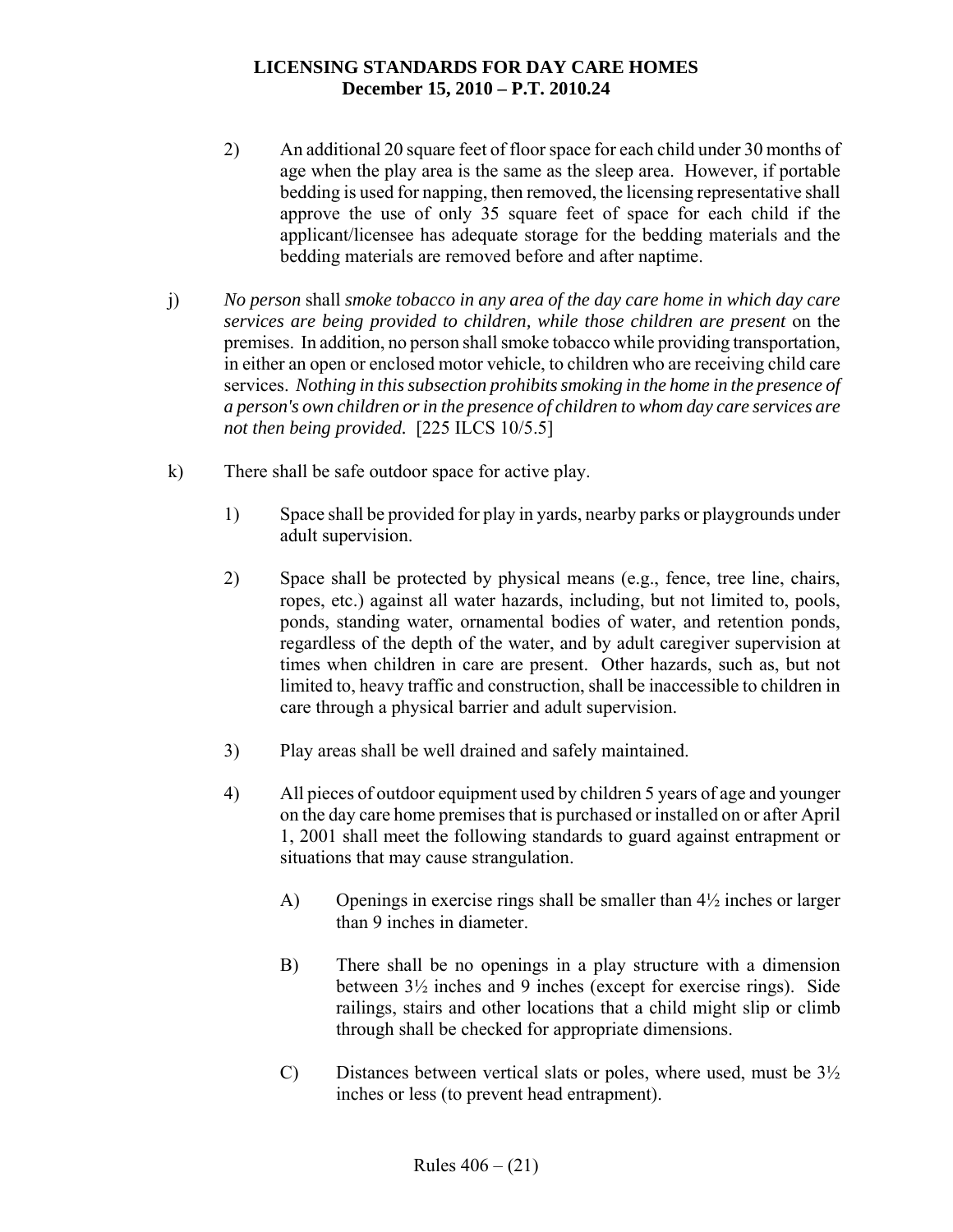- D) No opening shall form an angle of less than 55 degrees unless one leg of the angle is horizontal or slopes downward.
- E) No openings shall be between  $\frac{3}{8}$  inch and one inch in size (to prevent finger entrapment).
- 5) The use of a trampoline by children in care is prohibited.
- 6) Children shall be closely supervised by the caregiver when public parks or playgrounds are used for play, during play and while traveling to and from the area.
- 7) Supervision shall be provided during outdoor play by caregivers who meet the requirements of Section 406.9.
- l) Operation of other business on the premises must not interfere with the care of children.
- m) A day care home may not house bedridden or chronically ill persons except by permission of the supervising agency. The supervising agency shall grant such permission unless the person has a contagious or a reportable communicable disease or requires care that adversely affects the ability of the caregiver to supervise children.

(Source: Amended at 34 Ill. Reg., effective December 15, 2010)

#### **Section 406.9 Characteristics and Qualifications of the Day Care Family**

- a) No individual may receive a license from the Department when the applicant, a member of the household age 13 and over, or any individual who has access to the children cared for in a day care home, or any employee of the day care home, has not authorized the background check required by 89 Ill. Adm. Code 385 (Background Checks) and been cleared in accordance with the requirements of Part 385.
- b) Employees subject to background checks may begin employment on a conditional basis while awaiting the results of the background check. Such employees may not be alone with children until the results of the initial background check have been received.
- c) Persons who have been the perpetrator of certain types of child abuse or neglect or who have committed or attempted to commit certain crimes may not be licensed to operate a day care home, be a member of the household of a family home in which a day care home operates, or be an employee or volunteer in a day care home. These allegations/criminal convictions are listed in Appendix C of this Part.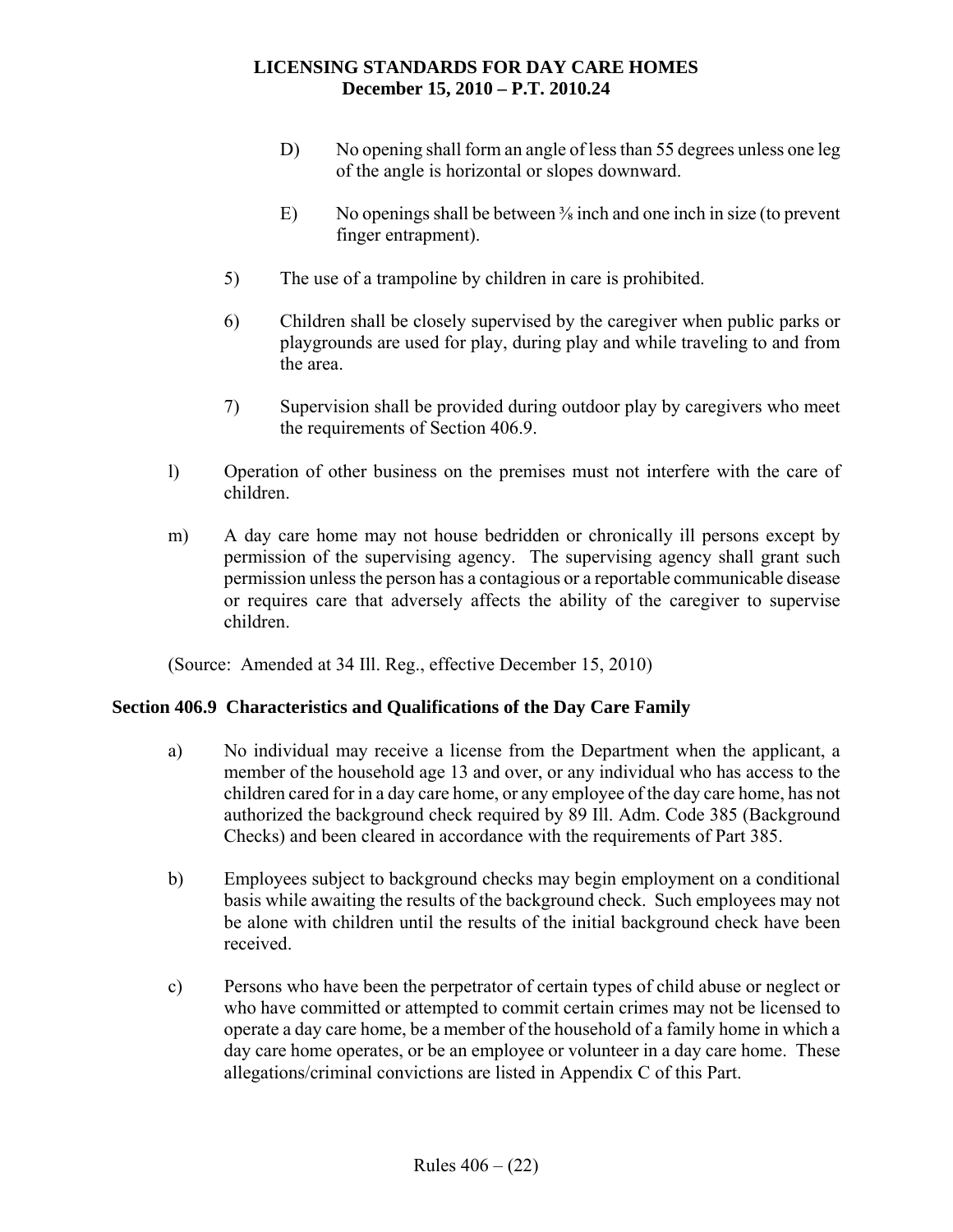- d) Day care homes shall be responsible for ensuring that persons subject to criminal background checks make themselves available for fingerprinting when scheduled by the Department or its authorized representatives. Failure of a person subject to criminal background checks to appear for scheduled fingerprinting may result in the denial of a license application or refusal to renew or revocation of an existing license unless the child care facility can demonstrate that it took reasonable measures to insure cooperation with the fingerprinting process. Adequate cause for failure to appear for fingerprinting includes, but is not limited to:
	- 1) death in the family of the person;
	- 2) serious illness of the person or illness in the person's immediate family; or
	- 3) weather or transportation emergencies.
- e) As a condition of licensure, each licensee or license applicant must *certify under penalty of perjury that he or she is current or not more than 30 days delinquent in complying with a child support order. Failure to so certify may result in a denial of the license application, refusal to renew the license, or revocation of the license.* (Section 10-65(c) of the Illinois Administrative Procedure Act [5 ILCS 100/10- 65(c)])
- f) If the licensees or license applicants acknowledge that they are more than 30 days delinquent in complying with an order for child support or, upon completion of the background check, the licensees or license applicants are found to be delinquent despite their certification, the Department shall deny the application for license, refuse to renew the license, or revoke the license unless the licensees or license applicants arrange for payment of past due and current child support and pay child support in accordance with that agreement.
- g) Members of the household who have contact with the children in care shall treat them with respect, courtesy, and patience.
- h) The caregiver is responsible for the day-to-day operation of the day care home in accordance with the standards prescribed in this Part.
- i) The licensee shall be present in the home when day care children are in attendance unless a qualified substitute caregiver per Section 406.11 is present.
- j) The licensee and other adult members of the household in contact with day care children shall be stable, law abiding, responsible, mature individuals.
- k) The caregivers in a day care home shall be at least 18 years of age.
- l) Caregivers licensed after January 1, 2011 shall have proof of a high school diploma or equivalent certificate.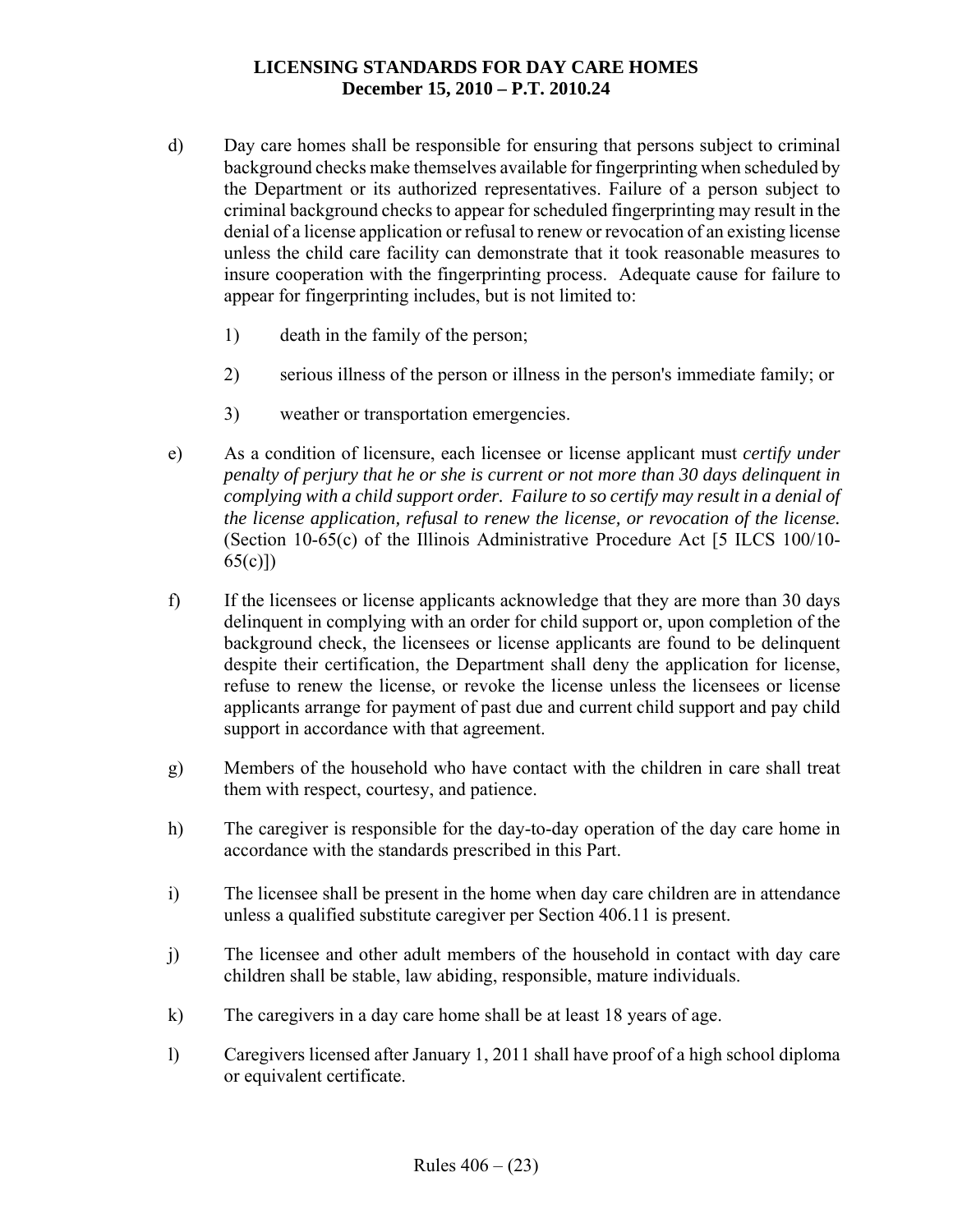- m) The caregivers and all members of the household shall provide medical evidence as required by Section 406.24(h) that they are free of reportable communicable disease, and, in the case of caregivers, free of physical or mental conditions that could interfere with the child care responsibilities.
- n) The licensee who is the primary caregiver shall be certified in first aid, the Heimlich maneuver and infant/child cardiopulmonary resuscitation (CPR) by the American Red Cross, the American Heart Association or other entity approved by the Illinois Department of Public Health.
- o) During the hours of operation of the day care home, there shall be at least one person on the premises certified in first aid, the Heimlich maneuver and infant/child cardiopulmonary resuscitation (CPR) by the American Red Cross or the American Heart Association, or other entity approved by the Illinois Department of Public Health. The caregivers shall have on file current certificates attesting to the training.
- p) The caregiver shall successfully complete a Department approved basic training course of 6 or more clock hours in providing care to children with disabilities. Refer to Appendix D for basic course requirements. The licensee shall have on file a certificate attesting to the successful completion of the training.
	- 1) New licensee shall complete this training within 36 months from the issue date of the initial license.
	- 2) A licensee who has completed training prior to November 15, 2003 may have that training approved as meeting the provisions of this Section. A certificate of training completion and a description of the course content must be submitted to the Department for approval.
- q) Through interaction with the licensing representative, children, parents or guardian of children in care and operation of the day care home in accordance with standards prescribed by this Part, caregivers shall exhibit competence in the following specific areas:
	- 1) Knowledge of basic hygiene, safety, and nutrition.
	- 2) The ability to relate comfortably with parents and to communicate with them on differences in caregiving methods, values, and goals.
	- 3) The ability to communicate with children.
	- 4) The ability to set realistic controls for children and to enforce these without harshness or physical abuse.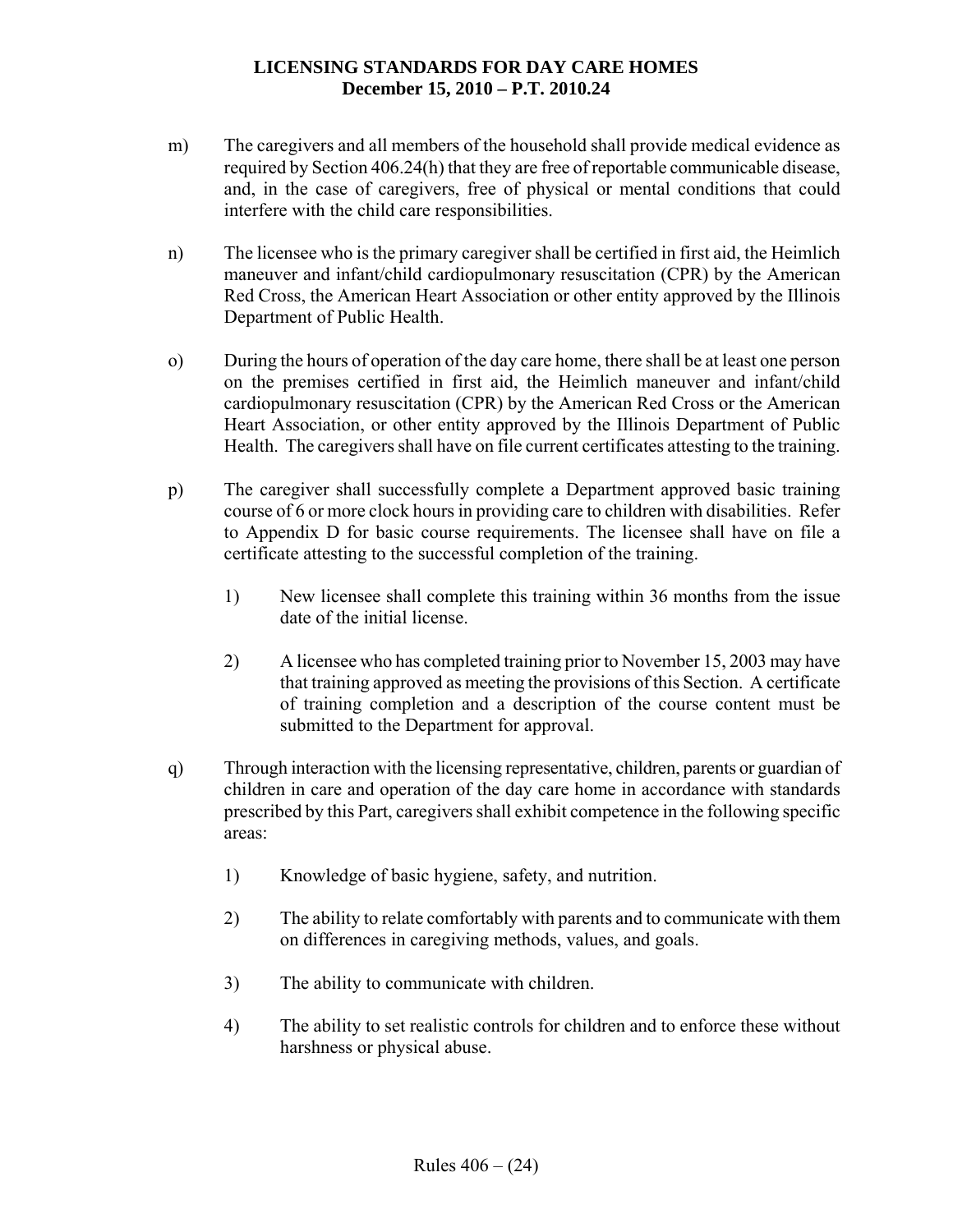- 5) Knowledge of the child's need to explore and manipulate and the willingness to provide and maintain a home where children can enjoy living and learning.
- 6) Using developmentally appropriate behavior management techniques that do not constitute corporal punishment of children.
- r) The caregivers may not work or be employed outside the home during the hours that child care is being provided. Outside employment during hours that child care is not being provided shall not interfere with child care.
- s) The caregiver shall be awake, alert, and able to supervise the children when providing care, except as allowed by Section 406.23(h), night care.
- t) The caregivers shall complete 15 clock hours of in-service training per licensing year in accordance with the requirements in Appendix D.
	- 1) Such training may be derived from programs offered by any of the entities identified in Appendix D.
	- 2) Courses or workshops to meet this requirement include, but are not limited to, those listed in Appendix D.
	- 3) The records of the day care home shall document the training in which the caregiver has participated, and these records shall be available for review by the Department.
	- 4) Caregivers obtaining clock hours in excess of the required 15 clock hours per year may apply up to 5 clock hours to the next year's training requirements.
- u) Licensees or applicants shall not provide false or misleading information regarding their compliance with the applicable regulations.

(Source: Amended at 34 Ill. Reg., effective December 15, 2010)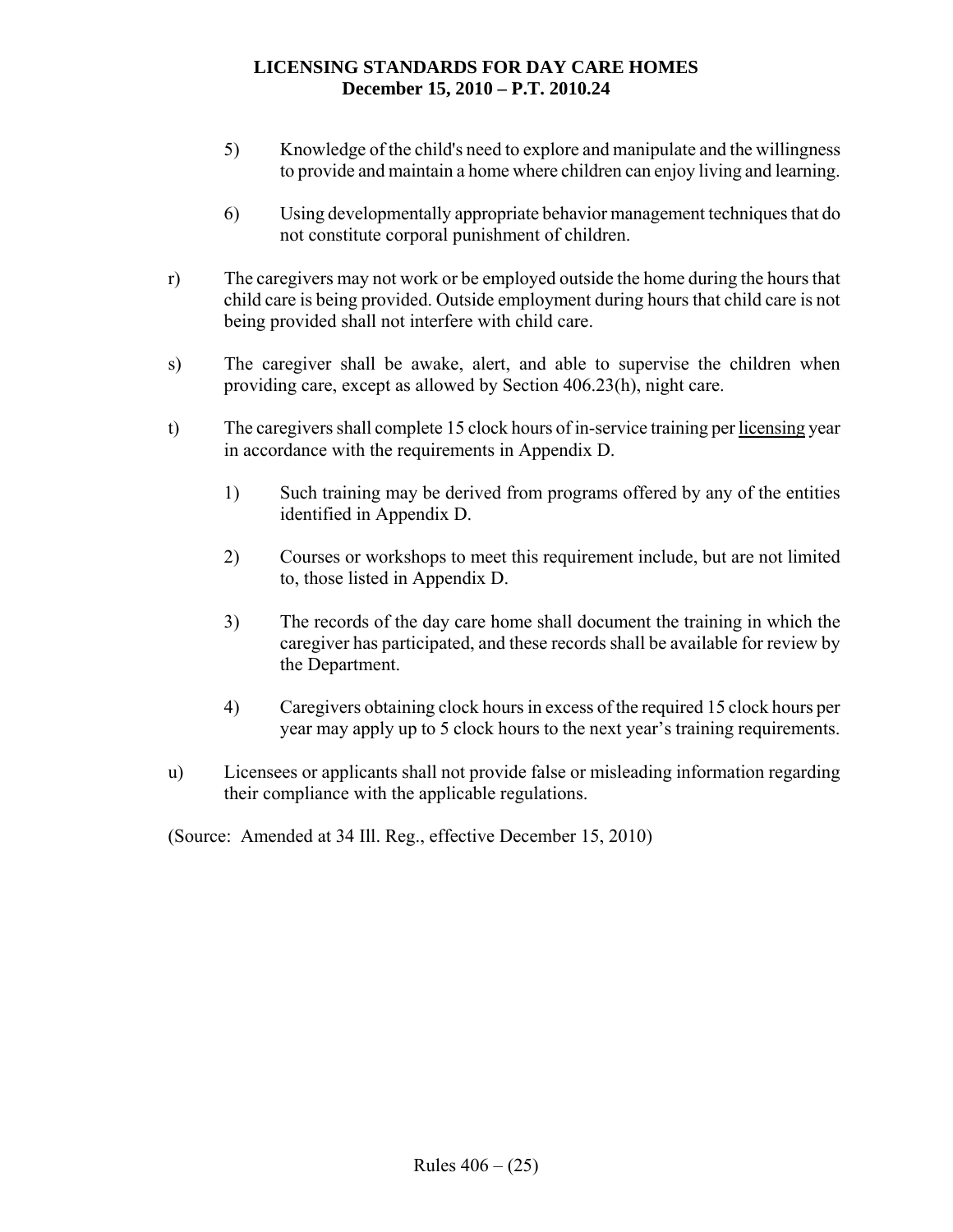#### **Section 406.10 Qualifications for Assistants**

- a) Assistants shall have passed the background check in Section 406.9(a).
- b) Assistants shall be at least 14 years of age and at least 5 years older than the oldest child they supervise. Minor assistants shall be employed in accordance with 56 Ill. Adm. Code 250 (Illinois Child Labor Law).
- c) Assistants under age 18 shall work under the direct personal supervision of the caregiver at all times. Direct personal supervision means the caregiver maintains audible or visual contact with the assistant and children on the premises at all times.
- d) An assistant 18 years of age or older may accompany children playing outdoors, and may transport children, if the assistant possesses a valid driver's license for the vehicle classification that is being used to transport children and insurance.
- e) Assistants shall provide medical evidence as required by Section 406.24(h) that they are free of reportable communicable disease and physical or mental conditions that could interfere with child care responsibilities.
- f) The assistant shall be compatible with the caregiver, capable of following directions, and responsive to supervision.
- g) The child care assistant shall be able to relate well with children.

(Source: Amended at 25 Ill. Reg. 5281, effective April 1, 2001)

#### **Section 406.11 Substitutes**

- a) A substitute caregiver may be used in the home up to 25 child care hours per month and for an additional period of up to 2 weeks in a 12 month period. The supervising agency may approve additional time for family emergencies, medical reasons, and continuing education, when the substitute to be used during these periods meets the qualifications for the caregiver in Section 406.9. The substitute caregiver's work time shall be documented.
- b) A substitute caregiver shall be at least 18 years of age.
- c) A person who functions as a substitute caregiver on a regular or scheduled basis shall be qualified as a caregiver in accordance with Section 406.9.
- d) The parents of children in care and the supervising agency shall be notified of any substitution which occurs on a regular or scheduled basis or wherein the caregiver is absent from the home for more than 24 consecutive hours during which children are in care.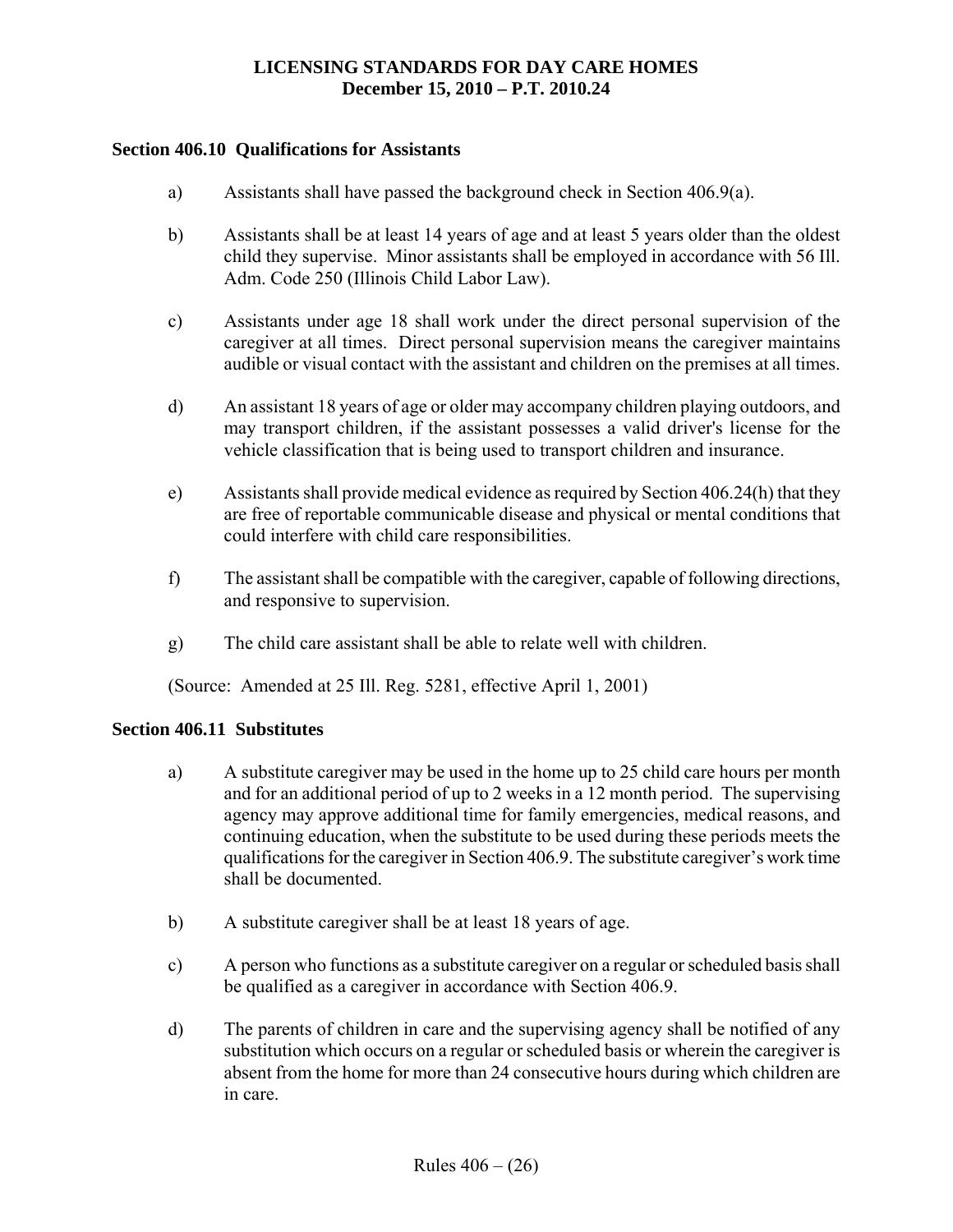- e) The caregiver shall have on file the names, addresses, and telephone numbers of additional adults who would be available to assist in the home in an emergency.
- f) The caregiver shall have a plan worked out and understood by the parents in case the caregiver is ill or absent from the home due to an emergency.

(Source: Amended at 27 Ill. Reg. 19180, effective December 15, 2003)

#### **Section 406.12 Admission and Discharge Procedures**

- a) No child served in a day care home shall remain on the premises for more than 12 hours in any 24-hour period, unless the parent's employment schedule requires more than 12 hours of day care. Regardless of the parent's work or training schedule, at no time shall children cared for in a day care facility remain on the premises for more than 18 consecutive hours.
- b) Prior to acceptance of a child for care,
	- 1) The caregiver shall require that the parent or guardian accompany the child to the home to become acquainted with the caregiver and with the service to be provided.
	- 2) No child under 6 years of age may be admitted to the day care home unless the health examination, complete with lead risk assessment, if the child resides in an area defined as low risk by the Illinois Department of Public Health or a screening for lead poisoning, if the child resides in an area defined as high risk by the Illinois Department of Public Health (see 77 Ill. Adm. Code 845, Lead Poisoning Prevention Code), has been completed as required by Department of Public Health rules at 77 Ill. Adm. Code 665, Child Health Examination Code.
	- 3) The caregiver shall require that the parent or guardian provide a certified copy of the child's birth certificate. The caregiver:
		- A) Shall provide a written notice to the parent or guardian of a child to be *enrolled for the first time that within 30 days* after enrollment the parent or guardian shall *provide a certified copy of the child's birth certificate or other reliable proof of identity and age of the child*.
			- i) The caregiver shall promptly make a copy of the certified copy and return the original certified copy to the parent or guardian.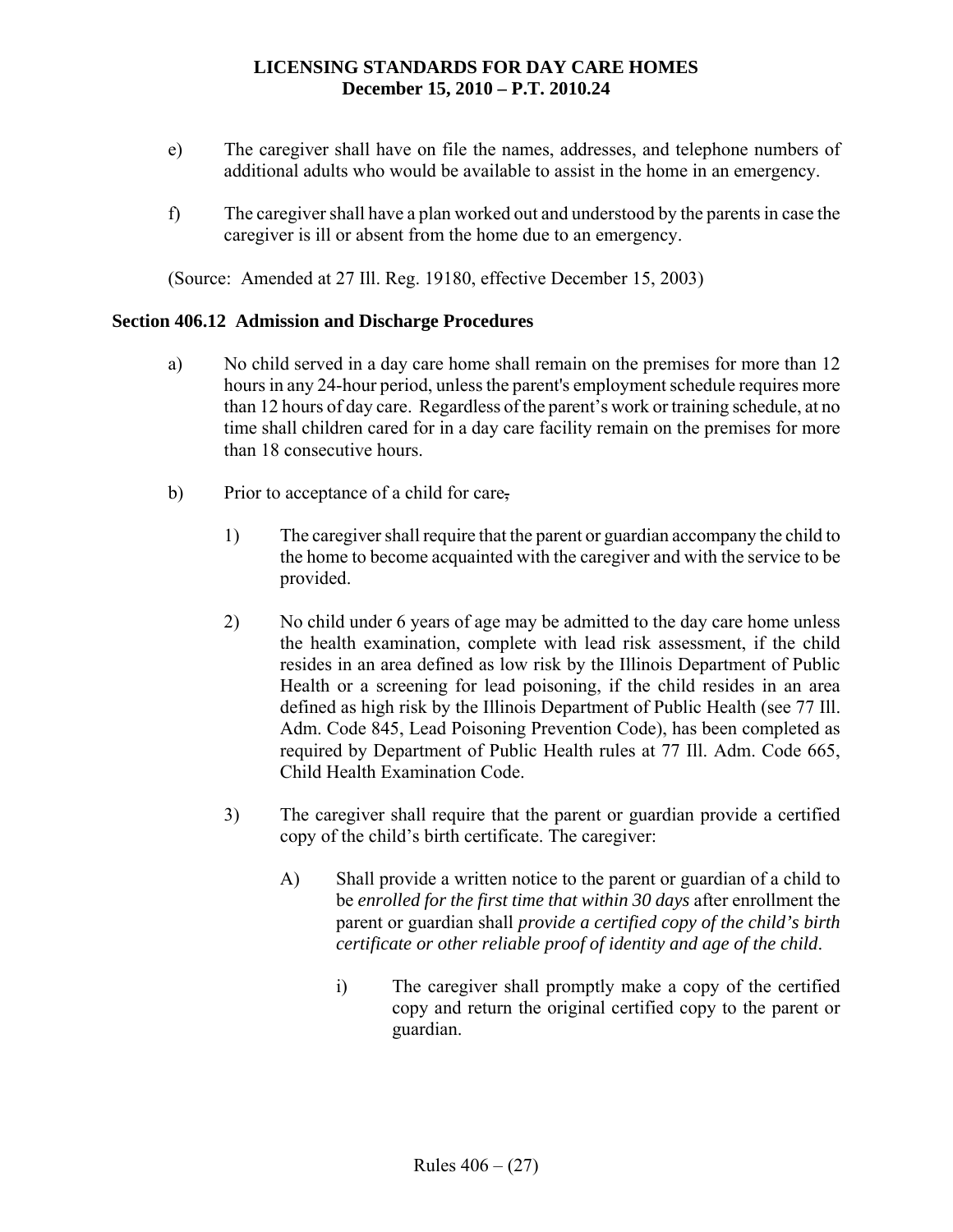- ii) If a certified copy of the birth certificate is not available, the parent or guardian must submit *a passport, visa or other governmental documentation as proof of the child's identity and age* and *an affidavit* or notarized letter *explaining the inability to produce a certified copy of the birth certificate* [325 ILCS 50/5] *.*
- iii) The notice to parent or guardian shall also indicate that the caregiver is required by law to notify the Illinois State Police or local law enforcement agency if the parent or guardian fails to submit proof of the child's identity within the 30 day time frame;
- B) Shall notify the Illinois State Police or local law enforcement agency of the parent's or guardian's failure to submit a certified copy of the child's birth certificate or other reliable proof of identity. The caregiver shall also *notify the parent or guardian in writing that the*  Illinois State Police or *local law enforcement* has been notified as required by law and that the parent or guardian *has 10 additional days to comply* by submitting the required documentation; [325 ILCS 50/5]
- C) *Shall report to the* Illinois State Police or local law enforcement agency *any affidavit received which appears inaccurate or suspicious in form or content*; [325 ILCS 50/5]
- D) *Shall flag the record of* a child enrolled at the day care who is reported by the Illinois State Police as a missing person, and *shall immediately report to the* Illinois State Police *any request concerning flagged records or knowledge as to the whereabouts of any missing* child. [325 ILCS 50/5]
- c) The parents or guardian shall be permitted to visit the home, without prior notice, during the hours their children are in care.
- d) A child shall be discharged from the facility only to the child's parents or guardian or to a person designated in writing by the parents or guardian to receive the child.
- e) The caregiver shall refuse to release a child to any person, whether related or unrelated to the child, who has not been authorized, in writing, by the parents or guardian to receive the child. Persons not known to the caregiver shall be required to provide a driver's license (with photo) or photo identification card issued by the Illinois Secretary of State to establish their identity prior to a child's release to them.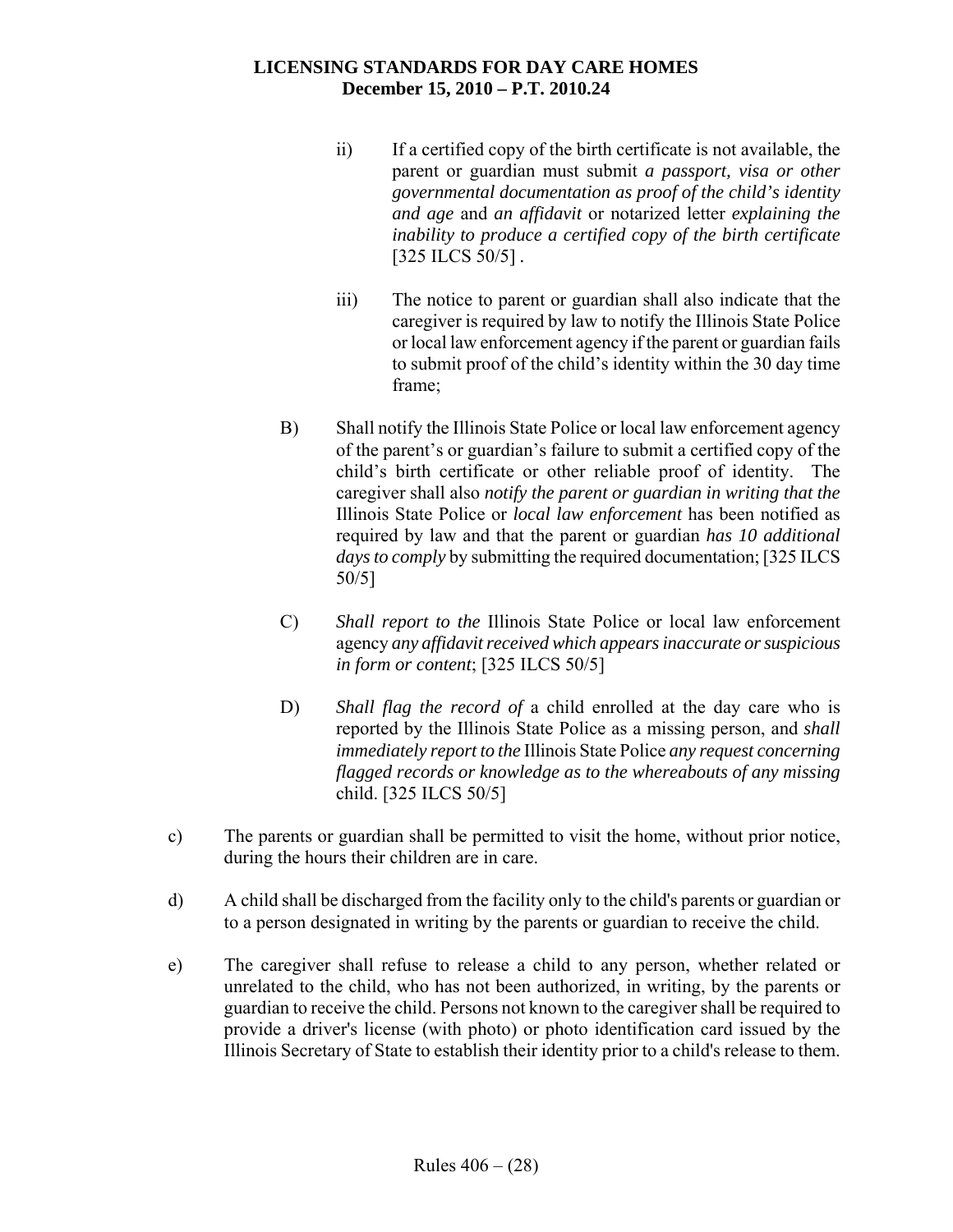- f) The facility shall maintain a list of persons designated, in writing, by the parents, or guardian to whom the facility can be expected to discharge the child at least once per week. These persons, in addition to the parents or guardian, shall constitute the primary list of persons to whom the child may be released. In addition, the facility shall maintain a contingency list of persons designated, in writing, by the parents or guardian to whom the child may be released less frequently than once per week. When the child is released to a person on the contingency list, the facility shall maintain a record of the person to whom the child was released, the date and time that the child was released, and the manner that the child left the facility (whether on foot, by passenger car, by taxicab or other means of transportation).
- g) Other discharge provisions of this Section notwithstanding, a child leaving the day care home to attend school shall be released in accordance with the written authorization of the parents or guardian. The authorization shall include the time that the child is to be released and the means of transportation the child is to use.
- h) All day care homes shall have a written policy that explains the actions the provider will take if a parent or guardian does not retrieve, or arrange to have someone retrieve, his or her child at the designated, agreed upon time. The policy shall consist of the provider's expectations, clearly presented to the parent or guardian, in the form of a written agreement that shall be signed by the parent or guardian, and shall include at least the following elements:
	- 1) The consequences of not picking up the child on time, including:
		- A) Amount of late fee, if any, and when those fees begin to accrue;
		- B) The degree of diligence the provider will use to reach emergency contacts, e.g., number of attempted phone calls to parents and emergency contacts, requests for police assistance in finding emergency contacts; and
		- C) Length of time the facility will keep the child beyond the pick-up time before contacting outside authorities, such as the child abuse hotline or police.
	- 2) Emphasis on the importance of having up-to-date emergency contact numbers on file.
	- 3) Acknowledgement of the provider's responsibility for the child's protection and well-being until the parent or outside authorities arrive.
	- 4) A reminder to the day care provider that the child is not responsible for the situation. All discussions regarding these situations shall be with the parent or guardian, never the child.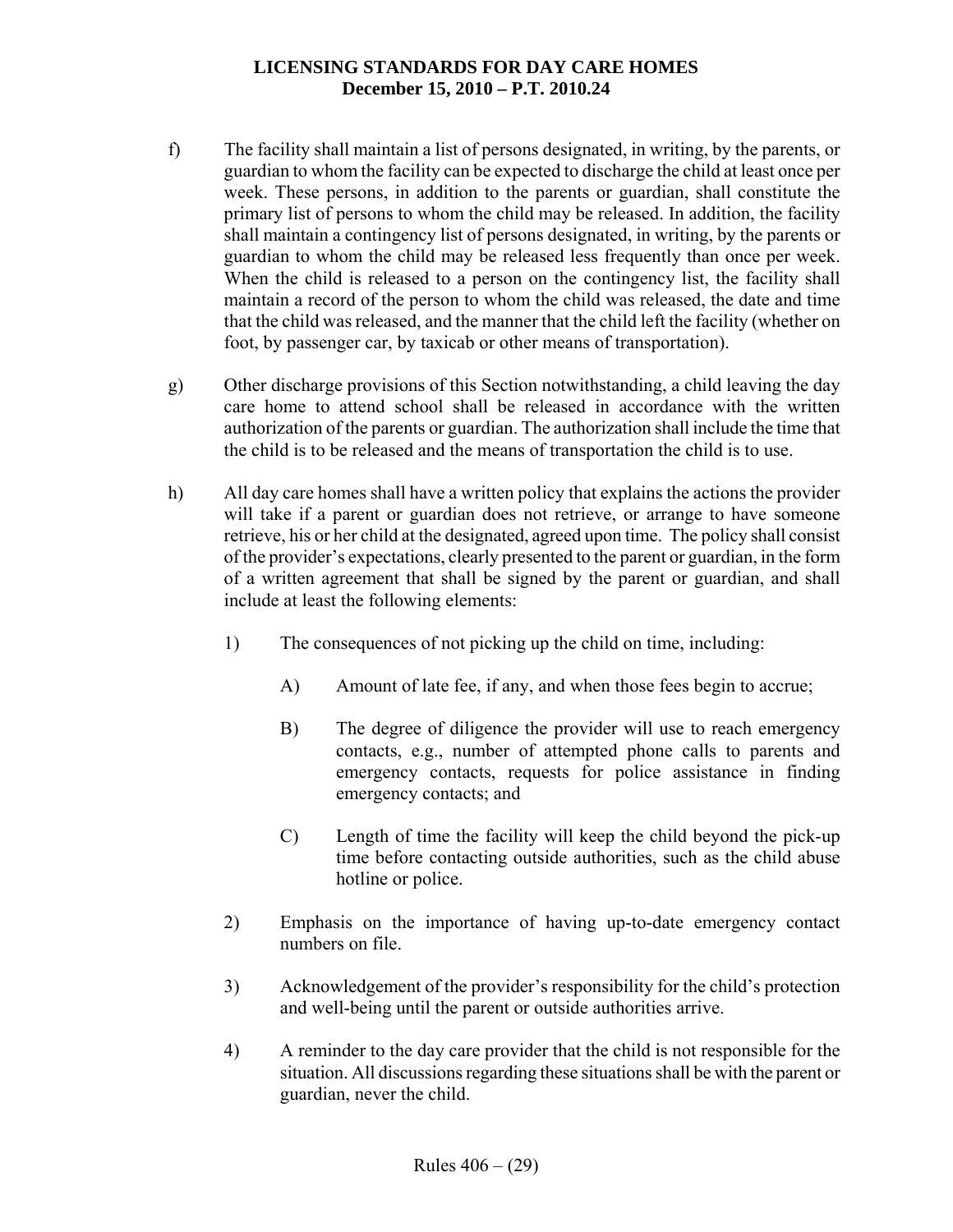i) The daily list of children in care shall be readily accessible in case of emergency evacuations and fire drills.

(Source: Amended at 34 Ill. Reg., effective December 15, 2010)

#### **Section 406.13 Number and Ages of Children Served**

- a) The maximum number of children under the age of 12 cared for in a day care home by a caregiver alone shall be 8. The maximum number includes the caregiver's own children, related children and unrelated children under age 12 living in the home.
- b) A caregiver alone may care for:
	- 1) A mixed age group consisting of:
		- A) Up to 8 children under the age of 12, of which
		- B) Up to 5 children may be under the age of 5, of which
		- C) Up to 3 children may be under 24 months of age.
	- 2) A mixed age group consisting of:
		- A) Up to 8 children under the age of 12, of which
		- B) Up to 6 children may be under the age of 5, of which
		- C) Up to 2 children may be under 30 months of age.
	- 3) A school age group consisting of 8 school age children, as defined in Section 406.2.
- c) A caregiver and an assistant under age 18 may care for:
	- 1) One of the groupings in subsection (b) and 4 additional children who are attending school full-time; or
	- 2) A total of 8 children under 5 years of age of which up to 5 children may be under 24 months of age.

Care provided for the additional before and after school children is limited to children who attend school full-time and it is limited to before and/or after school, holidays, weekends, during unforeseen school closings, and during the summer.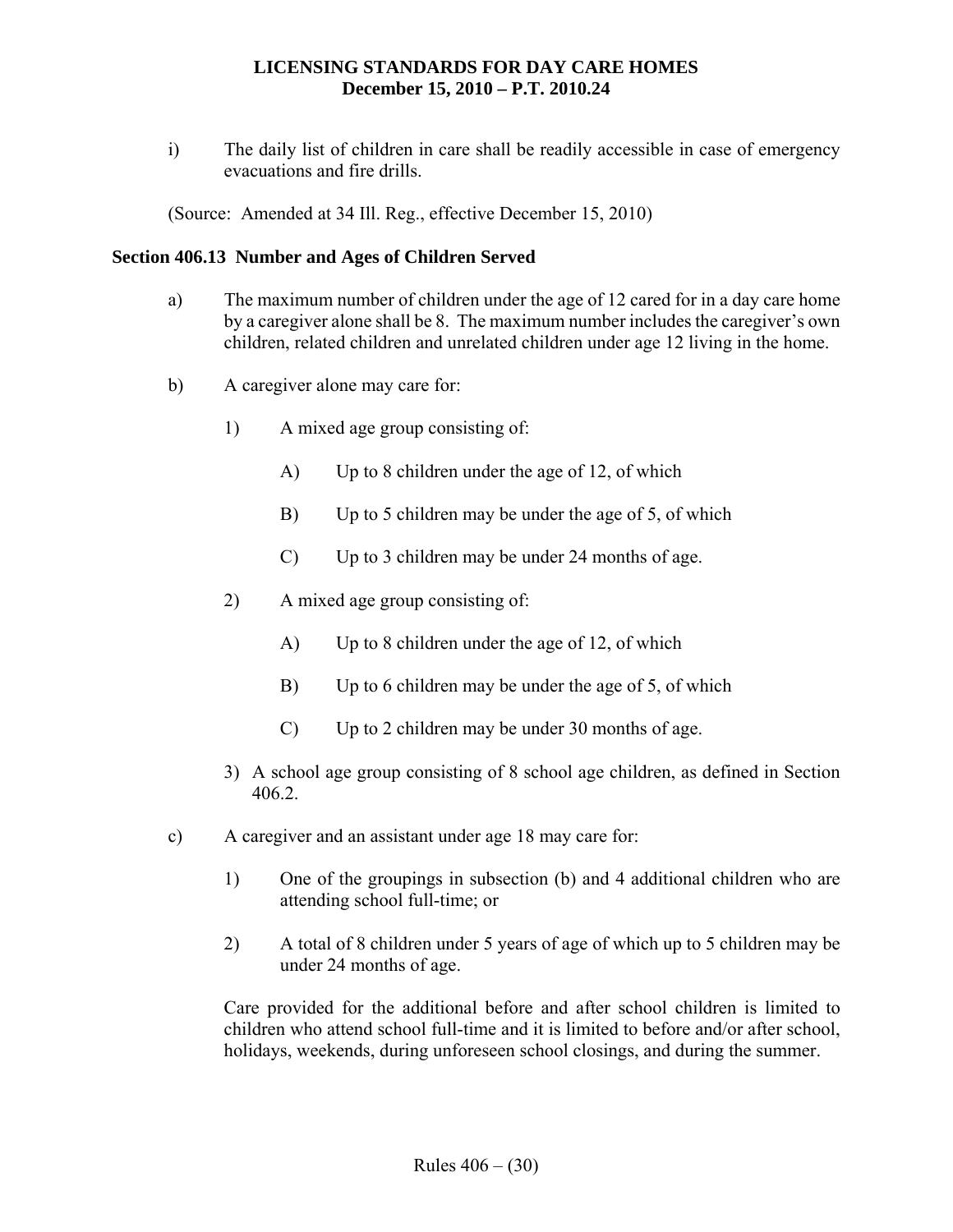- d) A caregiver and an assistant 18 years of age or older may care for:
	- 1) The groupings in subsection (b), and 4 additional children who are attending school full-time; or
	- 2) Eight children under 5 years of age of which up to 5 children may be under 24 months of age, and 4 additional children who are attending school fulltime.

Care provided for the additional before and after school children is limited to children who attend school full-time and it is limited to before and/or after school, holidays, weekends, during unforeseen school closings, and during the summer.

- e) The maximum number of children receiving night care shall be 8 children and the groupings shall be consistent with subsections (b) and (c) of this Section.
- f) Any children under age 12 living in the home who are receiving home schooling shall be counted in the maximum of 8 children in subsections (b), (c), and (d), unless another parent or caregiver is providing the schooling apart from the day care area and the caregiver has no responsibility for care or supervision or schooling of the children during the hours home day care is provided.
- g) In the event of a brief unforeseen school closing, the caregiver may accept one additional school-age child and still be considered in compliance with the capacity requirements, as long as the total number of children under age 12 in the home does not exceed the maximum of 12 children. The caregiver shall maintain a record of the dates, names and ages of the children for whom this care was provided.
- h) When the acceptance of siblings of children who are already in care will place the licensee out of compliance with the established age groupings, the licensee may develop a transition plan that shall be submitted to the licensing representative for review and approval. The plan may be approved when:
	- 1) The licensee is not currently operating under a transition plan and is in full compliance with all the licensing standards;
	- 2) At least one of the siblings has been in care for 30 days or more; and
	- 3) The transition plan will bring the home back into compliance with the established age groupings within 6 months after the date the plan is approved.

(Source: Amended at 27 Ill. Reg.19180, effective December 15, 2003)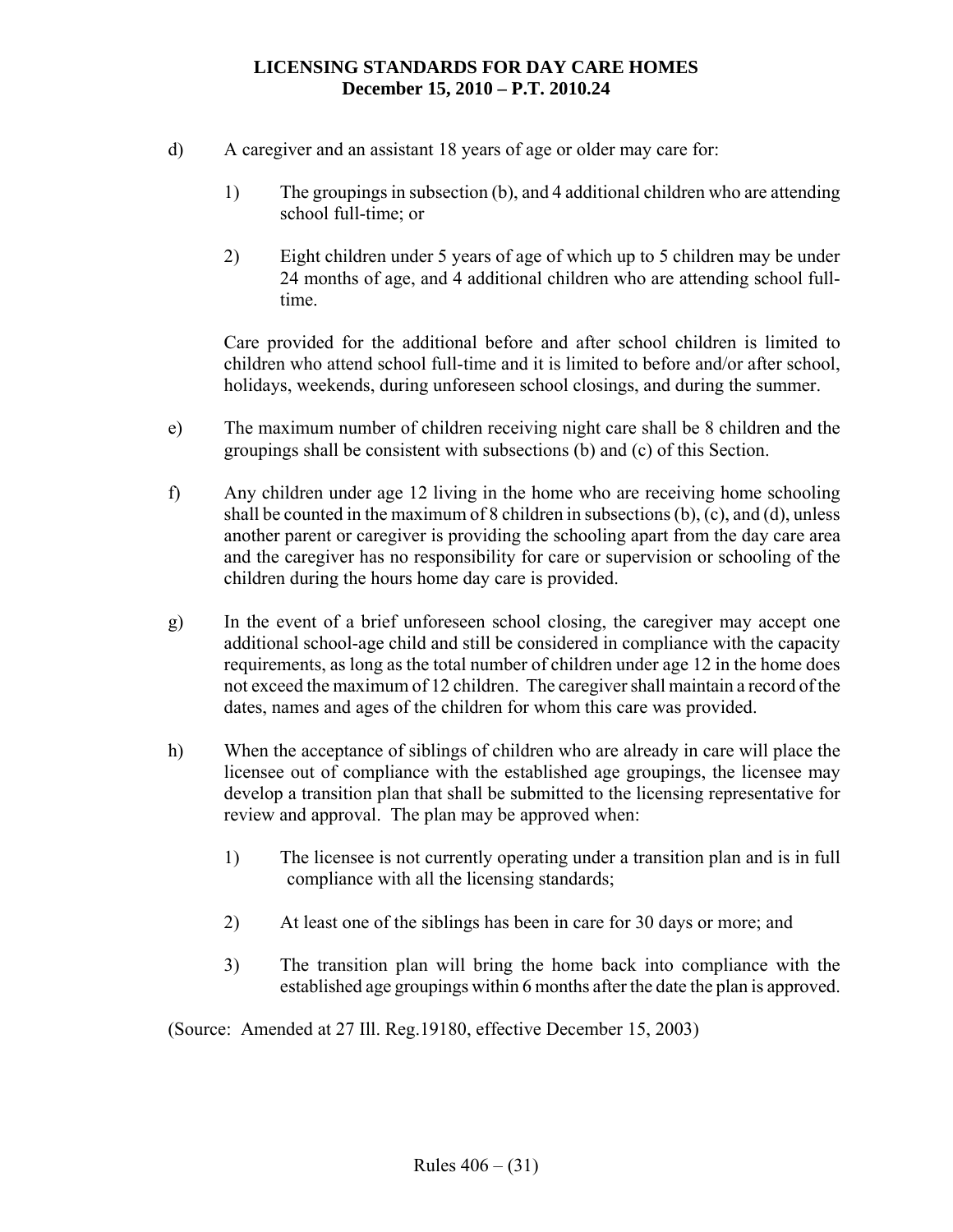# **Section 406.14 Health, Medical Care and Safety**

- a) The caregiver shall conduct a daily, pre-admissions screening to determine if the child has obvious symptoms of illness. If symptoms of illness are present, the caregiver shall determine whether to provide care for the child, depending upon the apparent degree of illness, other children present, and facilities available to provide care for the ill child.
- b) Children with diarrhea and those with a rash combined with fever (oral temperature of 101 degrees Fahrenheit or higher or under the arm temperature of 100 degrees Fahrenheit or higher) shall not be admitted to the day care home while these symptoms persist, and shall be removed as soon as possible should these symptoms develop while the child is in care.
- c) A medical report, on forms prescribed by the Department, shall be on file for each child, on the first day of care, and shall be dated no earlier than 6 months prior to enrollment.
	- 1) The medical report shall be valid for 2 years, except that subsequent examinations for school-age children shall be in accordance with the requirements of Section 27.8-1 of the School Code [105 ILCS 5/27-8.1], provided copies of the exam are on file at the facility.
	- 2) If the child is in a high risk group, as determined by the examining physician, a tuberculin skin test by the Mantoux method and the results of that test shall be included in the initial examination for all children who have attained one year of age, or at the age of one year for children who are enrolled before their first birthday. The tuberculin skin test by the Mantoux method shall be repeated when the children in high-risk groups begin elementary and secondary school.
	- 3) The initial examination shall show that children from 6 months through 6 years of age have been screened for lead poisoning for children residing in an area defined as high risk by the Illinois Department of Public Health in its Lead Poisoning Prevention Code (77 Ill. Adm. Code 845) or that a lead risk assessment has been completed for children residing in an area defined as low risk by the Illinois Department of Public Health.
	- 4) The report shall indicate that the child has been immunized as required by the rules of the Illinois Department of Public Health for immunizations (77 Ill. Adm. Code 695). These required immunizations are poliomyelitis, measles, rubella, diphtheria, mumps, pertussis, tetanus, hepatitis B, haemophilus influenza B, and varicella (chickenpox) or provide proof of immunity according to requirements in Part 695.50 of the Department of Public Health.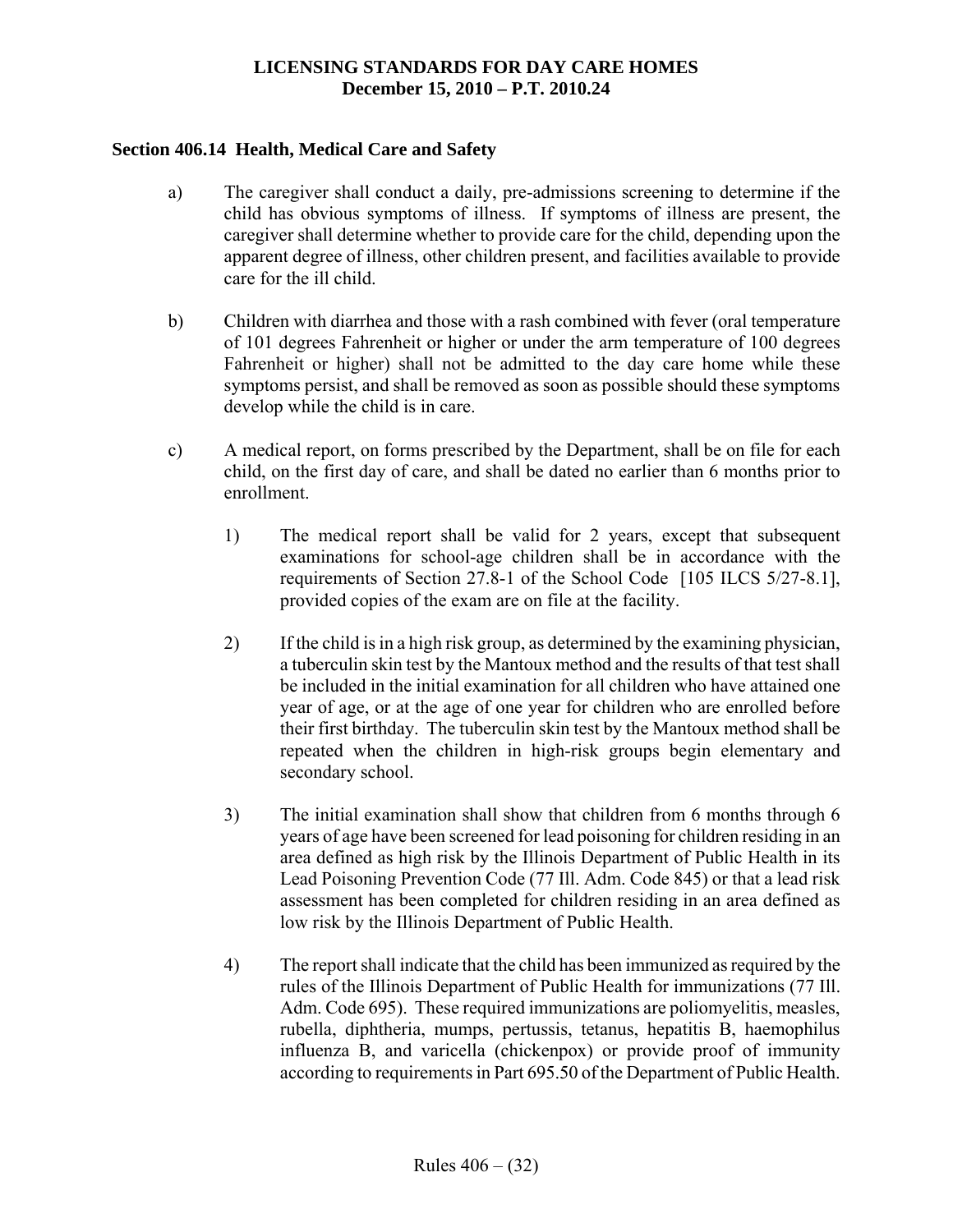- 5) In accordance with the Child Care Act of 1969, a parent may request that immunizations, physical examinations, and/or medical treatment be waived on religious grounds. A request for such waiver shall be in writing, signed by the parent, and kept in the child's record.
- 6) Exceptions made for children who for medical reasons should not be subjected to immunizations or tuberculin tests shall be so indicated by the physician on the child's medical form.
- d) A child suspected of having or diagnosed as having a reportable infectious, contagious, or communicable disease for which isolation is required by the Illinois Department of Public Health's General Procedures for the Control of Communicable Diseases (77 Ill. Adm. Code 690.1000) shall be excluded from the home until the Illinois Department of Public Health or local health department authorized by it states, in writing, that the communicable, contagious or infectious stage of the disease has passed and that the child may be re-admitted to the day care home.
- e) Necessary medications shall be administered according to specific written instructions provided by the child's parents or guardians.
	- 1) Prescription medicine labels must bear the child's name, the physician's name, the name of the drug store or pharmacy, prescription number, date of the prescription, and directions for administering.
	- 2) Non-prescription medication may be administered upon written parental permission that specifies the duration and frequency of medication. Such medication shall be administered in accordance with package instructions, and, except for aspirin and aspirin substitutes, shall be labeled with the child's name and dated.
	- 3) There shall be a signed statement by the child's parent or guardian giving permission to the caregiver to administer medication to the child.
	- 4) The caregiver shall maintain a record of the dates, hours and dosages that are given.
	- 5) Medication shall be returned to the parents when it is no longer required. Additionally, medication provided for a child no longer cared for in the facility and medication that has reached its expiration date shall be destroyed.
	- 6) Medical services, such as direct medical care to the child, shall be administered as required by a physician, subject to the receipt of appropriate releases from parents.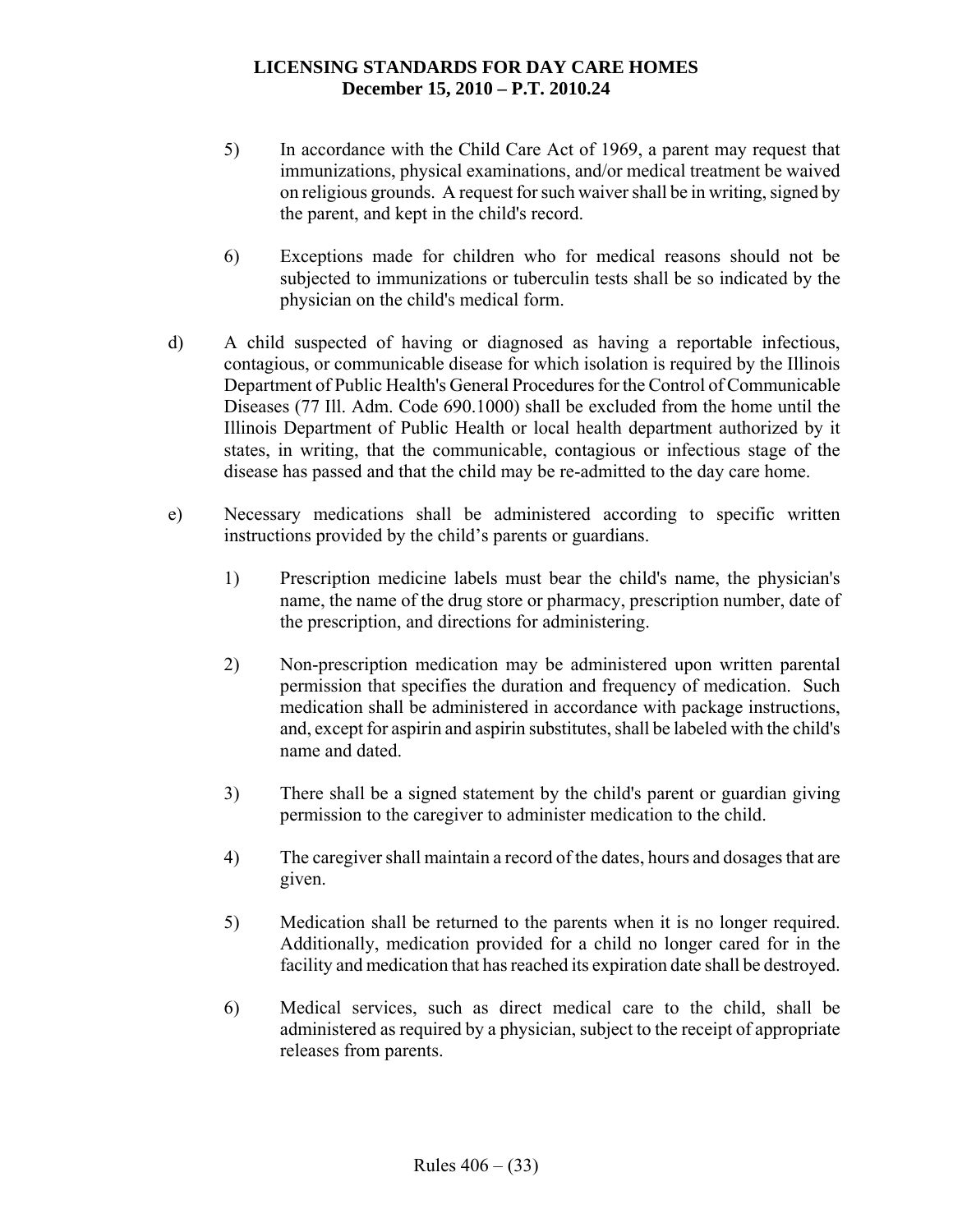- f) In order to reduce the risk of infection or contagion to others, space must be provided in the day care home for the isolation and observation of a child who becomes ill. An ill child shall be provided a bed or cot away from other children and a caregiver or assistant shall supervise the child at all times he/she is in the home.
- g) When a day care home admits ill or injured children, a plan for the care of such children must be agreed upon with the parents to assure that the needs of the children for rest, attention, personal care and administration of prescribed medication are met. No child requiring exclusion from the home in accordance with 77 Ill. Adm. Code 690 may be admitted.
- h) Personal hygiene standards, such as the following, shall be observed:
	- 1) Each child shall be provided with an individual towel, washcloth, and drinking cup. Single-use, disposable articles are acceptable.
	- 2) A separate sleeping arrangement, such as a bed, cot, crib, or playpen, with individual bedding, shall be provided for each child who naps or sleeps while in care. A twin size bed may be used for 2 children under age 4, provided each child shall have individual sheets.
		- A) The bed shall be kept in a clean and sanitary condition at all times, and bedding shall be suitable for the season.
		- B) Family beds may be used for children if separate linens are used.
		- C) Rubber sheets shall be used when necessary.
	- 3) The caregiver shall require parents to supply clothing suitable to weather conditions, as well as a complete change of clothing in case of need.
	- 4) Caregivers and children shall use soap and running water to wash their hands before meals, after toileting, after diaper changing, and after contact with respiratory secretions. Hand sanitizers or diaper wipes are not an acceptable substitute for soap and running water. Caregivers shall always supervise children's hand washing to ensure that children are not scalded by hot water.
	- 5) Open cuts, sores or lesions on caregivers or children shall be covered.
	- 6) Caregivers shall wash their hands with soap and water prior to food preparation and after any physical contact with a child during food preparation. Hands shall be dried using single-use towels.
	- 7) Sheets shall be changed when soiled and at least weekly.
	- 8) Clothing soiled due to toilet accidents shall be changed immediately.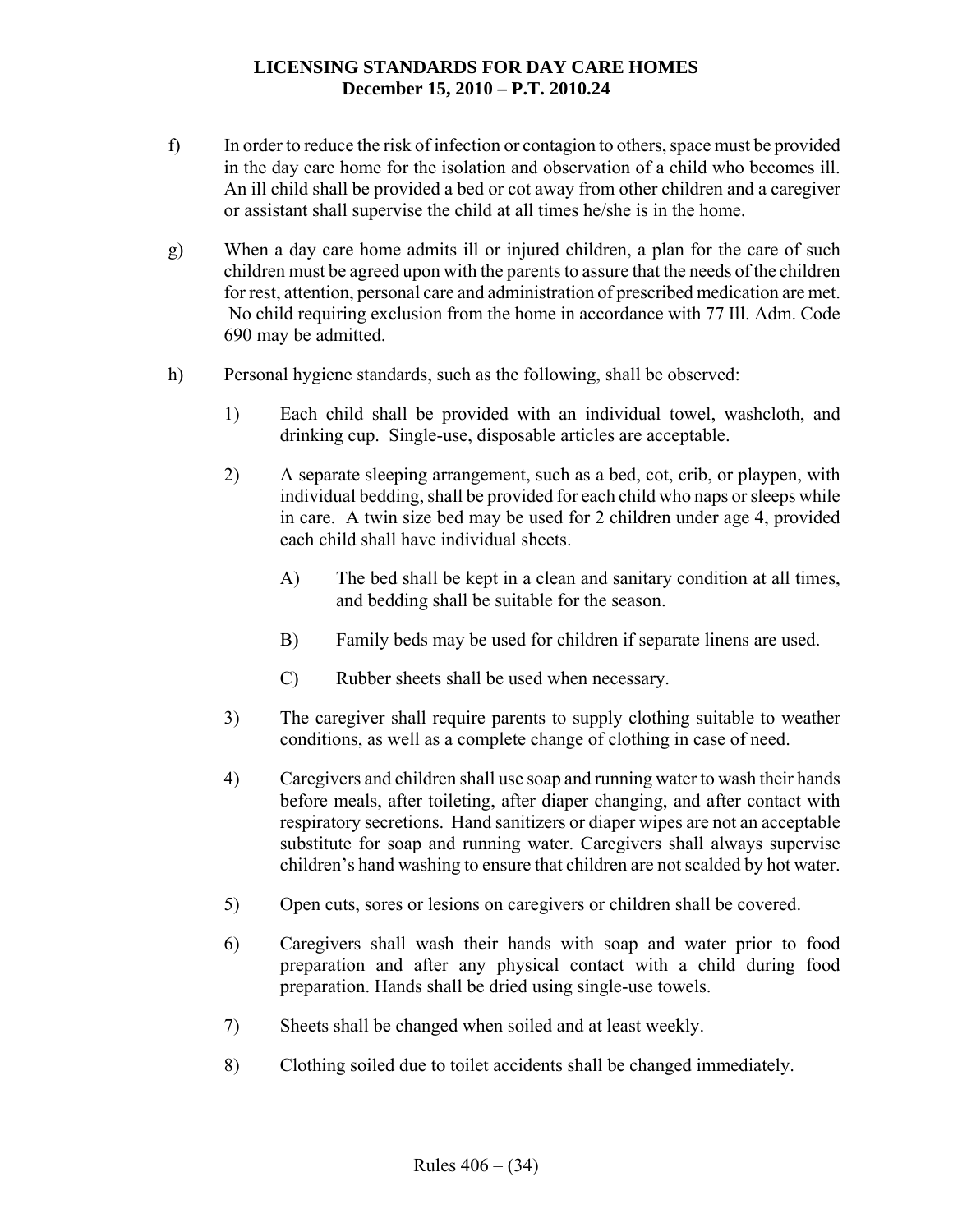- i) Caregivers shall take reasonable measures to reduce the spread of communicable disease among children in the facility by observing such procedures as:
	- 1) Using only washable toys with diapered children;
	- 2) Washing washable toys at least once per day;
	- 3) Cleaning facility-provided stuffed toys;
	- 4) Washing toys mouthed by one child before they are used by another child; and
	- 5) Washing pacifiers and other items placed in the mouth if dropped to the floor or ground.
- j) There shall be an emergency plan for each child in case of accident or sudden illness.
	- 1) The caregiver shall have available at all times the name, address, and telephone number where the child's parents or guardian, relative, friend, or physician, and the Department can be reached.
	- 2) There shall be a planned source of readily available emergency medical care: a hospital emergency medical room, clinic, or the child's physician.
	- 3) When the caregiver accompanies a child to the source of emergency care, an adult who meets the standards prescribed by Section 406.11 must assume supervision of other children in the home.
	- 4) In case of illness or accident, the parent, guardian, or supervising agency responsible for the child shall be notified immediately, and the child shall be removed from the home as soon as possible.
- k) Children shall be supervised at all times. All children in the home shall be protected from exploitation, neglect, and abuse.

(Source: Amended at 27 Ill. Reg. 19180, effective December 15, 2003)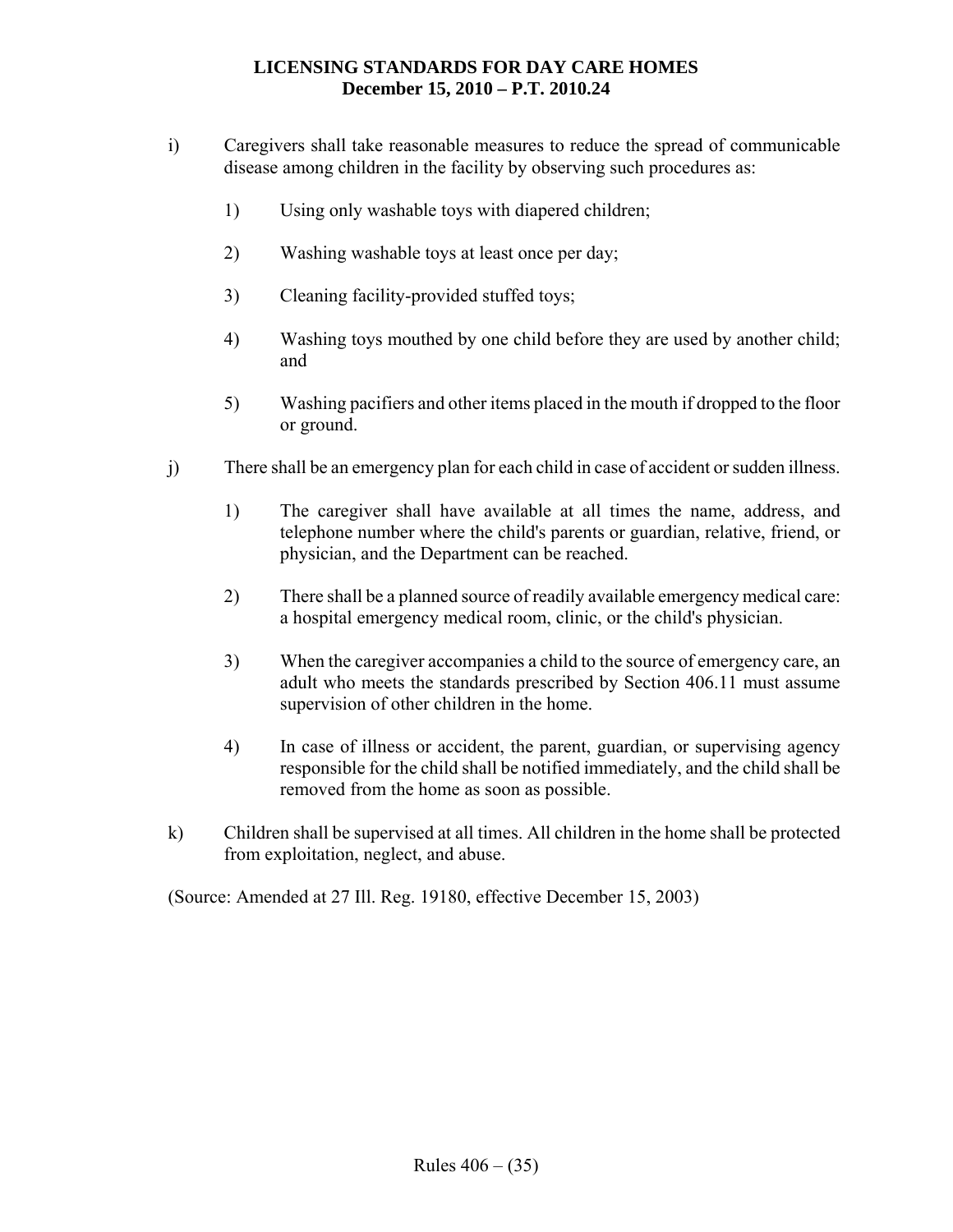# **Section 406.15 Discipline of Children**

- a) The caregiver shall use disciplinary measures designed and carried out in such a way as to help individual children develop self-control and assume responsibility for their own acts.
	- 1) The caregiver shall establish simple, understandable rules so that expectations and limitations are clear to the child.
	- 2) Discipline shall not be out of proportion to the particular inappropriate behavior.
	- 3) Discipline shall be related to the child's act and be handled immediately by the adult involved so the child is aware of the relationship between acts and consequences.
	- 4) Removal from the group to help a child gain control shall not exceed one minute per year of age. Removal from the group shall not be used for children less than 24 months of age.
- b) No child shall be subjected to extreme punishment.
	- 1) No child shall be subjected to physical punishment, nor can shaming, frightening, or humiliating methods be used.
	- 2) There shall be no verbal abuse, threats, or derogatory remarks about the child or the child's family.
	- 3) Depriving a child of meals or any part of meals shall never be used as punishment.
	- 4) No child shall be punished for toilet accidents.

(Source: Amended at 25 Ill. Reg. 5281, effective April 1, 2001)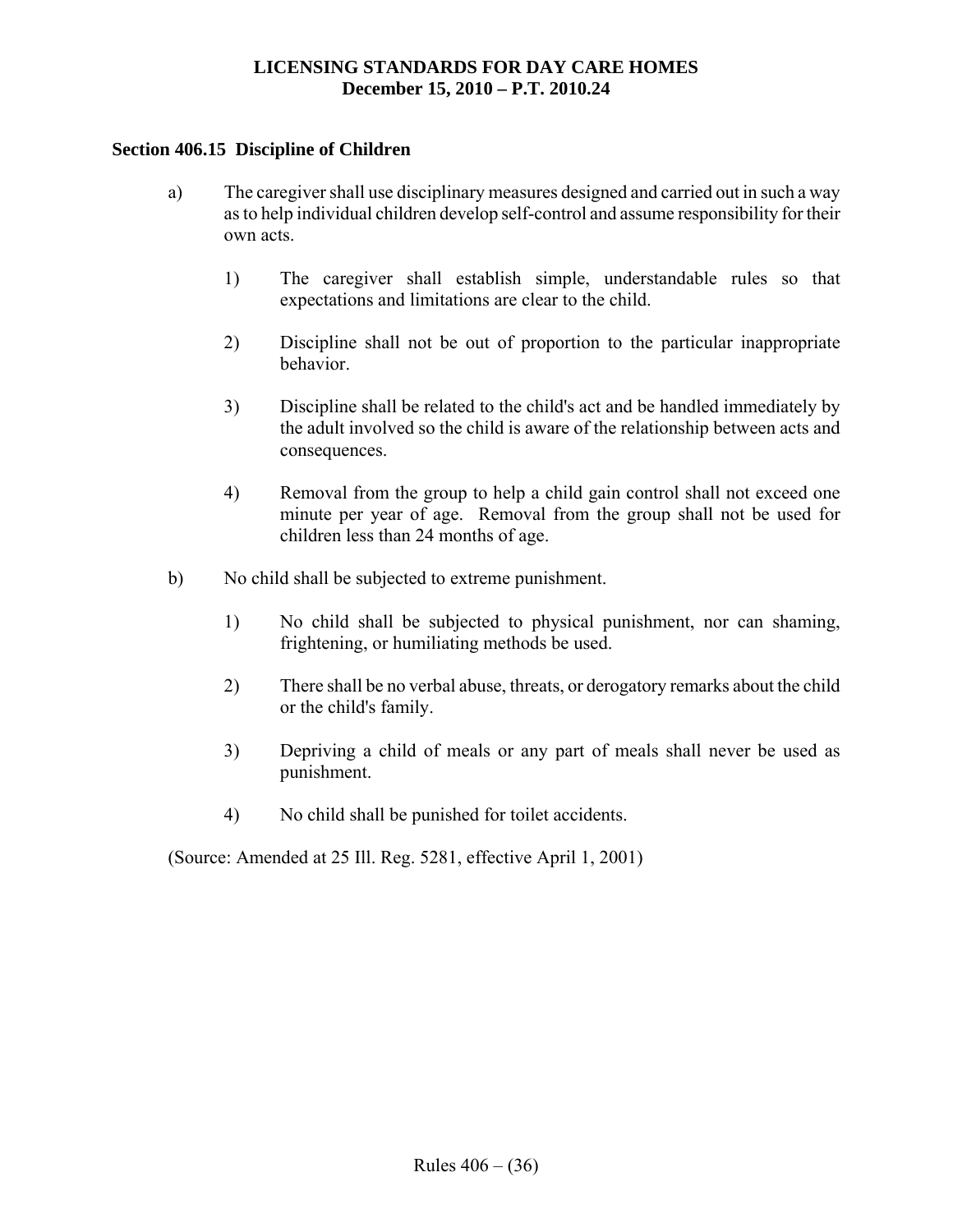### **Section 406.16 Activity Requirements**

- a) The caregiver and parent shall discuss the child's health, development, behavior and activities to ensure consistency in planning for the child.
- b) The daily activities shall be well-balanced and geared to the needs of the children served.
	- 1) The activities shall be informal, providing a family atmosphere that promotes the physical and emotional well-being of the individual.
	- 2) Children shall be encouraged to participate in age appropriate household routines such as preparing food, setting tables, and cleaning up.
	- 3) Regularity in routines such as, but not limited to, eating, napping, and toileting, with sufficient flexibility to respond to the needs of the individual shall be provided.
	- 4) A balance of active and quiet play shall be provided.
	- 5) There shall be activities, both indoors and outdoors, in which children make use of both large and small muscles.
	- 6) There shall be a variety of chores and activities at the child's developmental level.
	- 7) Each child's individuality shall be respected and a sense of self and development of self esteem shall be encouraged.
	- 8) Children shall not be left unattended and supervision shall be provided at all times.
- c) The materials and equipment and their arrangements and use must be appropriate to the developmental needs of the children in care. The day care home may not use or have on the premises any unsafe children's product as described in the Children's Product Safety Act and 89 Ill. Adm. Code 386 (Children's Product Safety).
	- 1) Simple play equipment, suitable to the age and developmental needs of the children, shall be available for use indoors and outdoors.
	- 2) Materials and toys shall be kept clean, orderly, attractive, and accessible to the children.
	- 3) There shall be stimulating play and learning materials; these may include household items used creatively.
	- 4) Materials and equipment must be of sufficient quantity to provide for a variety of experiences and to appeal to the individual interests of the children under care.

(Source Amended at 34 Ill. Reg., effective December 15, 2010)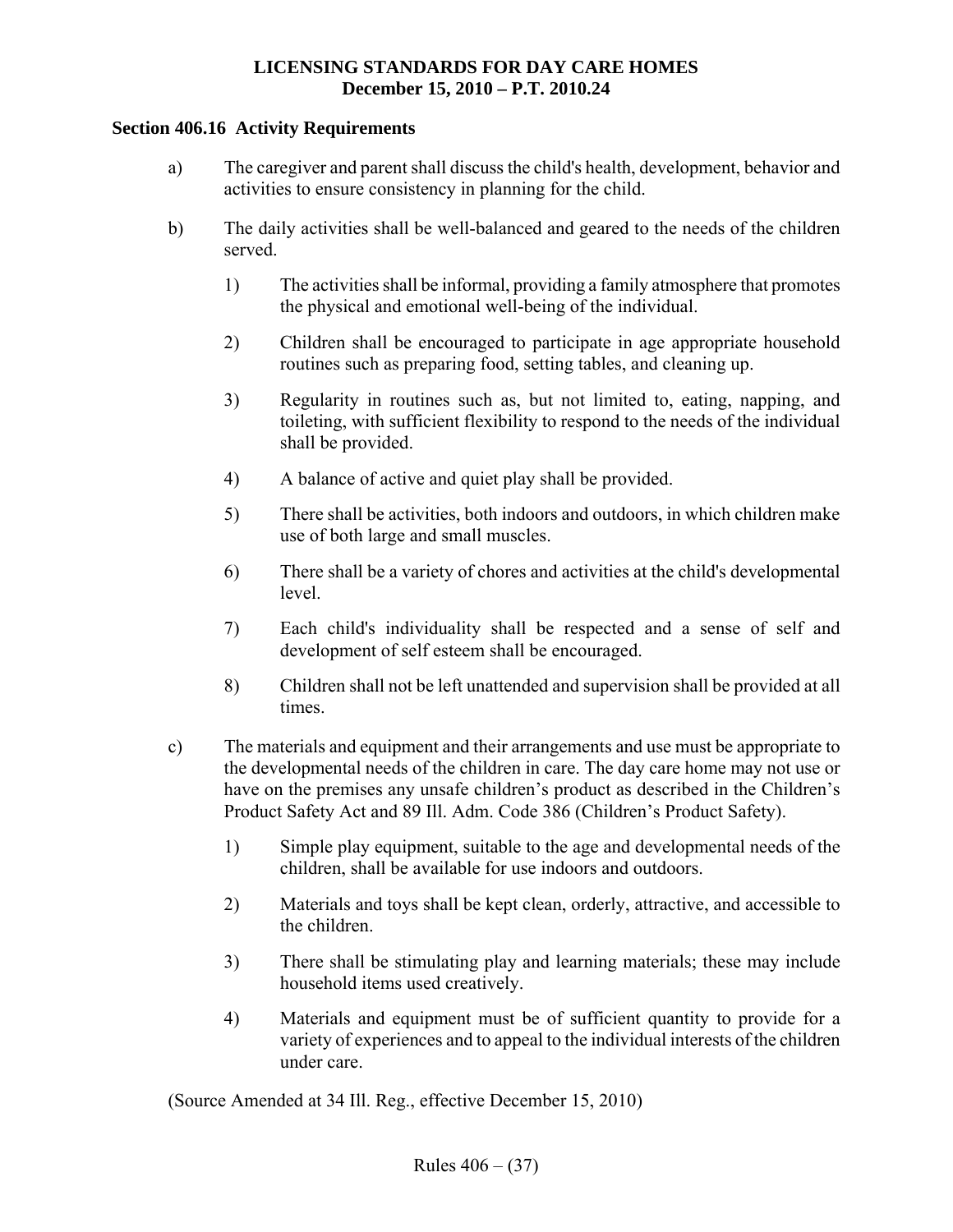### **Section 406.17 Nutrition and Meals**

- a) Food requirements for children between birth and the age of eating table food shall be geared to the individual needs of the child and determined by consultation with the parents. The facility shall provide one-third to two-thirds of the daily nutritional requirements, depending on the length and time of day of the child's stay. The main meal shall be nutritionally balanced conforming to age appropriate portions and variety as reflected in the Meal Pattern Charts, Appendices A and B.
- b) Children one year of age and older in attendance for more than 2 but less than 5 hours shall be served a mid-session snack consisting of one-half cup of pure fruit juice or full-strength canned or frozen fruit juice that contains at least 30 milligrams of Vitamin C per serving, or one to one-half cup of pasteurized milk, or one serving of citrus fruit.
- c) Children one year of age and older in attendance 5 to 10 hours shall be served at least one-third of their daily food requirements, which shall include a well-balanced, nutritive meal. Occasional picnic-type meals may be substituted for a main meal. Mid-morning and mid-afternoon snacks consisting of fruit, fruit juice, or pasteurized milk (as prescribed under subsection (c)) shall be included. Children in attendance for over 10 hours shall be served food to provide at least two-thirds of their daily food requirements. Two meals and the supplemental snacks will meet this requirement. One of the meals may be breakfast or supper, depending on the time the child arrives or departs.
- d) Children under one year of age who are no longer drinking formula or breast milk shall be served whole milk unless low-fat milk is requested by the child's physician.
- e) Children shall be served small servings of bite-size pieces.
- f) All meals shall be suitable for children and prepared by methods designed to conserve nutritive value, flavor, and appearance.
- g) Children under 2 years of age shall not be fed whole berries, hard candies, raisins, corn kernels, raw carrots, whole grapes, hot dogs, nuts, seeds, popcorn, or raw peas, as these foods may cause choking.
- h) Cooked carrots, corn, peas and bananas may be served to infants only if mashed, grated or pureed.
- i) Hot dogs and raw carrots may be served to children between 2 and 3 years of age only if cut into short, thin strips. Up to 3 tbsp. of peanut butter may be served to children ages 3 through 5 if thinly spread on bread, crackers or other foods or if mixed with other foods.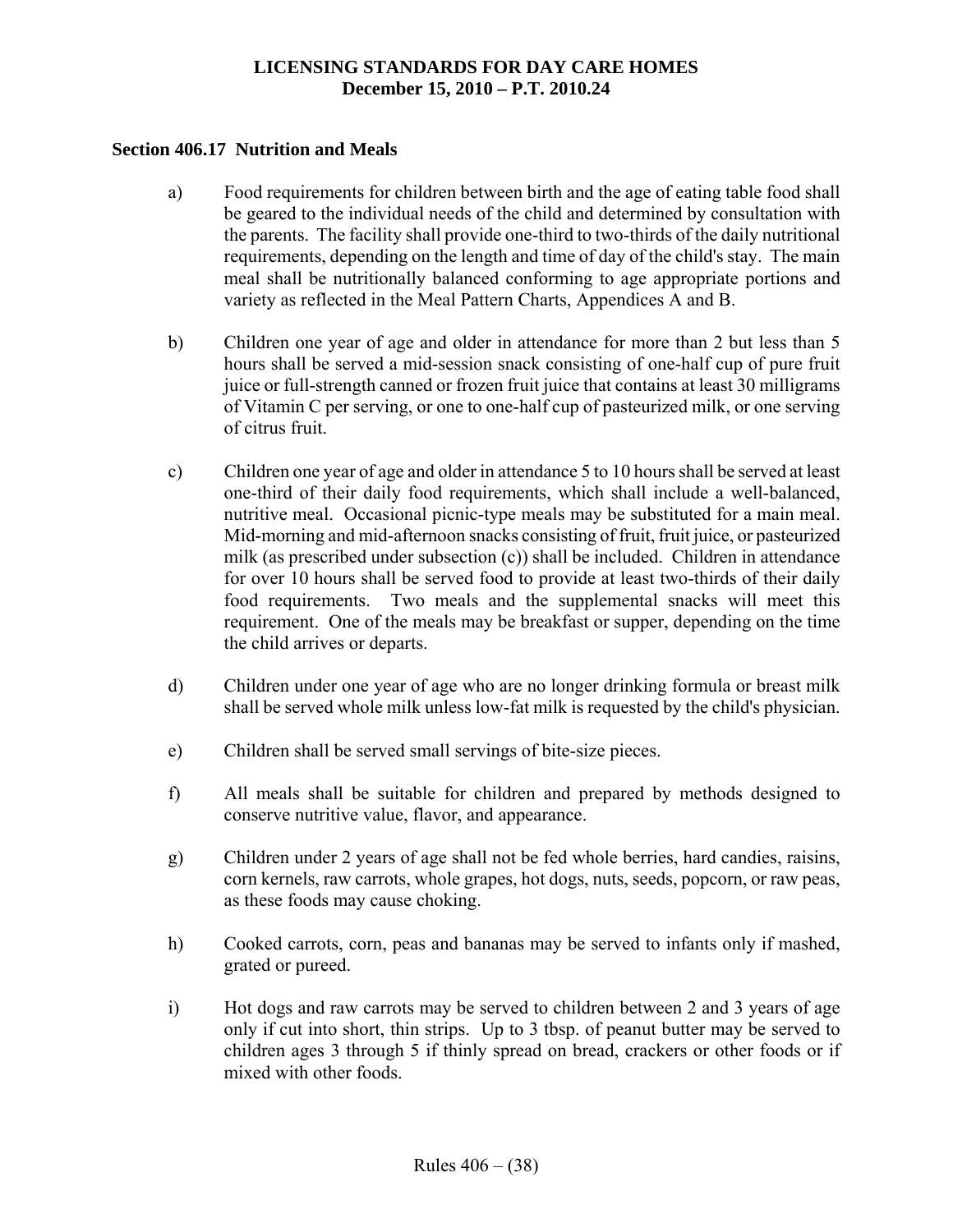- j) The caregiver may allow meals and snacks to be provided by the parent or legal guardian upon written agreement between the parent and caregiver.
	- 1) Food brought into the facility shall have a label showing the child's name, the date, and the type of food.
	- 2) Potentially hazardous and perishable foods shall be refrigerated properly, and all foods shall be protected against contamination.
	- 3) Meals and snacks provided by the parent or legal guardian for his or her own children shall not be shared with other children.
	- 4) The caregiver shall inform the parent or legal guardian of the nutritional requirements of this Part.
	- 5) The caregiver shall have food available to supplement a child's food brought from home if that food is deficient in meeting the nutrient requirements of this Part.
- k) Drinking water shall be readily available to the children at all times.
- l) Mealtimes shall be pleasurable experiences for the child.
	- 1) There shall be enough time allowed for meals so the children can eat in an unhurried atmosphere.
	- 2) Children shall be encouraged but not forced to try new foods.
	- 3) Information provided by parents concerning the child's eating habits, food preferences, or special needs should be considered in planning menus.
	- 4) Food preferences and eating habits shall not be permitted to become a source of friction at mealtimes.
	- 5) Mealtimes should occur in a social atmosphere and afford children the close presence of an attentive adult.

(Source: Amended at 32 Ill. Reg., effective July 1, 2008)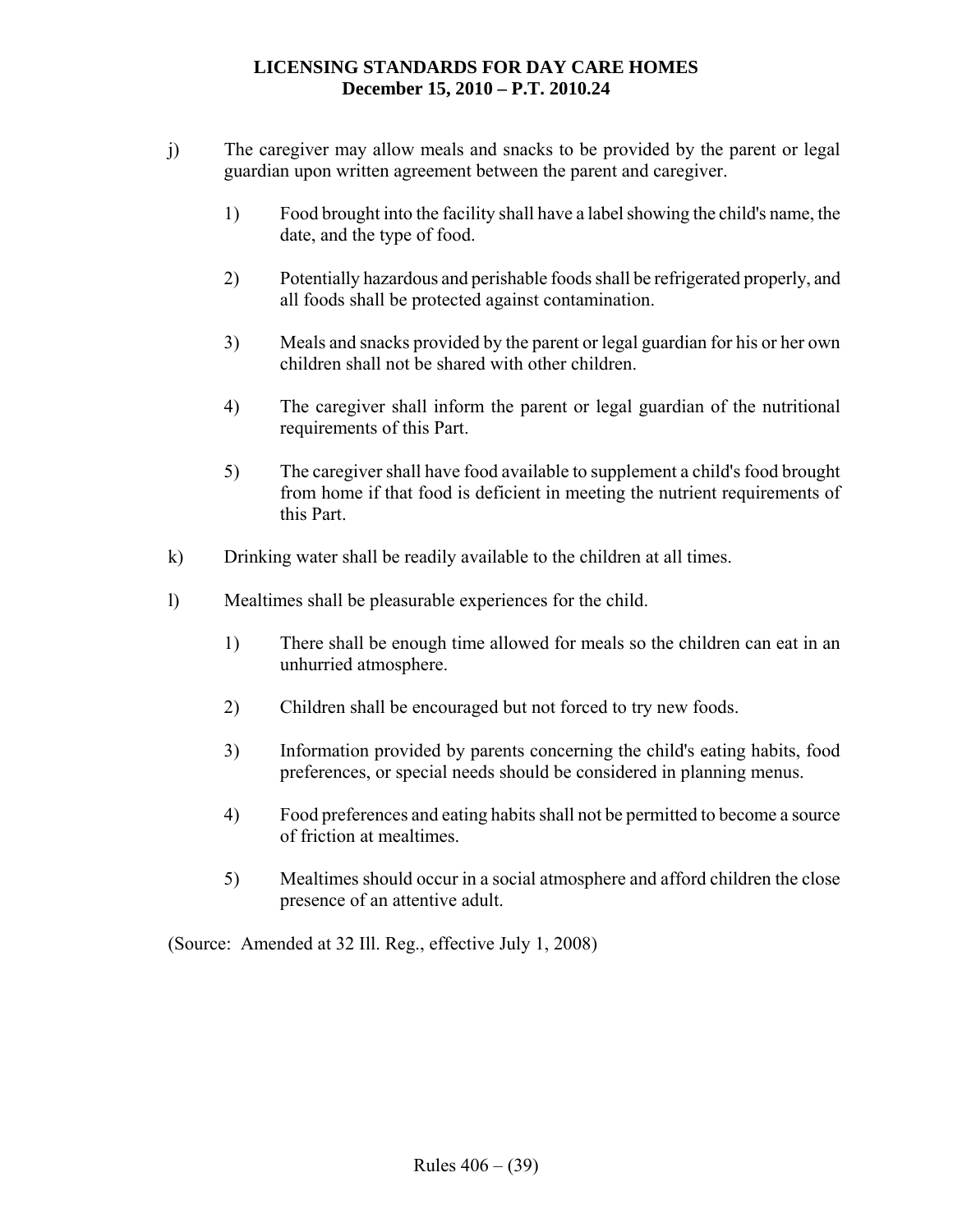# **Section 406.18 Transportation of Children By Day Care Home**

- a) Children may be transported only when the child/adult ratios in accordance with Section 406.13 are maintained and the person transporting is 18 years of age or older and has a valid driver's license for the vehicle classification being used.
- b) Caregivers shall be responsible for assuring the safe transport of children.
- c) Each child shall be individually fastened into a suitable infant or child restraint device whenever the vehicle is in motion. The restraint shall be federally approved and labeled as such and used in accordance with the manufacturer's instructions. This requirement shall not apply to a child for whom a physician has certified, in writing, that the child has a physical handicap that prevents wearing an appropriate restraint device.
- d) While transporting children, the driver shall be responsible for seeing that:
	- 1) Each child shall board or leave the vehicle from the curb side of the street, and shall be safely conducted to the home or facility.
	- 2) A responsible person as designated by the child's parents or guardian shall receive the child when delivered to the home or the facility.
- e) No child shall be left unattended in a vehicle.
- f) The vehicle shall be safely equipped and the caregiver shall comply with State and local laws pertaining to vehicles.
	- 1) The vehicle shall be equipped in accordance with requirements of the Illinois Vehicle Equipment Law [625 ILCS 5/Ch. 12] and local vehicle safety ordinances.
	- 2) Evidence of compliance regarding vehicle liability and medical insurance shall be on file with the home records. Evidence may consist of, but is not limited to, a copy of an insurance policy, binder or certificate, or a letter from the insurance carrier.
	- 3) The vehicle shall be equipped with safety locking devices on doors and shall be maintained in a mechanically safe condition at all times.

(Source: Amended at 25 Ill. Reg. 5281, effective April 1, 2001)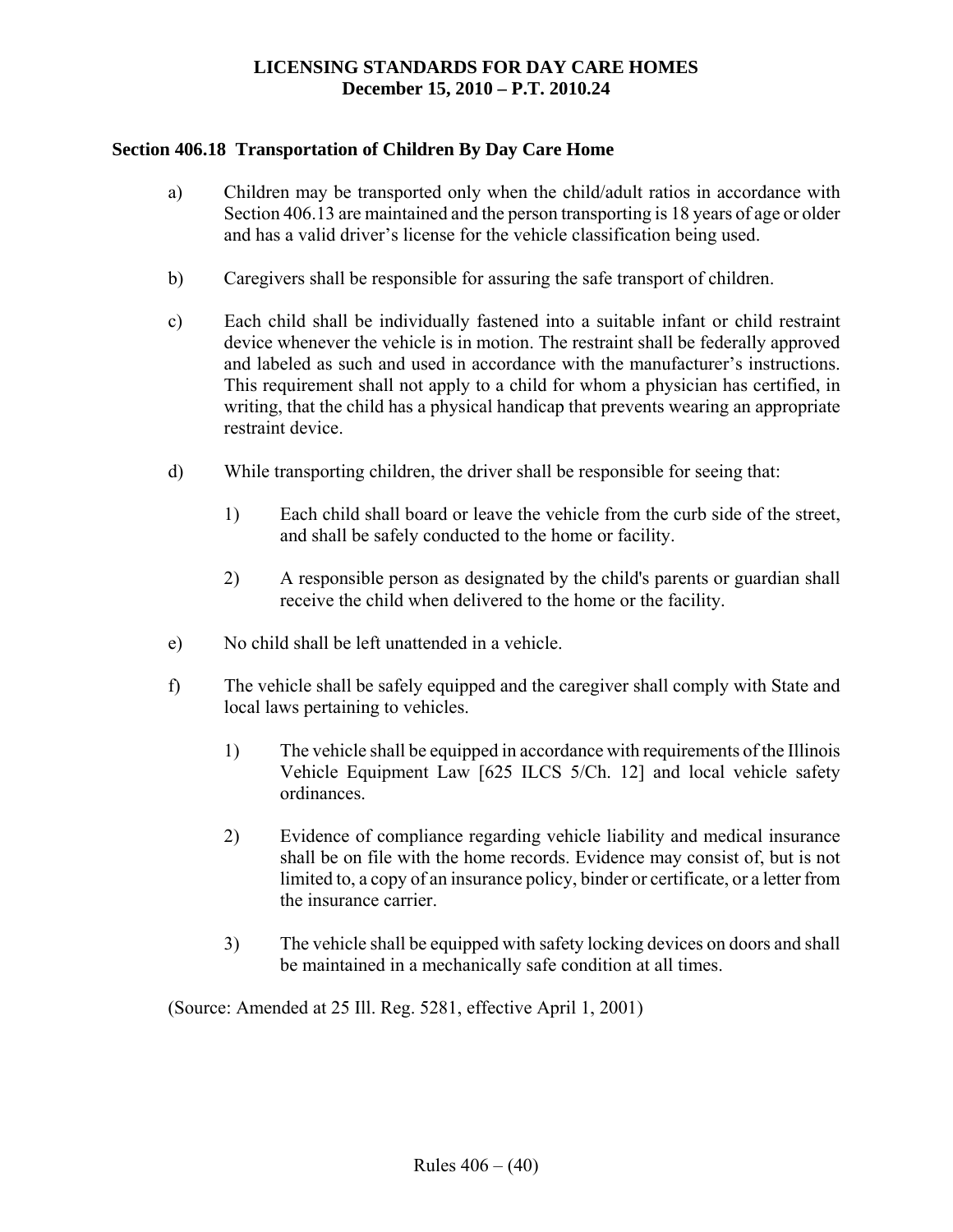#### **Section 406.19 Swimming**

- a) Swimming activities shall be supervised for safety.
- b) All children must be directly supervised (caregiver physically present with the children) at all times when children are wading or swimming.
- c) A second adult shall be available to supervise any children not swimming.

### **Section 406.20 Children with Special Needs**

- a) Children identified as having special needs shall have activities relating to those needs that are planned with parents and/or consultants.
- b) There shall be suitable space and equipment so that the child can function as safely and independently as possible.
	- 1) Areas of the home shall be adapted as necessary if special devices are required for the child to function independently.
	- 2) Space needs shall be determined by considering such factors as age and size of the child, activity recommendation, and ambulation problems.
- c) In determining license capacity, children who have special needs due to physical, mental, and/or emotional disabilities shall be considered at the age level at which they function. The age level at which the child functions for purposes of determining child/staff ratios shall be determined by the supervising agency in consultation with personnel involved in providing care or services for the child.

#### **Section 406.21 School Age Children**

- a) A day care home receiving children within the school age range shall comply with the standards for day care homes except when inconsistent with the special requirements in this Section.
- b) Programs and activities that meet the developmental needs of school age children shall be provided.
	- 1) Outdoor and indoor activities shall be provided.
	- 2) Children who have been in school all day shall have time set aside for relaxation and recreation.
	- 3) There shall be opportunity for study in a quiet area.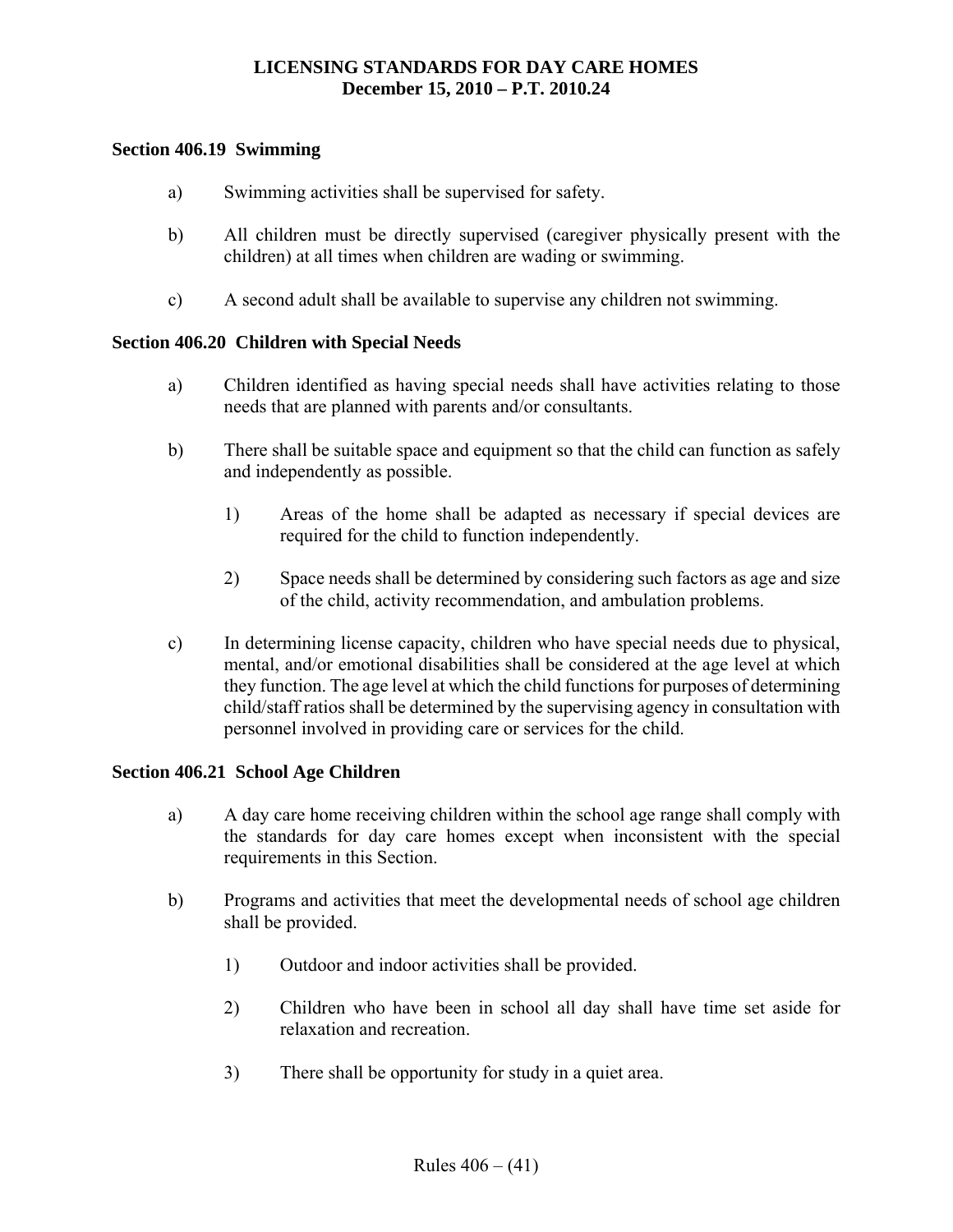- 4) Children shall be able to participate in after school activities sponsored by the school upon written permission from the parent(s).
- 5) Age appropriate materials shall be provided, including, but not limited to: puzzles, games, books, art supplies.
- c) Nutritional needs shall be fulfilled.
	- 1) A snack shall be served when children arrive at the home after school in accordance with Section 406.17(c).
	- 2) Children who come to the home from school for lunch shall be served a nutritionally balanced meal in accordance with Section 406.17(c).
- d) Areas of responsibility shall be clearly established and agreed to in writing between parent, school, and caregiver including, but not limited to:
	- 1) Children leaving the day care home to go to school.
	- 2) Children leaving school to go home.
	- 3) Children leaving the day care home for any reason.
	- 4) Children participating in after school activities or visiting friends.

#### **Section 406.22 Children Under 30 Months of Age**

- a) Children under 30 months of age shall not be permitted in bathrooms, kitchens, or other hazardous areas without the caregiver or assistant present.
- b) To minimize the risk of Sudden Infant Death Syndrome, children shall be placed on their backs when put down to sleep.
	- 1) When the infant cannot rest or sleep on his/her back due to a disability or illness, the caregiver shall have written instructions, signed by a physician, detailing an alternative safe sleep position and/or special sleeping arrangements for the infant. The caregiver shall put the infant to sleep in accordance with a physician's written instructions.
	- 2) When an infant can easily turn over from the back to tummy position, the infant shall be put down to sleep on his/her back, but allowed to adopt whatever sleeping position the infant prefers.
	- 3) Infants unable to roll from their stomachs to their backs, and from their backs to their stomachs, when found facedown, shall be placed on their backs.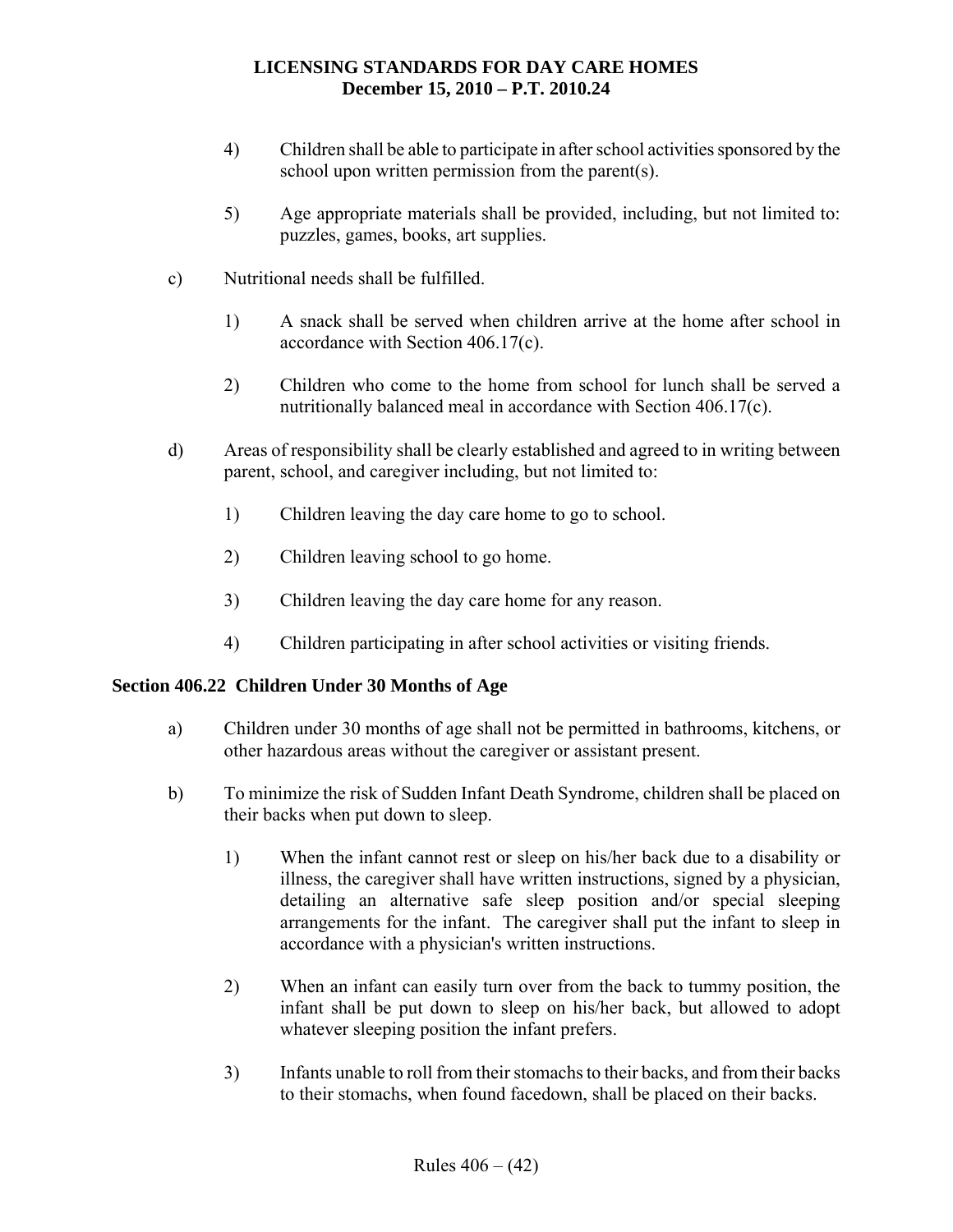- 4) No infant shall be put to sleep on a sofa, soft mattress, car seat or swing.
- 5) When an infant is awake, the infant shall be placed on his/her tummy part of the time and observed at all times.
- c) Children under 30 months of age shall be provided a daily program that is designed to meet their needs.
	- 1) The caregiver shall demonstrate warm, positive feelings toward each child through actions such as hugging, patting, smiling, and cuddling.
	- 2) Routines such as naps and feedings shall be discussed with the parents and shall be consistent with the child's routine at home.
	- 3) Non-mobile children who are awake shall be moved to different positions and shall be held, rocked, and carried about.
	- 4) The caregiver shall frequently change the place, position, and toys available for children who cannot move about the room.
	- 5) Consistent toilet training shall be undertaken at a time mutually agreed upon by parent and caregiver in accordance with the child's age and/or stage of development.
	- 6) Children shall be taken outdoors for a portion of every day, when weather permits, except when the child is ill or unless indicated otherwise by parent or physician.
- d) Feeding schedules and procedures shall meet the developmental needs of the children.
	- 1) Flexible feeding schedules of children shall be established to coordinate with parents' schedules at home and to allow for nursing.
	- 2) Infants shall either be held or be fed sitting up for bottle feeding. Infants unable to sit shall always be held for bottle feeding. When infants are able to hold their own non-glass bottles, they may feed themselves without being held. The bottle must be removed when the child has fallen asleep. Bottle propping and carrying of bottles by young children throughout the day/night shall not be permitted.
	- 3) Bottles shall never be warmed or defrosted in a microwave oven.
	- 4) Children shall be allowed and encouraged to feed themselves when they indicate a readiness to do so.
	- 5) Safe finger foods such as those that dissolve in the mouth may be provided.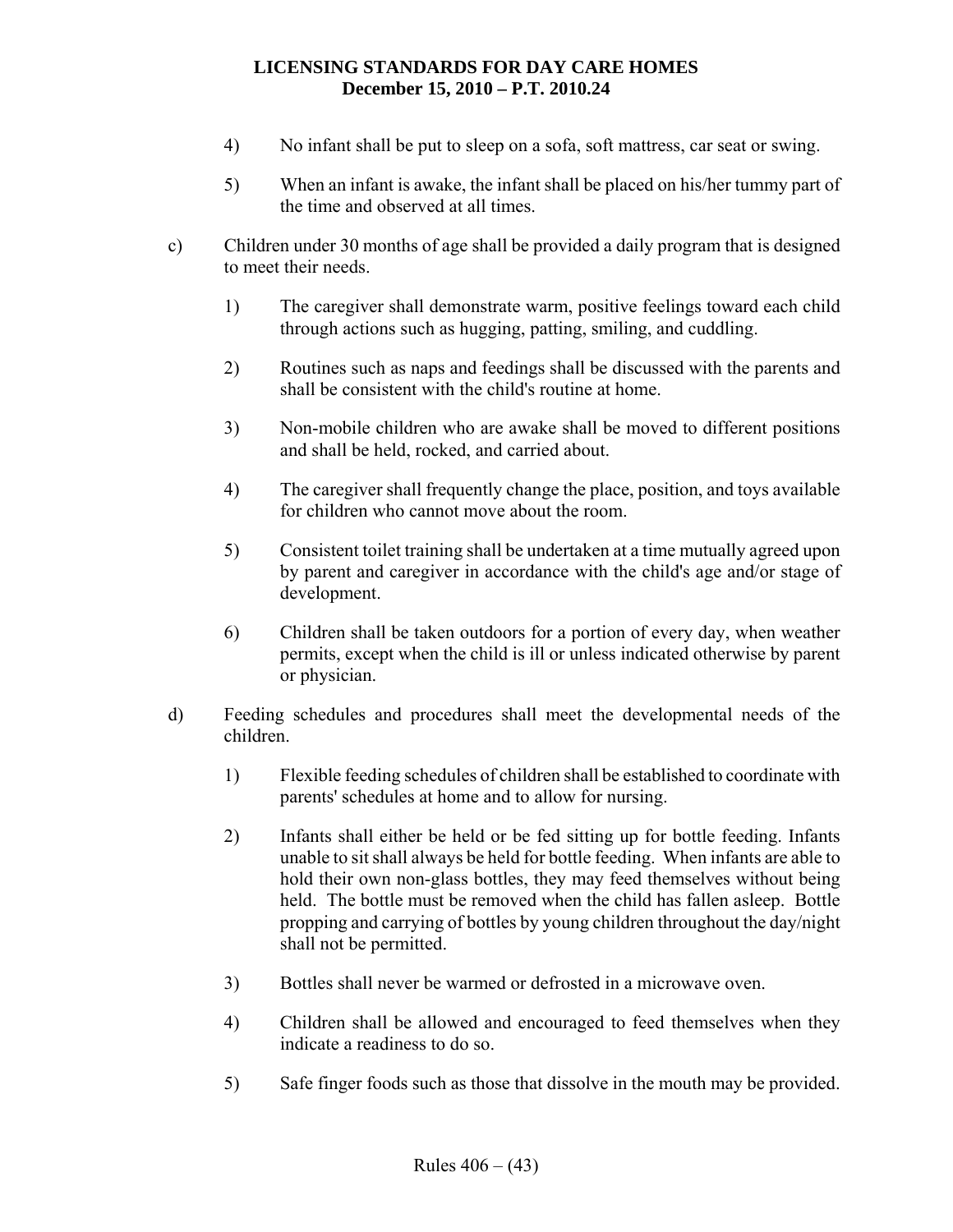- e) Proper standards of hygiene shall be observed in the home.
	- 1) Hands shall be washed with soap and running water and dried before the feeding of each child.
	- 2) Formula brought in by the parent shall be labeled and placed in the refrigerator.
	- 3) All utensils shall be washed after each use.
	- 4) Foods stored or prepared in jars shall be served from a separate dish for each child. Any leftovers from the serving dish shall be discarded. Leftovers in the jar shall be labeled with the child's name, dated, refrigerated, and served within 24 hours or discarded.
	- 5) A toilet shall be easily accessible so that the contents of reusable diapers may be disposed of before placing the diapers in the diaper pail. Disposable diapers and their contents shall be disposed of in accordance with the manufacturer's instructions.
	- 6) Persons changing diapers shall wash hands under running water with soap after each change of diaper. Hands shall be dried with single-use towels. Additionally, disposable, non-permeable gloves shall be worn when changing a child who has watery or bloody stools.
	- 7) The child whose diaper is being changed is to be washed on the hands and anal area if there has been defecation or if irritation is present.
	- 8) Children who are not toilet trained shall be diapered in their own cribs, at a central diapering area on a surface that is disinfected after each use, or on a disposable paper sheet that is disposed of after each diapering.
	- 9) The toilet seat, if soiled, or potty shall be cleaned with germicidal solution (see subsection (f)) after every use.
	- 10) Soiled diapers shall be changed promptly.
	- 11) Sheets shall be changed when soiled, and all sheets shall be changed routinely 2 times per week.
	- 12) All beds shall be wiped clean as often as necessary.
	- 13) Toys and equipment shall be kept clean.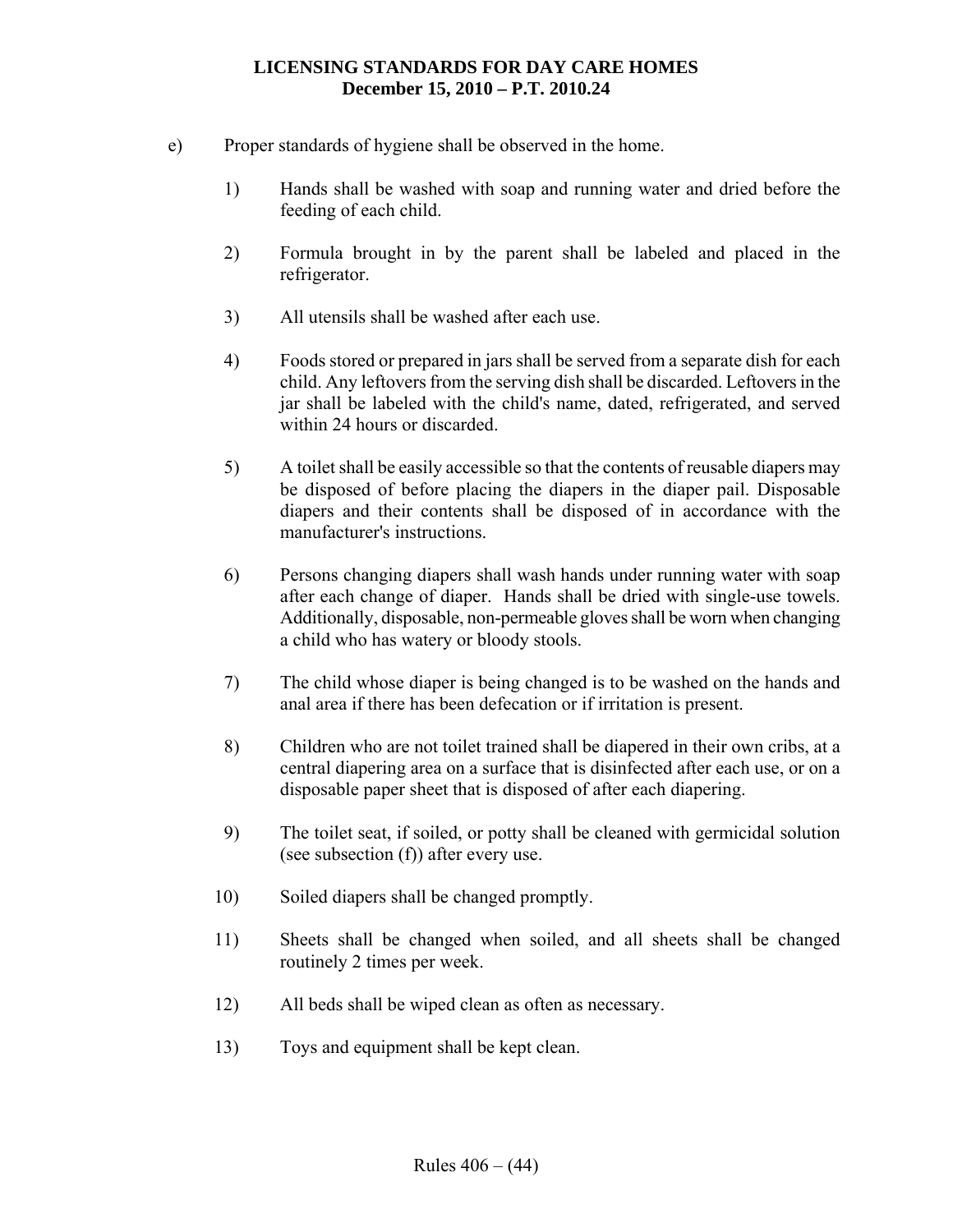- f) A germicidal solution of ¼ cup household chlorine bleach to one gallon of water (or one tablespoon bleach to one quart of water) or other germicidal solution approved by the Centers for Disease Control and Prevention shall be used to clean surfaces soiled by blood or body fluids. The bleach solution shall be made fresh daily.
- g) The equipment must be appropriate to the developmental needs of the children in care.
	- 1) Safe, sturdy, well-constructed individual cribs, playpens, or port-a-cribs for infants shall be equipped with good firm, fitting mattresses made of waterproof materials that can be washed. Washable cots may be used for children 15 months of age and over.
	- 2) Sleeping equipment for children under 15 months must have protection to prevent falls.
	- 3) There shall be no more than 1½ inches of space between the mattress and bed frame when the mattress is pushed flush at one corner of the crib.
	- 4) No positioning device that restricts movement within the child's bed shall be used without written instructions from the child's physician. Soft bedding, bumpers, pillows, quilts, comforters, sheepskins, stuffed toys, laundry and other soft products shall be removed from the crib when children are napping or sleeping. If using a blanket, put the child with feet at the foot of the crib. Tuck a thin blanket around the crib mattress, reaching only as far as the child's chest.
	- 5) Bed linens used on the cots, cribs, or playpens shall be safe, tightly fitting, and washable.
	- 6) Conveniently located, washable, plastic-lined covered receptacles shall be provided for soiled diapers and linens.
	- 7) A toilet seat or potty shall be provided.
- h) The materials must be appropriate to the developmental needs of the child in care.
	- 1) Provision shall be made for an adequate supply of individual diapers, clothing, powder, oil, etc.
	- 2) There shall be a variety of toys and art materials for children under 30 months of age to observe, grasp, pick up, and manipulate.
	- 3) Pull toys, pounding toys, large hollow blocks, or large balls shall be available for development of large muscles.
	- 4) Mobile walkers are prohibited. Stationary exercisers may be used.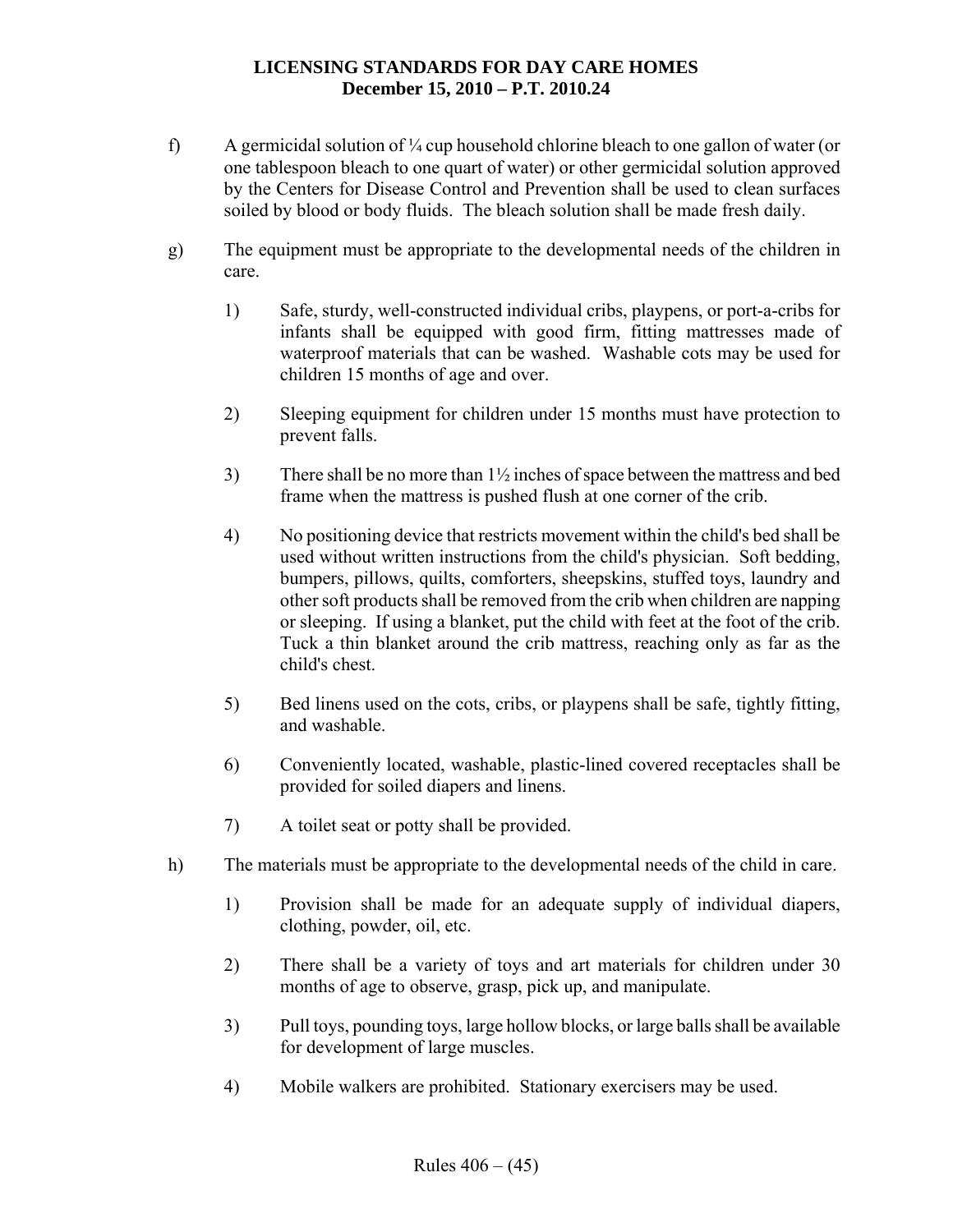i) Equipment and play materials shall be durable and free from characteristics that may be hazardous or injurious to children under 30 months of age. Hazardous or injurious characteristics include sharp, rough edges; toxic paint; and objects small enough to be swallowed.

(Source: Amended at 32 Ill. Reg. effective July 1, 2008)

### **Section 406.23 Night Care**

- a) A day care home receiving children for night care shall comply with the standards prescribed for day care homes in addition to the special requirements prescribed in this Section.
- b) A child is considered enrolled in evening and/or night care when a majority of his or her time at the day care home occurs between 6:00 p.m. and 6:00 a.m.
- c) The child shall be bathed, if needed.
- d) No child under 5 years of age is to be left unattended while in the bathtub.
- e) Each child must have individual sleeping garments that are clean and comfortable.
- f) An individual bed, crib, or cot and individual linen and bedding shall be provided for each child except as provided in this subsection (f):
	- 1) A double bed shall be the minimum size for sleeping 2 non-enuretic children of the same sex.
	- 2) Rubber sheets or suitable substitutes shall be supplied when necessary.
	- 3) If a crib is used there shall be no more than 1½ inches of space between the mattress and bed frame when the mattress is pushed flush at one corner of the crib.
	- 4) Unrelated children over 4 years of age may not share a bedroom over night with children of the opposite sex.
- g) Caregivers and children receiving night care shall sleep on the same floor (level) of the residence.
- h) If the day care home receives children for night-time care, the caregiver may sleep while children are present if the caregiver and the children sleep on the same floor (level) of the residence and the children's bedrooms are within hearing distance of the caregiver's bedroom to provide for the needs of the children and to respond immediately in an emergency.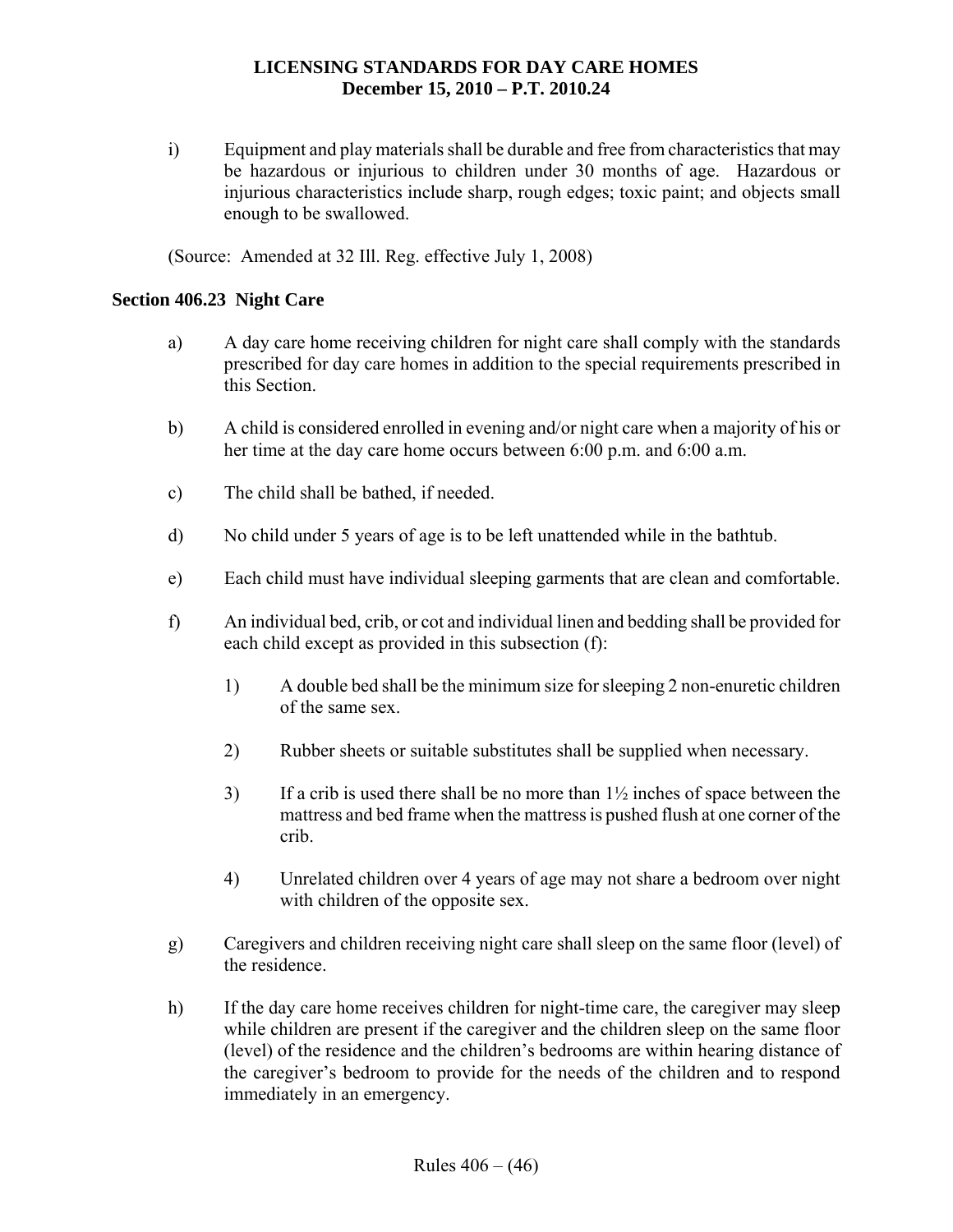- i) A basement area may be used for sleeping or napping if it has been approved in accordance with Section 406.8(a)(7).
- j) A room above the first floor may be used for sleeping or napping if the room has 2 exits with one exit leading directly to the outside with means to safely reach the ground level.
- k) There shall be a night light or other mechanism to illuminate hallways leading to stairs and/or the restroom.
- l) A child who goes to school from a day care home providing night care shall be clean and properly dressed according to the weather.
- m) Each child shall have individual toilet articles such as comb, toothbrush, towel, and washcloth.
- n) Health care routines at bedtime and/or upon rising shall include:
	- 1) Brushing teeth at bedtime and upon rising.
	- 2) Brushing or combing the hair upon rising.
	- 3) Establishing a routine for toileting at bedtime and upon rising.
- o) When possible, children shall be left for care and picked up either before or after their normal sleeping period so that there is minimum disturbance of the children during sleep.
- p) The day care home shall serve meals and snacks that supplement food served at home as prescribed in Section 406.17.
	- 1) An evening meal that meets nutritional requirements shall be served at a regular time each evening and shall be available to children who may arrive without having first eaten.
	- 2) A bedtime snack shall be served, unless contraindicated by parents or physician in accordance with Section 406.17(c).
	- 3) Children who remain overnight and go to school directly from the day care home shall have breakfast, including juice or fruit, unless they are receiving breakfast at school.

(Source: Amended at 27 Ill. Reg. 19180, effective December 15, 2003)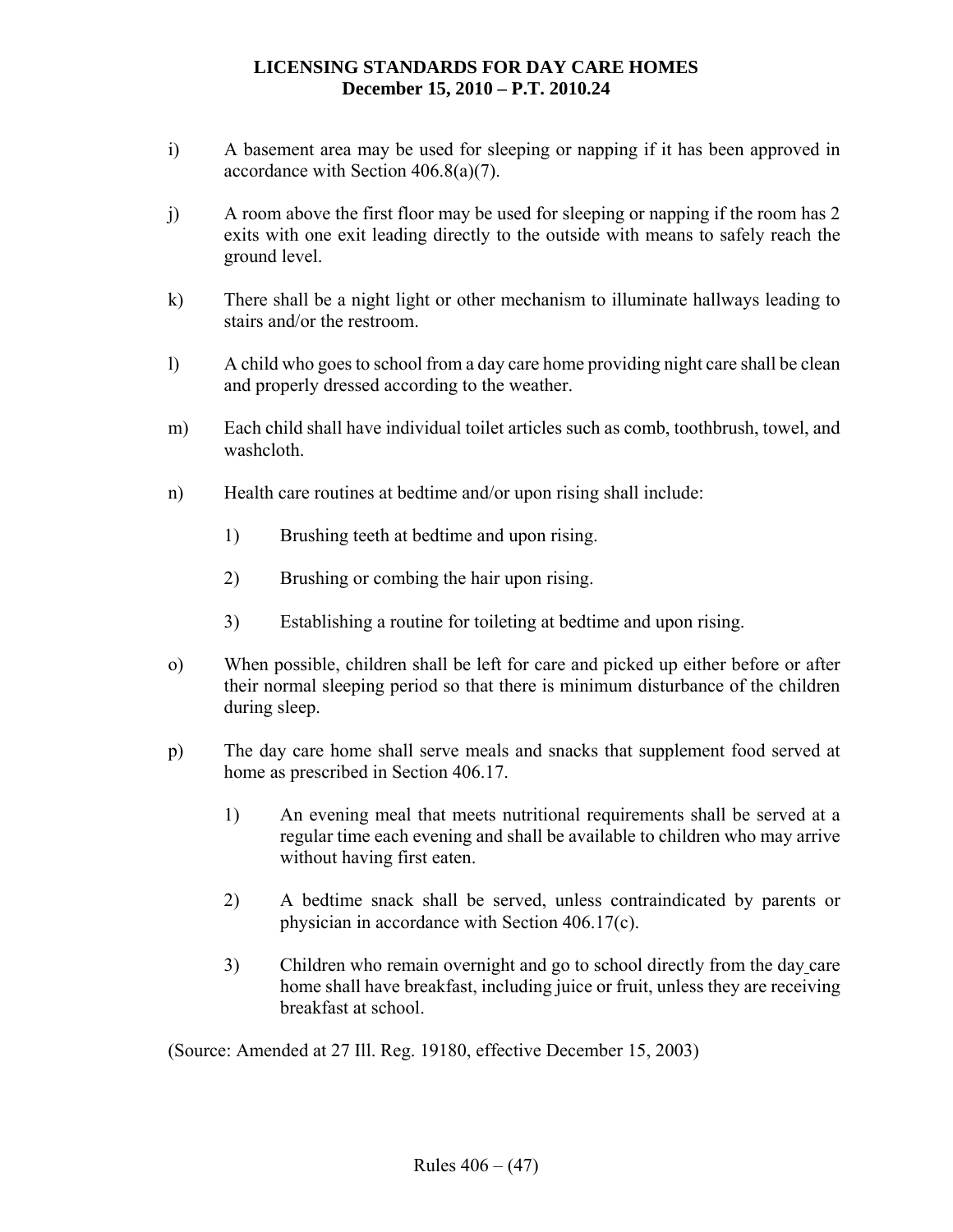#### **Section 406.24 Records and Reports**

- a) Records as required by this Part shall be maintained and available for review by the Department.
- b) Information about the child and family shall be confidential as required by Section 406.25.
- c) There shall be a record of identifying information as required in Section 406.12(b)(3) on each child received at the time the child is accepted into the home.
- d) A medical report for each child, on forms provided by the Department, shall be maintained at the facility, dated no earlier than 6 months prior to enrollment, and signed by the examining physician, an advanced practice nurse who has a written collaborative agreement with a collaborating physician that authorizes the advance practice nurse to perform health examinations, or a physician assistant who has been delegated the performance of health examinations by the supervising physician; or certified by a recognized health facility.
	- 1) The medical report shall be valid for 2 years except that subsequent exams for school age children shall be in accordance with the Illinois School Code requirements, provided that copies of the exam are on file at the facility.
	- 2) If a child is in a high risk group, as determined by the examining physician, a tuberculin test shall be included in the initial exam and when the child enters elementary and secondary school.
	- 3) The reports shall indicate that the child has been immunized as required by Rules and Regulations of the Illinois Department of Public Health for immunizations. These required immunizations are poliomyelitis, measles, rubella, diphtheria, mumps, pertussis, tetanus, hepatitis B, haemophilus influenza B, and varicella (chickenpox) or provide proof of immunity according to requirements in 77 Ill. Adm. Code 695.50 of the Department of Public Health.
	- 4) The report shall include a statement on any physical limitations.
	- 5) Exceptions made for children who for medical reasons should not be subjected to immunizations or a tuberculin test shall be so indicated by the physician on the child's medical form.
- e) There shall be signed consent forms from the parent or guardian including:
	- 1) Permission for emergency medical care and treatment if the parent is not readily available.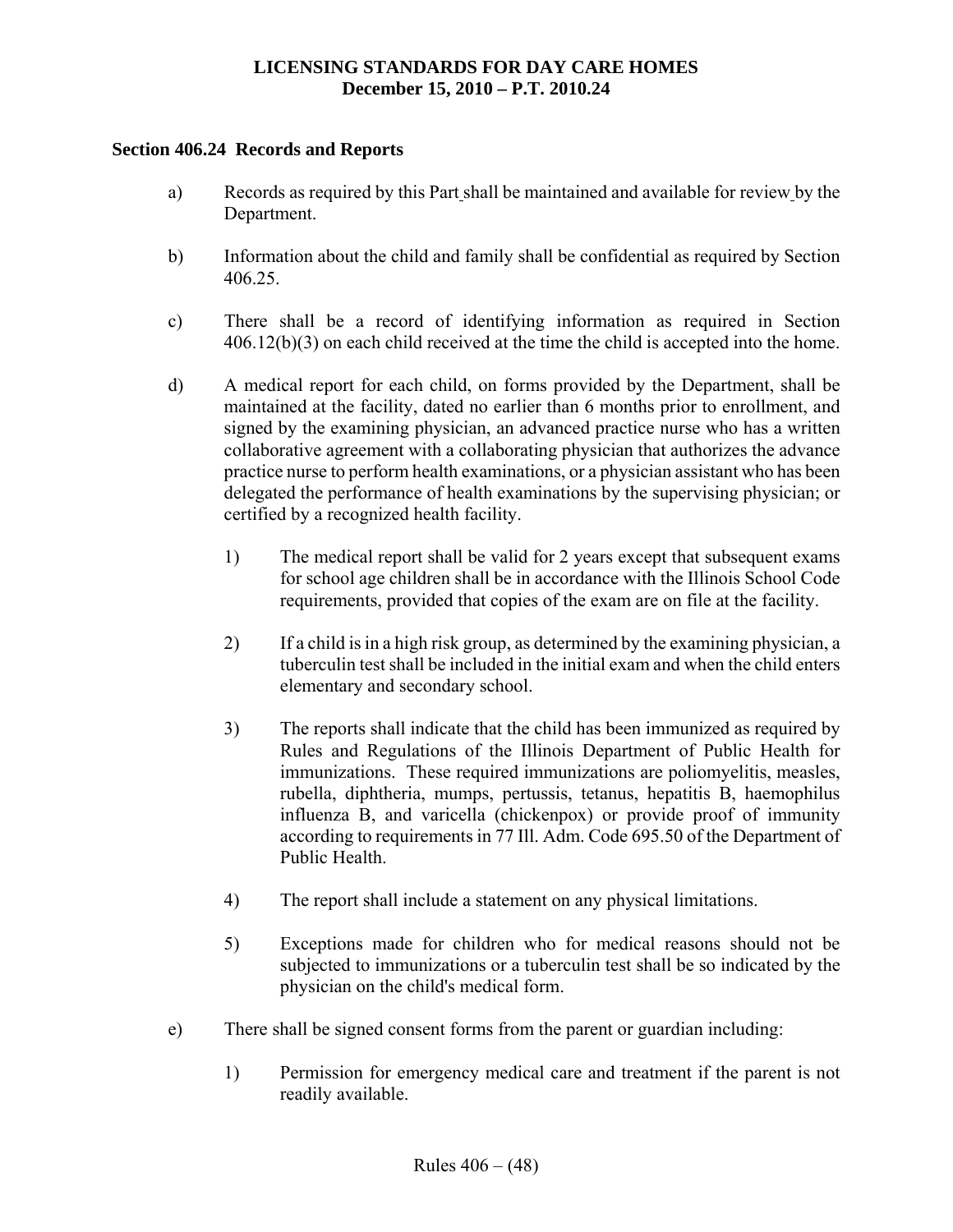- 2) Permission to administer medication, if applicable.
- 3) Permission for someone other than parent or guardian to pick up child if necessary.
- 4) Visits, trips or excursions off the premises.
- 5) Transportation provided by caregiver and caregiver assistant, if applicable.
- 6) Permission to use the facility's swimming pool, if applicable.
- f) The caregiver shall distribute a summary of the licensing standards, provided by the Department, to the parents or guardian of each child at the time that the child is accepted for care in the home. In addition, consumer information materials provided by the Department, including, but not limited to, information on reporting and prevention of child abuse and neglect and preventing and reporting communicable disease, shall be distributed to the parents or guardian of each child cared for when designated for such distribution by the Department. Each child's record shall contain a statement signed by the child's parents or guardian, indicating that they have received a summary of licensing standards and other materials designated by the Department for such distribution.
- g) When the licensed day care home is cited for one or more substantiated violations of licensing standards by the supervising agency, the caregiver shall prominently display in the home the list of violations and the corrective plan, on a form provided by the supervising agency. The caregiver shall keep the form posted until a licensing representative has verified in writing that every violation on that form has been corrected.
- h) In accordance with the Child Care Act of 1969, a parent may request that immunizations, physical examinations, and/or medical treatment be waived on religious grounds. A request for waiver shall be in writing, signed by the parent, and kept in the child's record.
- i) Members of the household, regular substitutes, and assistants shall have a complete physical examination. The medical reports shall be submitted on forms provided by the Department.
	- 1) The report shall be based on an examination that occurred no earlier than 6 months prior to application, with a tuberculin test to be included in the initial exam only. If the skin test is positive, a chest x-ray is required.
	- 2) Immunizations and the tuberculin test for an infant shall be given at the discretion of the physician.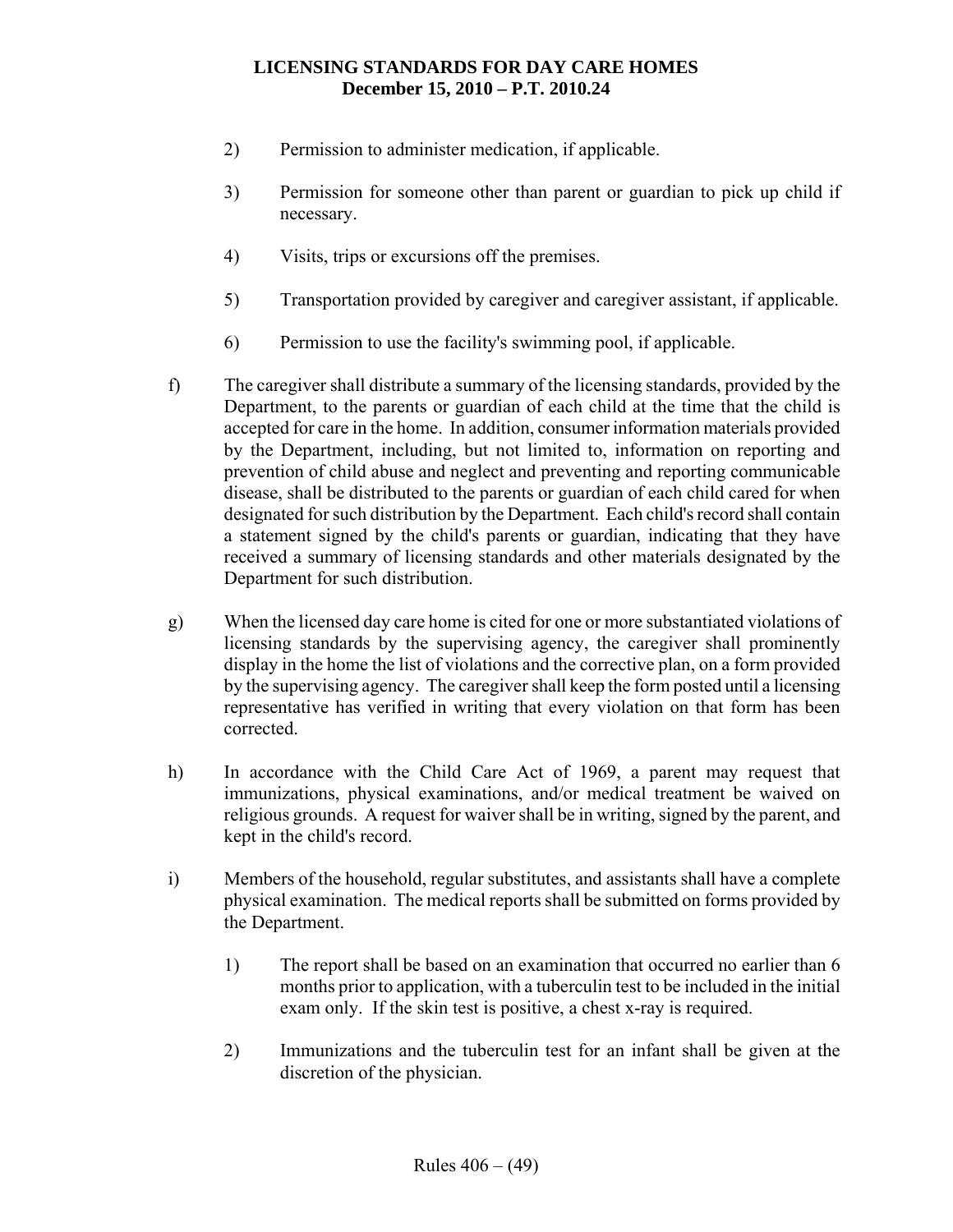- 3) The caregivers and assistants shall be found free of communicable diseases and shall be physically and emotionally fit to care for young children.
- j) The medical report for caregivers, regular substitutes, and assistants shall be valid for 3 years.
- k) Evidence of freedom from communicable disease or illness may be required at any time for members of the household, regular substitutes and assistants.
- l) Suspected child abuse and/or neglect shall be reported immediately to the Child Abuse/Neglect Hotline as required by the Abused and Neglected Child Reporting Act. The telephone number for the reporting hotline is 1-800-252-2873.
- m) The licensee and each staff person shall sign a statement prescribed by the Department acknowledging his or her status as a mandated reporter of child abuse or neglect under the Abused and Neglected Child Reporting Act and acknowledging he or she has knowledge and understanding of the reporting requirements under that Act. The statement shall be signed and dated by the staff person prior to employment, and shall be maintained by the licensee.
- n) The supervising agency shall be notified immediately by telephone, and in writing within one week, if any of the following situations involving children occurs at the facility:
	- 1) Accident or injury resulting in death or requiring emergency medical care;
	- 2) A child is missing from the day care home; or
	- 3) Notice is received of legal action against the facility.
- o) The facility shall promptly report any known or suspected case or carrier of communicable disease to the supervising agency and to local health authorities, and shall comply with the Illinois Department of Public Health's rules for the Control of Communicable Diseases (77 Ill. Adm. Code 690).
- p) The supervising agency shall be notified immediately by telephone, and in writing within one week, of fires or other incidents resulting in structural damage to the day care home. A supervisory visit will be conducted by the supervising agency to determine the safety of the licensed premises in conformance with the other provisions of this Part.
- q) The licensee shall notify the supervising agency within one week, in writing, of any changes to the household composition. Changes that require notification include the addition of any new person into the home, the return of any former household member, or the departure of any household member.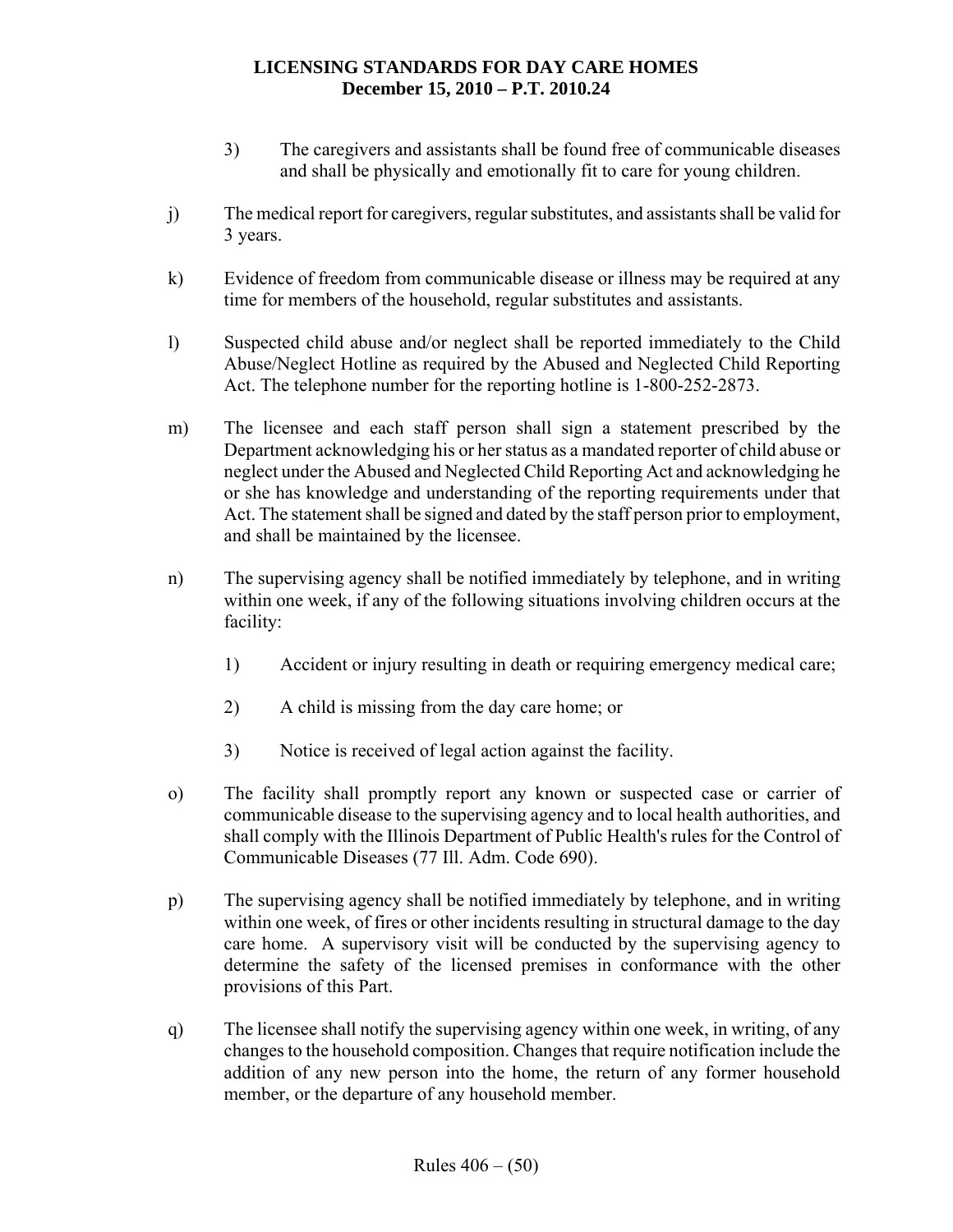- r) The licensee shall keep a record of dates and hours worked by the substitute caregiver while the licensee is absent from the day care home per Section 406.11(a).
- s) The licensee shall maintain records required for fire safety in accordance with Section 406.8. Fire safety records include monthly fire drill reports, monthly fire safety inspections conducted by the licensee, and the log of daily inspections by the licensee to ensure that exit routes are kept clear.

(Source: Amended at 34 Ill. Reg., effective December 15, 2010)

### **Section 406.25 Confidentiality of Records and Information**

- a) The caregiver shall respect the confidential nature of the child and family records.
- b) Information pertaining to the admission, progress, health, or discharge of an individual child shall be confidential and limited to authorized representatives of the supervising agency, the Department, caregivers and assistants unless the parent(s) of the child has granted written permission for its disclosure or dissemination.
	- 1) The facility shall have confidentiality release forms signed by the parents which specifies to whom information may be released and how long the release form is valid. Such release forms shall be on file at the facility prior to release of information.
	- 2) If information is requested by outside persons or agencies, a specific written request signed by the person requesting the information shall be obtained and placed on file at the facility prior to the release of confidential information.
	- 3) Except in extreme emergency or when there is evidence of child abuse, any child 12 years of age or older must be informed of such disclosure of information.

#### **Section 406.26 Cooperation with the Department**

- a) Authorized representatives of the supervising agency or the Department shall be admitted to the facility during the facility's hours of operation for the purpose of determining compliance with the Child Care Act of 1969 and standards set forth in this Part.
- b) Licensed providers are subject to periodic monitoring as long as the license is valid, whether or not child care is actually being provided.

(Source: Amended at 27 Ill. Reg. 19180, effective December 15, 2003)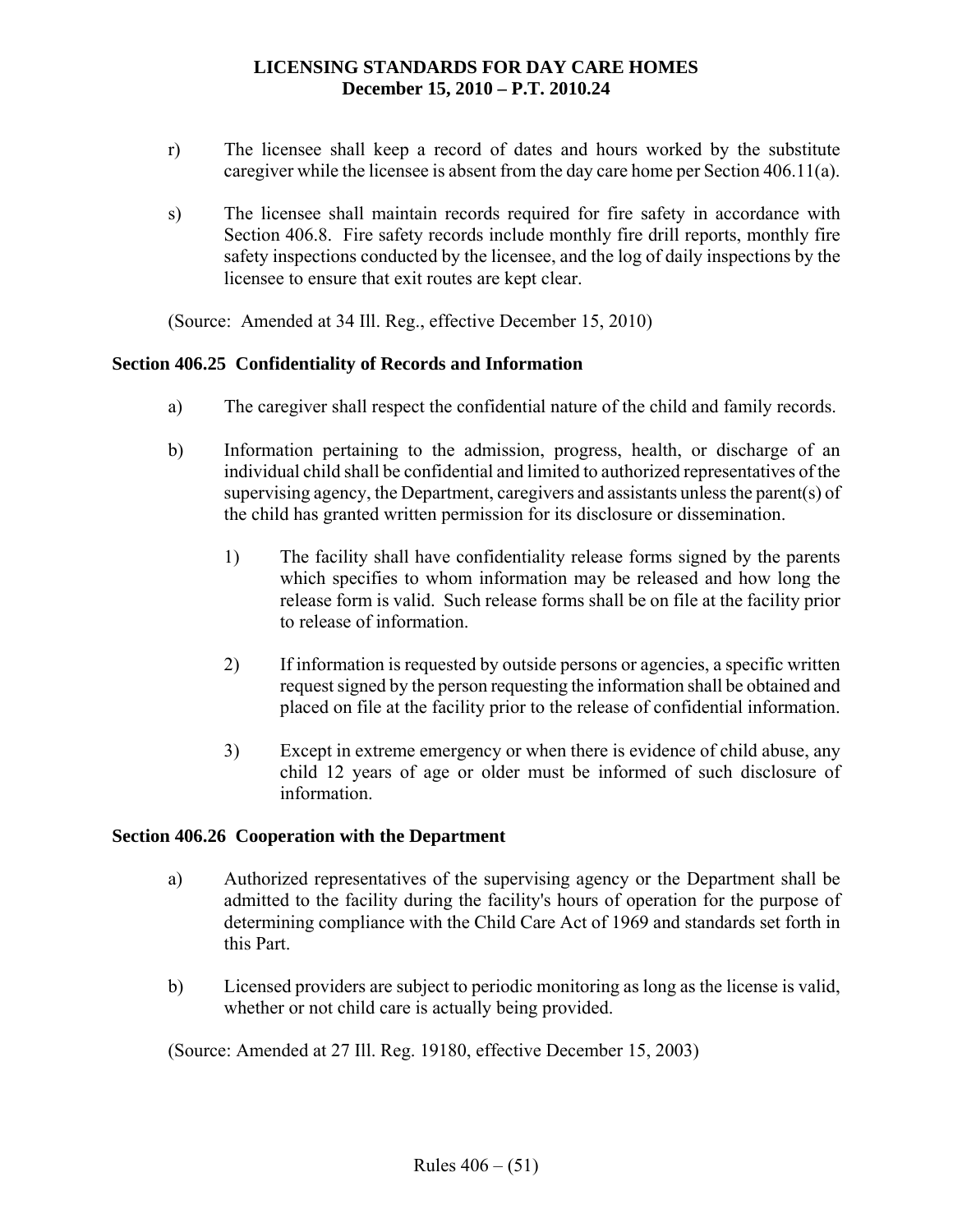# **Section 406.27 Severability of This Part**

If any court of competent jurisdiction finds that any rule, clause, phrase, or provision of this Part is unconstitutional or invalid for any reason whatsoever, this finding shall not affect the validity of the remaining portions of this Part.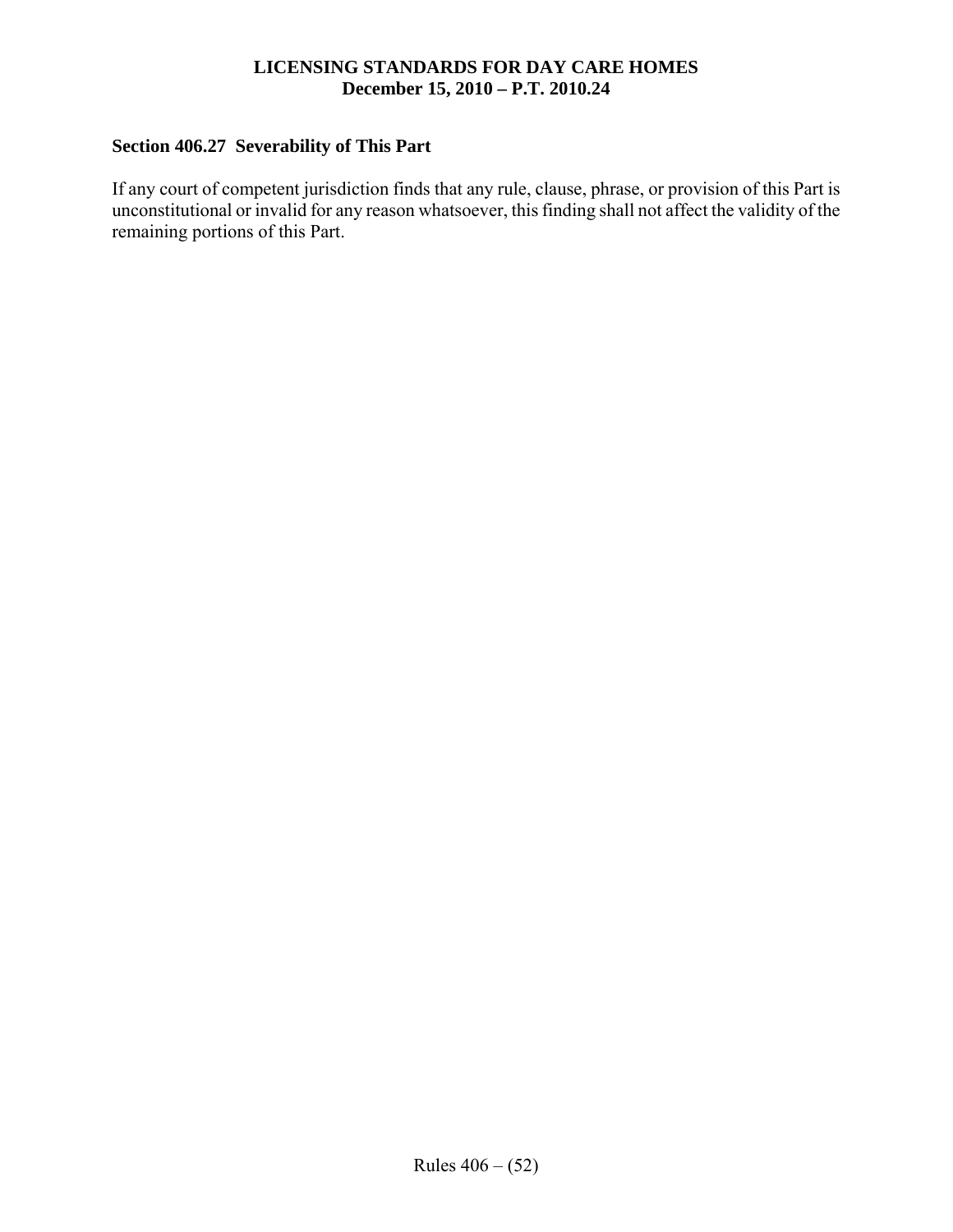| <b>Section 406.APPENDIX A:</b><br><b>MEAL PATTERN CHART FOR CHILDREN</b><br>0-12 MONTHS OF AGE |                                                  |                                  |                                  |  |  |  |  |
|------------------------------------------------------------------------------------------------|--------------------------------------------------|----------------------------------|----------------------------------|--|--|--|--|
| <b>MEAL</b>                                                                                    | <b>Ages 0-4 Months</b><br><b>Ages 4-8 Months</b> |                                  | Ages 8-12 Months                 |  |  |  |  |
| <b>BREAKFAST</b>                                                                               |                                                  |                                  |                                  |  |  |  |  |
| <b>Infant Formula</b><br>(iron fortified)                                                      | $4 - 6$ ounces                                   | $6 - 8$ ounces                   | $6 - 8$ ounces*                  |  |  |  |  |
| <b>Infant Cereal</b><br>(iron fortified)                                                       | $\theta$                                         | $1 - 3$ tablespoons              | $2 - 4$ tablespoons              |  |  |  |  |
| <b>SNACK</b> (Supplement)                                                                      |                                                  |                                  |                                  |  |  |  |  |
| <b>Infant Formula</b><br>(iron fortified)                                                      | $4 - 6$ ounces                                   | $2 - 4$ ounces                   | $2 - 4$ ounces                   |  |  |  |  |
| or full strength fruit<br>or whole fluid milk                                                  | $\overline{0}$<br>$\boldsymbol{0}$               | $2 - 4$ ounces<br>$2 - 4$ ounces | $2 - 4$ ounces<br>$2 - 4$ ounces |  |  |  |  |
| Enriched or whole-grain bread<br>or cracker-type product (suitable                             | $\theta$                                         | $0 - \frac{1}{4}$ slice**        | $0 - \frac{1}{4}$ slice**        |  |  |  |  |
| for infants)                                                                                   | $\overline{0}$                                   | $0 - 2$ crackers**               | $0-2$ crackers**                 |  |  |  |  |
| <b>LUNCH OR SUPPER</b>                                                                         |                                                  |                                  |                                  |  |  |  |  |
| Infant Formula<br>(iron fortified)                                                             | $4 - 6$ ounces                                   | $6 - 8$ ounces                   | $6 - 8$ ounces*                  |  |  |  |  |
| <b>Infant Cereal</b><br>(iron fortified)                                                       | $\boldsymbol{0}$                                 | $1 - 2$ tablespoons              |                                  |  |  |  |  |
| strained fruit and/or vegetable<br>(to total)                                                  | $\boldsymbol{0}$                                 | $1 - 2$ tablespoons              | $3 - 4$ tablespoons              |  |  |  |  |
| Strained meat, fish, poultry, or<br>egg yolk,                                                  | $\boldsymbol{0}$                                 | $0 - 1$ tablespoon**             | $1 - 4$ tablespoons              |  |  |  |  |
| or cheese                                                                                      | $\boldsymbol{0}$                                 | $0 - \frac{1}{2}$ ounce**        | $\frac{1}{2}$ – 2 ounces         |  |  |  |  |
| or cottage cheese, cheese food, or<br>cheese spread                                            | $\boldsymbol{0}$                                 | $0 - 1$ ounce**                  | $1 - 4$ ounces                   |  |  |  |  |

\* or  $6 - 8$  ounces of whole milk and  $0 - 3$  ounces of full strength fruit juice.<br>\*\* These items are suggested, not required. Parents should ask their doctor if

These items are suggested, not required. Parents should ask their doctor if they have questions about what their baby should eat.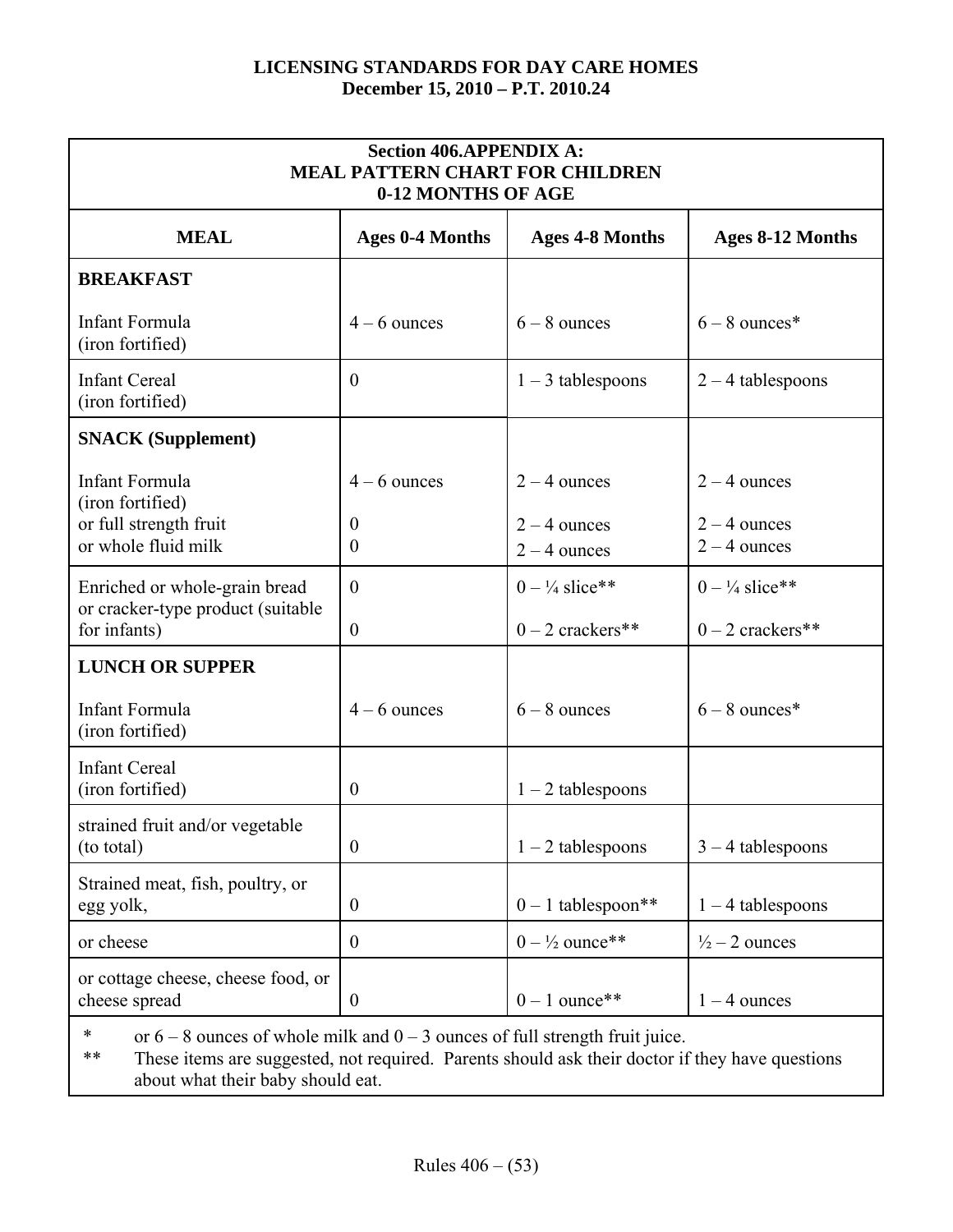This page left intentionally blank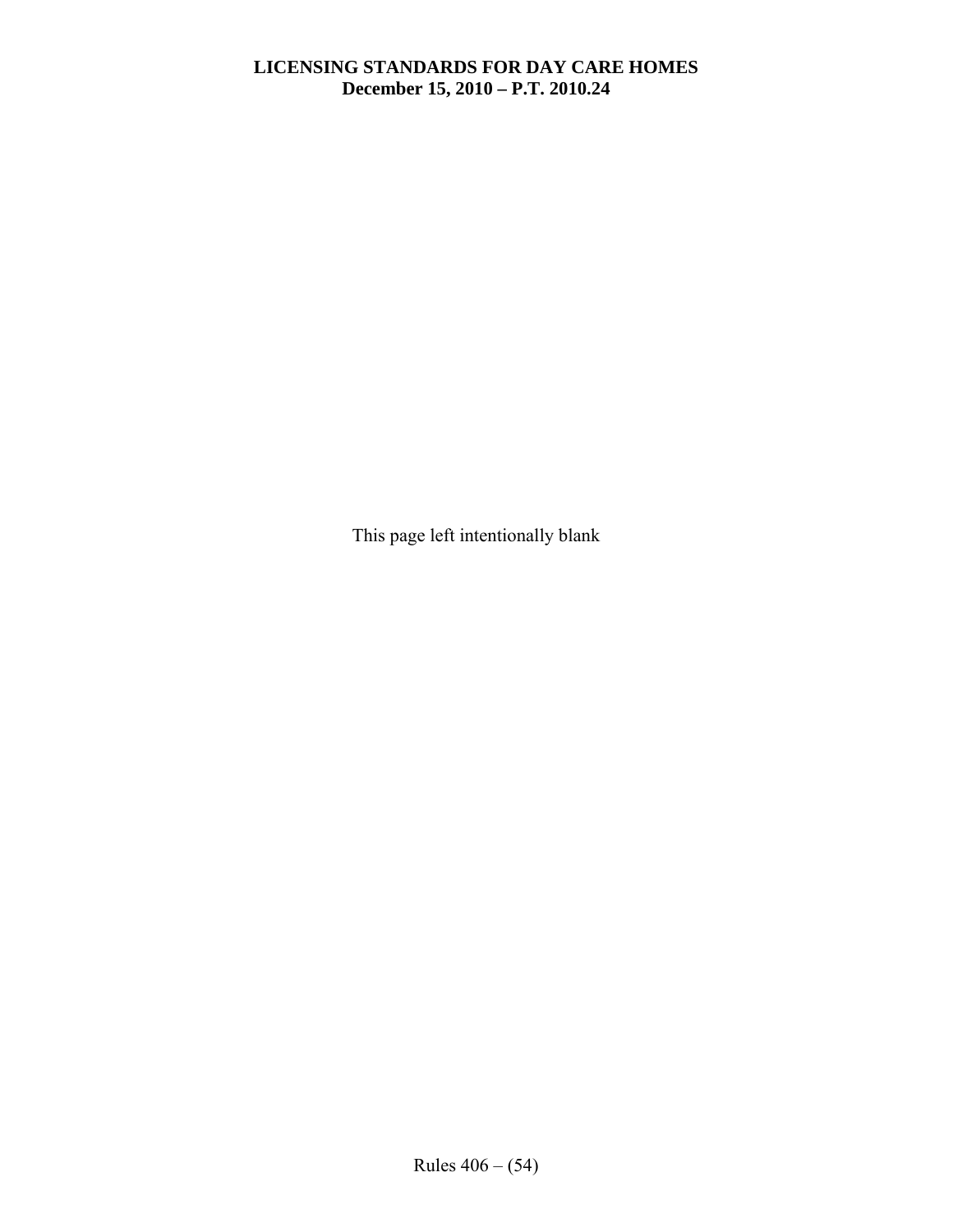| <b>Section 406.APPENDIX B</b><br><b>MEAL PATTERN CHART FOR CHILDREN</b><br><b>OVER ONE YEAR OF AGE</b>                               |                                   |                                   |                               |                                |                            |                             |  |  |
|--------------------------------------------------------------------------------------------------------------------------------------|-----------------------------------|-----------------------------------|-------------------------------|--------------------------------|----------------------------|-----------------------------|--|--|
|                                                                                                                                      | <b>BREAKFAST</b><br>Ages          |                                   |                               | <b>LUNCH/SUPPER</b><br>Ages    |                            |                             |  |  |
|                                                                                                                                      | 1 though<br>2                     | 3 though<br>5                     | 6 though<br>12                | 1 though<br>$\overline{2}$     | 3 though<br>5              | 6 and<br>older <sup>1</sup> |  |  |
| <b>MILK</b>                                                                                                                          |                                   |                                   |                               |                                |                            |                             |  |  |
| Milk, fluid                                                                                                                          | $\frac{1}{2}$ cup <sup>2</sup>    | $\frac{3}{4}$ cup                 | $1 \text{ cup}$               | $\frac{1}{2}$ cup <sup>2</sup> | $\frac{3}{4}$ cup          | $1 \text{ cup}$             |  |  |
| <b>VEGETABLES AND</b><br>FRUITS <sup>4</sup><br>Vegetables(s)<br>and/or fruit(s) or                                                  | $\frac{1}{4}$ cup                 | $\frac{1}{2}$ cup                 | $\frac{1}{2}$ cup             | $\frac{1}{4}$ cup<br>total     | $\frac{1}{2}$ cup<br>total | $\frac{3}{4}$ cup<br>total  |  |  |
| Full-strength vegetable or<br>fruit juice or an equivalent<br>quantity of any combination<br>of vegetable(s), fruit(s), and<br>juice | $\frac{1}{4}$ cup                 | $\frac{1}{2}$ cup                 | $\frac{1}{2}$ cup             |                                |                            |                             |  |  |
| <b>BREAD AND BREAD</b><br>ALTERNATES <sup>3</sup><br>Bread or                                                                        | $\frac{1}{2}$ slice               | $\frac{1}{2}$ slice               | 1 slice                       | $\frac{1}{2}$ slice            | $\frac{1}{2}$ slice        | 1 slice                     |  |  |
| Cornbread, biscuits,<br>rolls, muffins, etc. or                                                                                      | $\frac{1}{2}$ serving             | $\frac{1}{2}$<br>serving          | 1<br>serving                  | $\frac{1}{2}$<br>serving       | $\frac{1}{2}$<br>serving   | $\mathbf{1}$<br>serving     |  |  |
| Cold dry cereal or                                                                                                                   | $\frac{1}{4}$ cup or<br>$1/3$ oz. | $1/3$ cup<br>or $\frac{1}{2}$ oz. | $\frac{3}{4}$ cup or<br>1 oz. |                                |                            |                             |  |  |
| Cooked cereal or                                                                                                                     | $\frac{1}{4}$ cup                 | $\frac{1}{4}$ cup                 | $\frac{1}{2}$ cup             |                                |                            |                             |  |  |
| Cooked pasta or noodle<br>products                                                                                                   | $\frac{1}{4}$ cup                 | $\frac{1}{4}$ cup                 | $\frac{1}{2}$ cup             |                                |                            |                             |  |  |
| Cooked cereal grain or an<br>equivalent quantity of any<br>combination of bread/bread<br>alternate                                   | $\frac{1}{4}$ cup                 | $\frac{1}{4}$ cup                 | $\frac{1}{2}$ cup             |                                |                            |                             |  |  |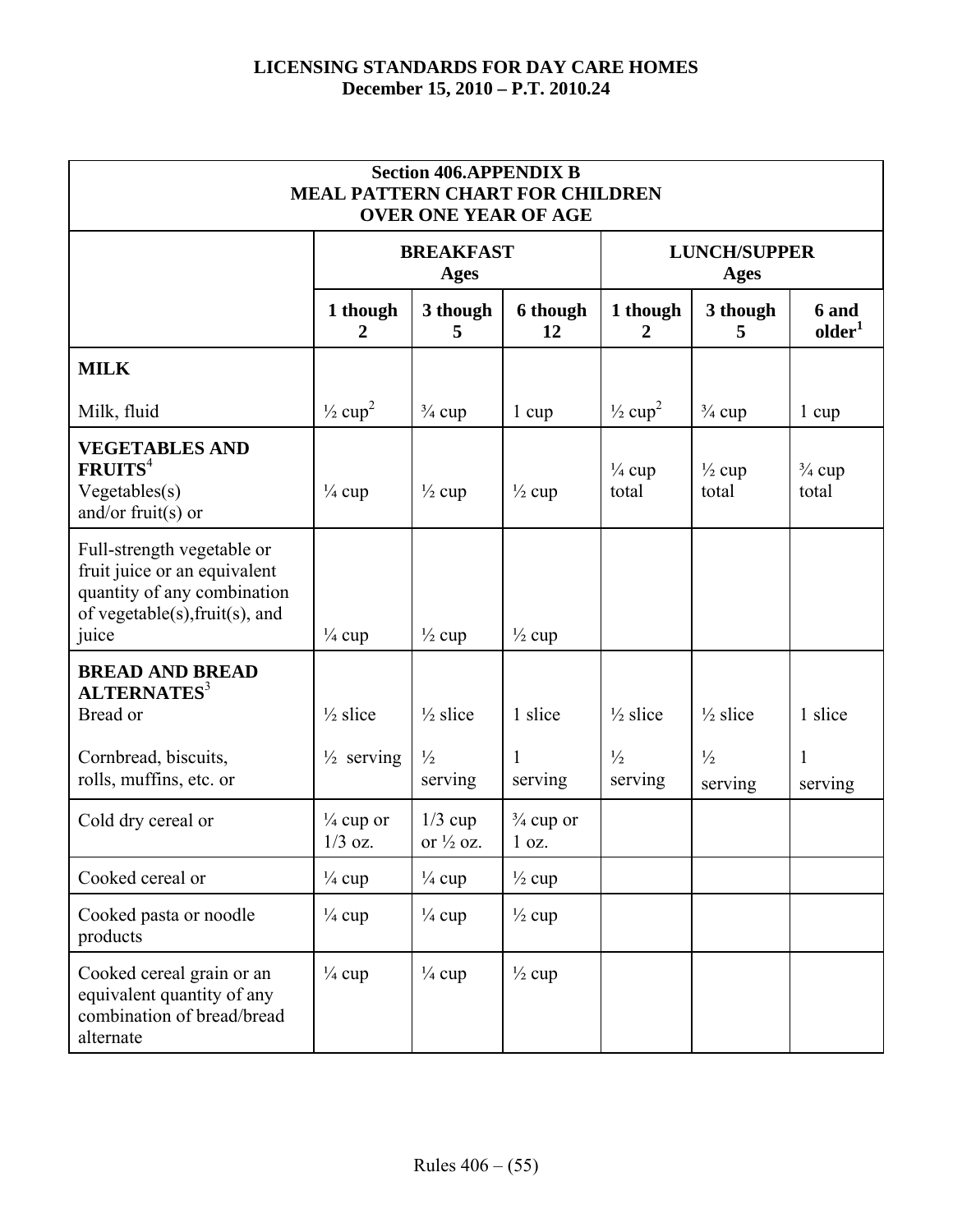| <b>APPENDIX B</b><br><b>MEAL PATTERN CHART FOR CHILDREN</b><br><b>OVER ONE YEAR OF AGE</b>                                                                                                                   |                            |               |                       |                                    |                    |                             |  |  |
|--------------------------------------------------------------------------------------------------------------------------------------------------------------------------------------------------------------|----------------------------|---------------|-----------------------|------------------------------------|--------------------|-----------------------------|--|--|
|                                                                                                                                                                                                              | <b>BREAKFAST</b><br>Ages   |               |                       | <b>LUNCH/SUPPER</b><br><b>Ages</b> |                    |                             |  |  |
|                                                                                                                                                                                                              | 1 though<br>$\overline{2}$ | 3 though<br>5 | <b>6 though</b><br>12 | 1 though<br>$\overline{2}$         | 3 though<br>5      | 6 and<br>older <sup>1</sup> |  |  |
| <b>BREAD AND BREAD</b><br><b>ALTERNATIVES</b><br>(Continued)<br>Cooked pasta or noodle<br>products or cooked<br>cereal grains or an<br>equivalent quantity of any<br>combination of bread/bread<br>alternate |                            |               |                       | $\frac{1}{4}$ cup                  | $\frac{1}{4}$ cup  | $\frac{1}{2}$ cup           |  |  |
| <b>MEAT AND MEAT</b><br><b>ALTERNATES</b> <sup>5</sup>                                                                                                                                                       |                            |               |                       |                                    |                    |                             |  |  |
| Lean meat or<br>poultry or fish or                                                                                                                                                                           |                            |               |                       | 1 oz.                              | $1\frac{1}{2}$ oz. | 2 oz.                       |  |  |
| Cheese or                                                                                                                                                                                                    |                            |               |                       | 1 oz.                              | $1\frac{1}{2}$ oz. | 2 oz.                       |  |  |
| Eggs or                                                                                                                                                                                                      |                            |               |                       | 1 egg                              | 1egg               | 1 egg                       |  |  |
| Cooked dry beans<br>or peas or                                                                                                                                                                               |                            |               |                       | $\frac{1}{4}$ cup                  | $3/8$ cup          | $\frac{1}{2}$ cup           |  |  |
| An equivalent quantity of<br>any combination of<br>meat/meat alternate or                                                                                                                                    |                            |               |                       | 2 tbsp.                            | 3 tbsp.            | 4 tbsp.                     |  |  |
| Peanut butter                                                                                                                                                                                                |                            |               |                       |                                    | $3$ tbsp.          | 4 tbsp.                     |  |  |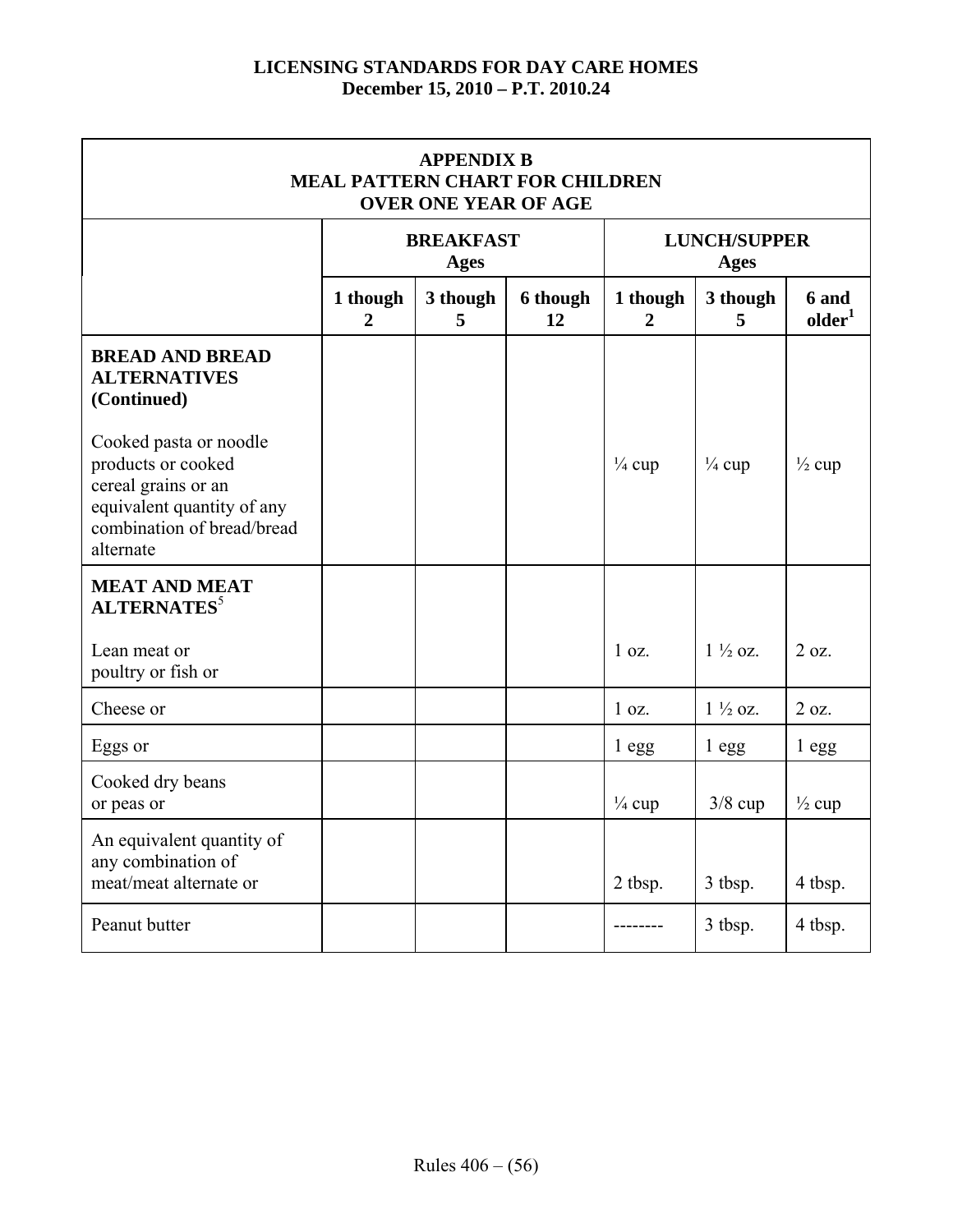# **APPENDIX B MEAL PATTERN CHART FOR CHILDREN OVER ONE YEAR OF AGE**

- (1) Children age 12 and up may be served adult-size portions based on the greater food needs of older boys and girls, but shall be served not less than the minimum quantities specified for children age 6 up to 12.
- (2) For purposes of the requirements outlined, a cup means a standard measuring cup.
- (3) Bread, pasta, or noodle products and cereal grains shall be whole-grain or enriched. Cornbread, biscuits, rolls, muffins, etc., shall be made with whole-grain or enriched meal or flour. Cereal shall be whole-grain or enriched or fortified.
- (4) Serve two or more kinds of vegetables(s) and/or fruits(s). Full strength vegetable or fruit juice may be counted to meet not more than one-half of this requirement.
- (5) Cooked lean meat without bone.

(Source: Amended at 32 Ill. Reg., effective July 1, 2008)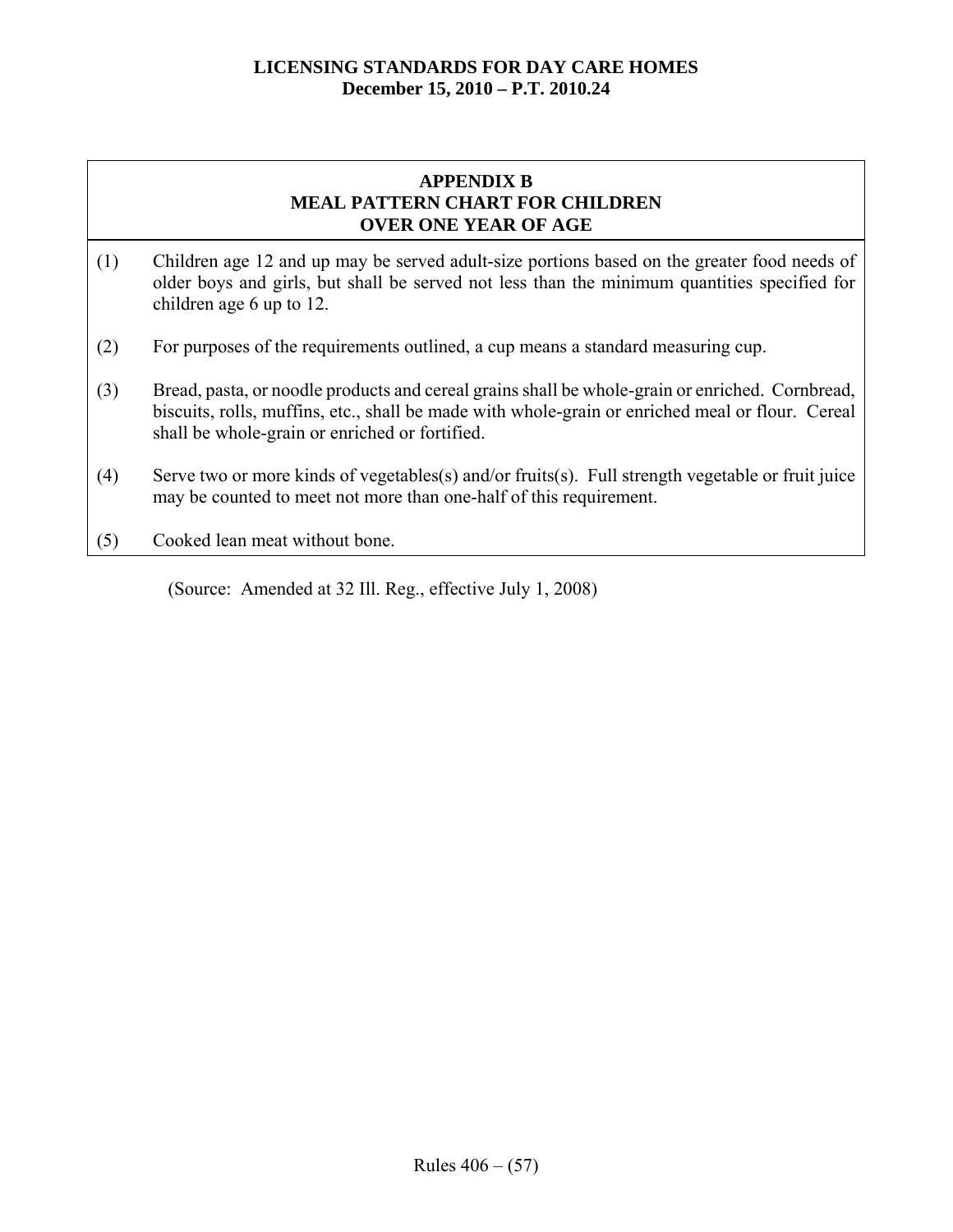This page intentionally left blank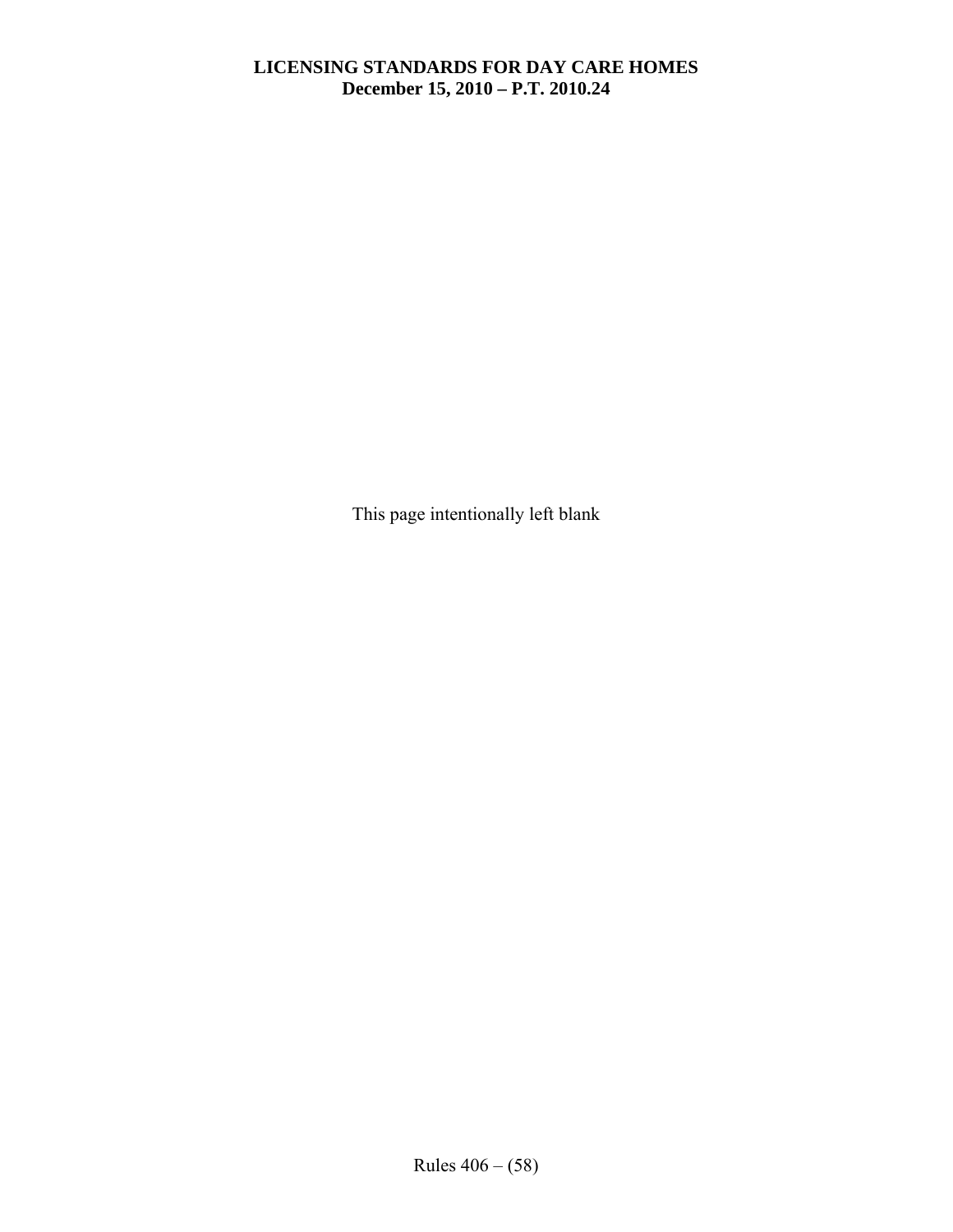#### **Section 406.APPENDIX C**

# **Background of Abuse, Neglect, or Criminal History Which May Prevent Licensure or Employment in a Day Care Home**

A. The Department makes the presumption that an individual who has been determined to be a perpetrator of child abuse or neglect involving the allegations listed below, as defined in Appendix B, Child Abuse and Neglect Allegations of 89 Ill. Adm. Code 300, Reports of Child Abuse and Neglect is not suitable for work that allows access to children.

> Death Head injury, brain damage or skull fracture or hematoma Internal injuries Wounds (gunshot, knife, or puncture) Torture Sexually transmitted diseases Sexual penetration Sexual molestation Sexual exploitation Failure to thrive Malnutrition Medical neglect of disabled infant

A single indicated report of child abuse or neglect that resulted in serious injury to the child, regardless of the allegations involved

More than one indicated report involving any of the following allegations, regardless of severity:

Burns or scalding Poison or noxious substances Bone fractures Cuts, bruises, welts, abrasions and injuries Human bites Sprains or dislocations Tying or close confinement Substance misuse Mental and emotional impairment Substantial risk of physical injury Inadequate supervision Abandonment or desertion Medical neglect Lock-out Inadequate food Inadequate shelter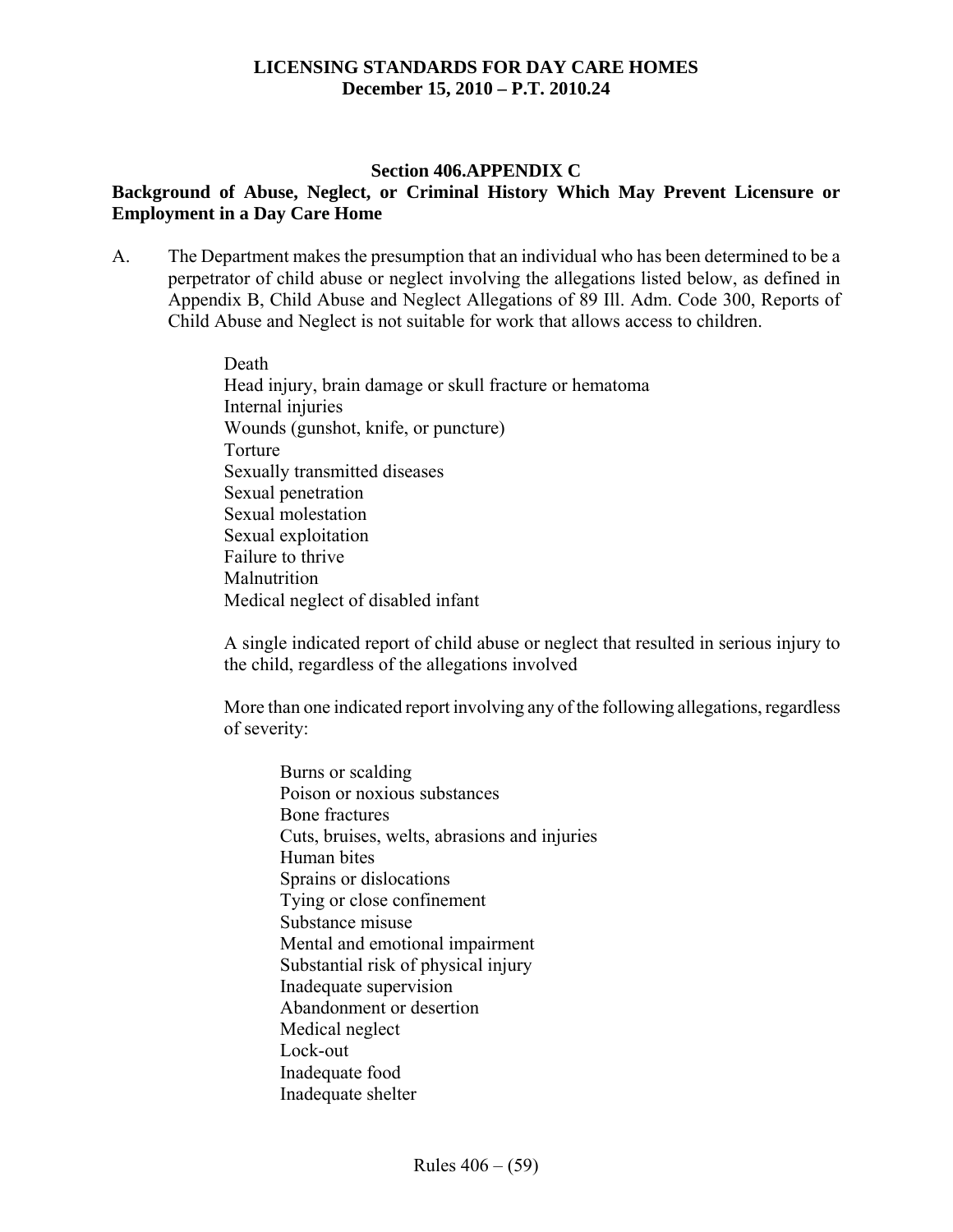Inadequate clothing Environmental neglect

If the licensees/license applicants believes there are unusual circumstances that should be considered to mitigate the presumption of unsuitability, the licensees/license applicants may request a waiver of the presumption of unsuitability. Materials to be considered are to be submitted to the licensing entity.

### **B. Criminal Convictions Which Prevent Licensure or Employment**

If any person subject to background checks has been included in the Statewide Child Sex Offender Database or convicted of committing or attempting to commit one or more of the following serious criminal offenses under the Criminal Code of 1961 [720 ILCS 5] or under any earlier Illinois criminal law or code or an offense in another state, the elements of which are similar and bear a substantial relationship to any of the criminal offenses specified below, this conviction will serve as a bar to receiving a license or permit to operate as a child care facility and from obtaining employment or continuing in employment in a licensed child care facility that allows access to children as part of the duties.

The offenses that serve as a bar to licensure, residence in a family home in which a child care facility operates, or employment that allows access to children in any child care facilities subject to licensing include:

# OFFENSES DIRECTED AGAINST THE PERSON

#### **HOMICIDE**

Murder Solicitation of murder Solicitation of murder for hire Intentional homicide of an unborn child Voluntary manslaughter of an unborn child Involuntary manslaughter Reckless homicide Concealment of a homicidal death Involuntary manslaughter of an unborn child Reckless homicide of an unborn child Drug induced homicide

#### KIDNAPPING AND RELATED OFFENSES

Kidnapping Aggravated kidnapping Aggravated unlawful restraint Forcible detention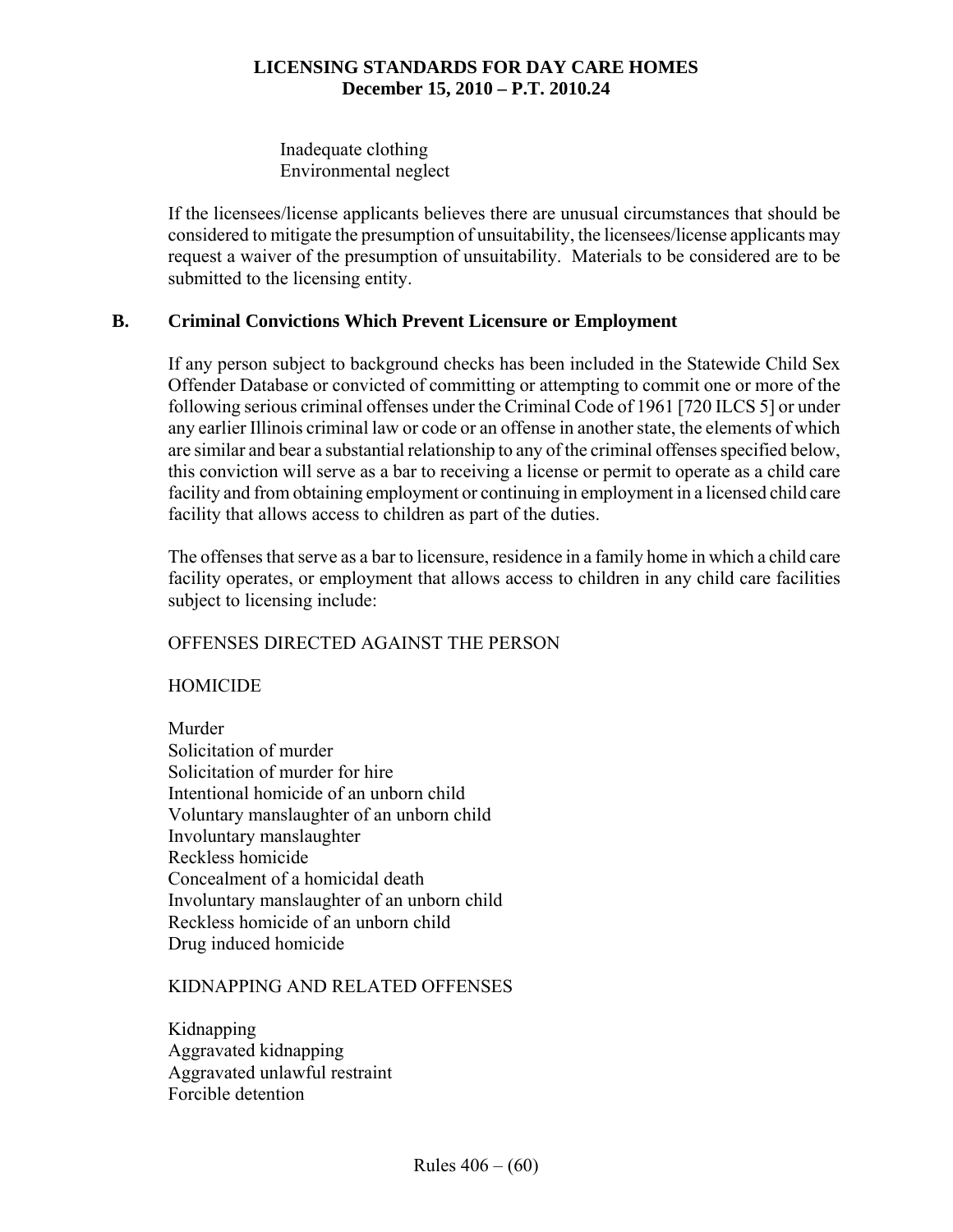Child abduction Aiding and abetting child abduction Harboring a runaway

#### SEX OFFENSES

Indecent solicitation of a child Indecent solicitation of an adult Public indecency Sexual exploitation of a child Custodial sexual misconduct Presence within school zone by child sex offenders Approaching, contacting, residing, or communicating with a child within a public park zone by child sex offenders Sexual relations within families Prostitution Soliciting for a prostitute Soliciting for a juvenile prostitute Solicitation of a sexual act Pandering Keeping a place of prostitution Keeping a place of juvenile prostitution Patronizing a prostitute Patronizing a juvenile prostitute Pimping Juvenile pimping Exploitation of a child **Obscenity** Child pornography Harmful material Tie-in sales of obscene publications to distributors Posting of identifying information on a pornographic Internet site

# BODILY HARM

Heinous battery Aggravated battery with a firearm Aggravated battery of a child Tampering with food, drugs, or cosmetics Hate crime Stalking Aggravated stalking Threatening public officials Home invasion Vehicular invasion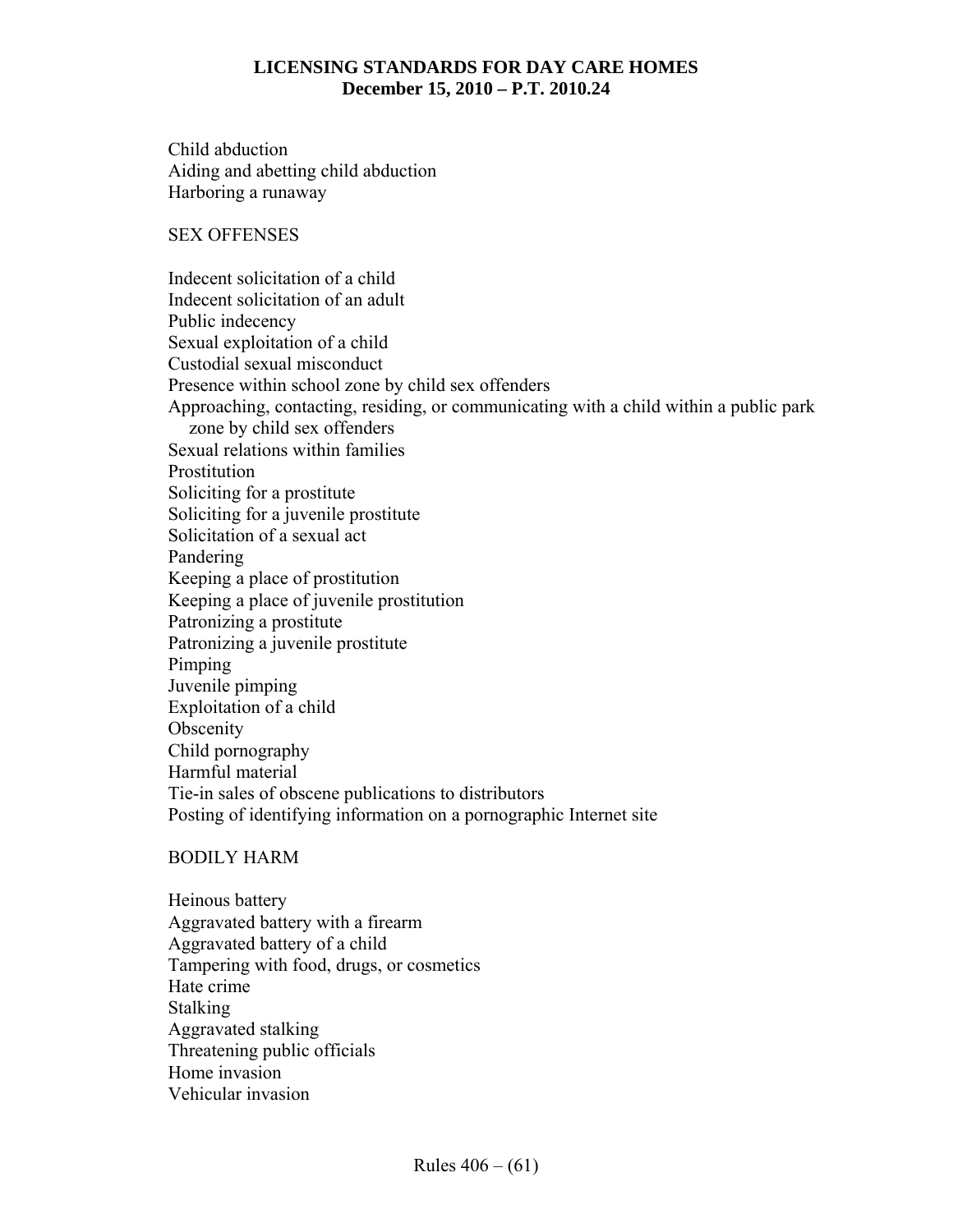Criminal sexual assault Aggravated criminal sexual assault Predatory criminal sexual assault of a child Criminal sexual abuse Aggravated sexual abuse Criminal transmission of HIV Criminal neglect of an elderly or disabled person Child abandonment Endangering the life or health of a child Ritual mutilation Ritualized abuse of a child Drug induced infliction of great bodily harm

Refer to Appendix A of Part 385 for additional convictions that bar licensure of or employment in a child care facility.

(Source: Added at 30 Ill. Reg. 18280, effective November 13, 2006)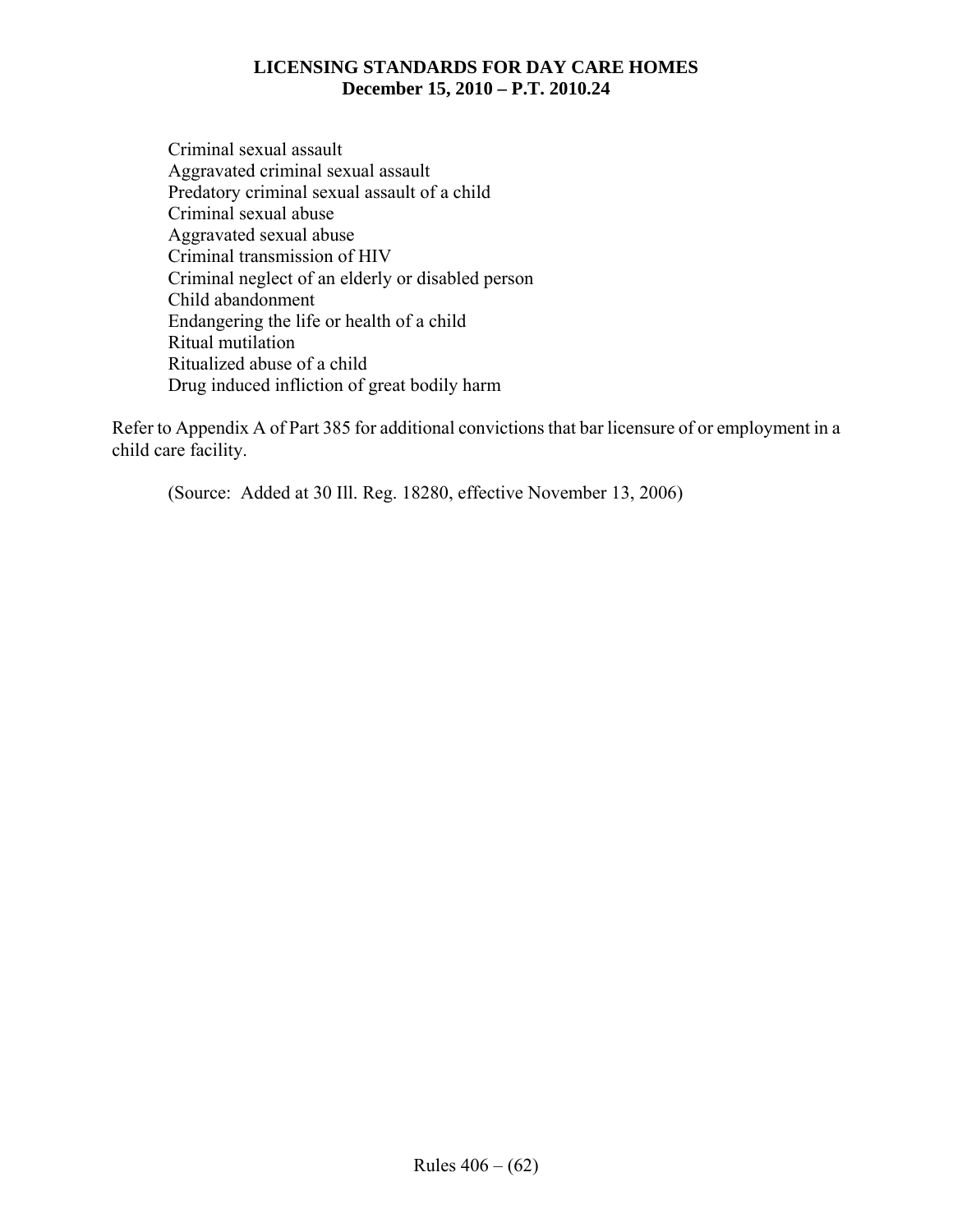# **Section 406.APPENDIX D Pre-Service and In-Service Training**

- a) Entities that may provide pre-service and in-service training to meet the requirements of this Part include, but are not limited to:
	- 1) colleges and universities
	- 2) child care resource and referral agencies
	- 3) Illinois Department of Public Health or local health departments
	- 4) Office of the State Fire Marshal or local fire department
	- 5) Illinois Department of Children and Family Services
	- 6) Illinois Department of Human Services
	- 7) state or national child care or child advocacy organizations
	- 8) national, state or local family day care home associations
	- 9) Child and Adult Care Food Program sponsors
	- 10) Healthy Child Care Illinois nurses
	- 11) American Red Cross, American Heart Association and other providers of first aid and CPR training that have been approved by the Illinois Department of Public Health
- b) Topics or courses to meet the in-service training requirements include, but are not limited to:
	- 1) child care and child development
	- 2) guidance and discipline
	- 3) first aid and CPR
	- 4) symptoms of common childhood illness
	- 5) food preparation and nutrition
	- 6) health and sanitation
	- 7) small business management
	- 8) child abuse and neglect
	- 9) working with parents and families
	- 10) caring for children with disabilities
	- 11) information about asthma and its management
	- 12) SIDS education
	- 13) service obligations under the federal Americans With Disabilities Act (ADA)
	- 14) Shaken Baby Syndrome
	- 15) Mandated Reporter Training
- c) Pre-service and in-service training may be acquired through the following:
	- 1) attending college or university or vocational school classes (Clock hours spent in the classroom are counted.)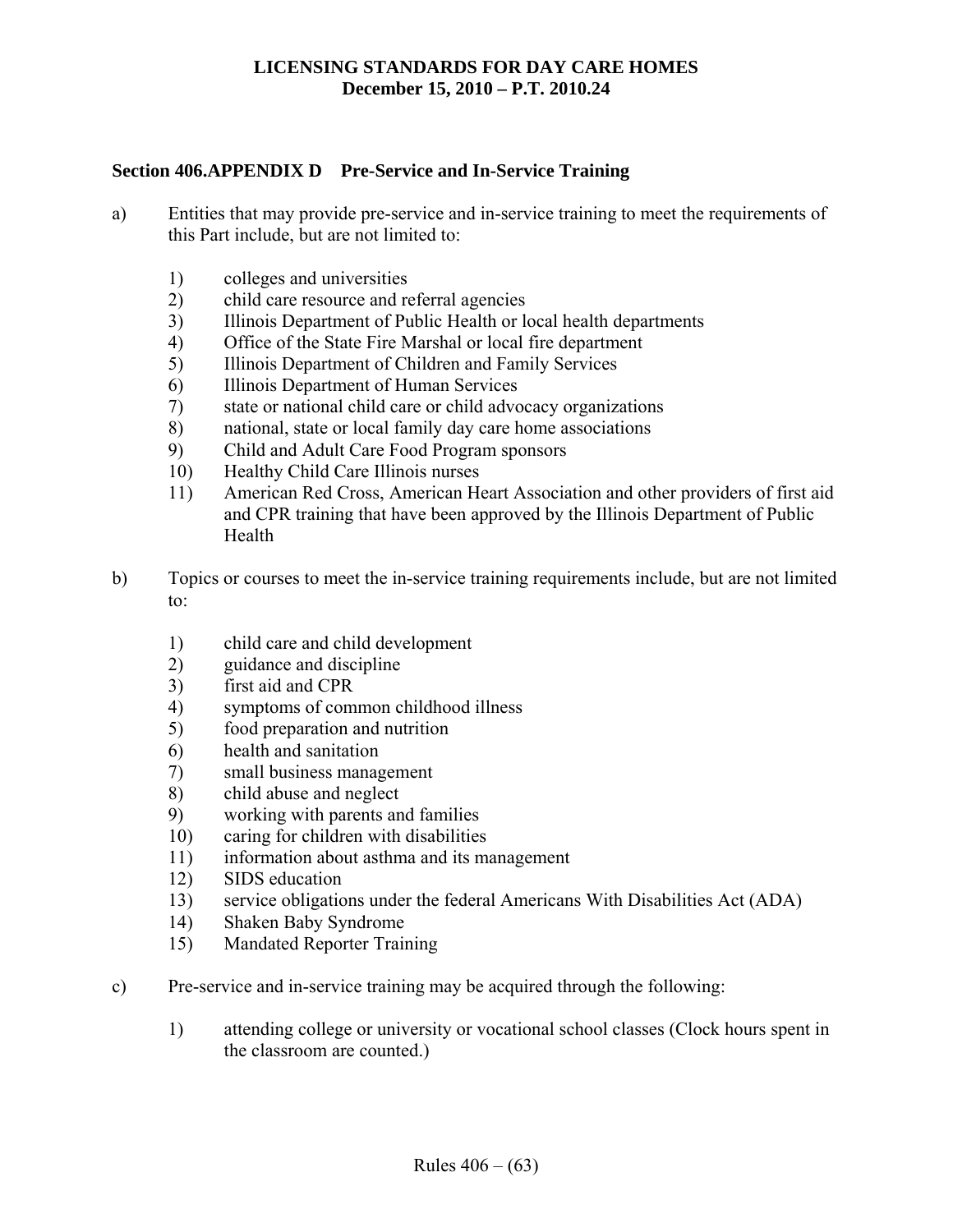- 2) attending conferences or workshops (Certificate or other proof of attendance, clock hours and subject matter is required.)
- 3) attending state or local child care association meetings when a specific training program is provided by a guest speaker or group member (Documentation of attendance, subject matter and clock hours is required.)
- 4) in-home training by a Child and Adult Care Food Program sponsor representative, nurse or other trainer (Documentation must include the topic and the clock hours.)
- 5) self-study materials provided by a child care resource and referral (CCR&R) agency (Certification of clock hours must be secured from the CCR&R.)
- 6) internet home study programs if the internet site provides documentation of use and number of clock hours
- 7) mandated reporter training may be acquired through the Department's website at: <https://www.dcfstraining.org/manrep/index.jsp>
- 8) viewing of the approved video offered by the National Institutes of Health Back to Sleep Campaign for SIDS and sleeping position of infants

The training instructor, speaker or president of the child care organization sponsoring the training may sign the documentation of completion. The child care resource and referral (CCR&R) agency must sign and provide documentation of completion for self-study materials, and the internet site must provide documentation for home study programs.

- d) Licensed providers shall complete 15 clock hours of in-service training per period of the licensing year. Caregivers obtaining clock hours in excess of the required 15 clock hours per year may apply up to 5 clock hours to the next year's training requirements.
- e) Courses/training approved by the Department in caring for children with disabilities must include the following components:
	- Introduction to Inclusive Child Care
	- Understanding Child Development in Relation to Disabilities
	- Building Relationships with Families
	- Preparing for and Including Young Children in the Child Care Setting
	- Community Services for Young Children with Disabilities (including Early Intervention services)

(Source: Amended at 34 Ill. Reg., effective December 15, 2010)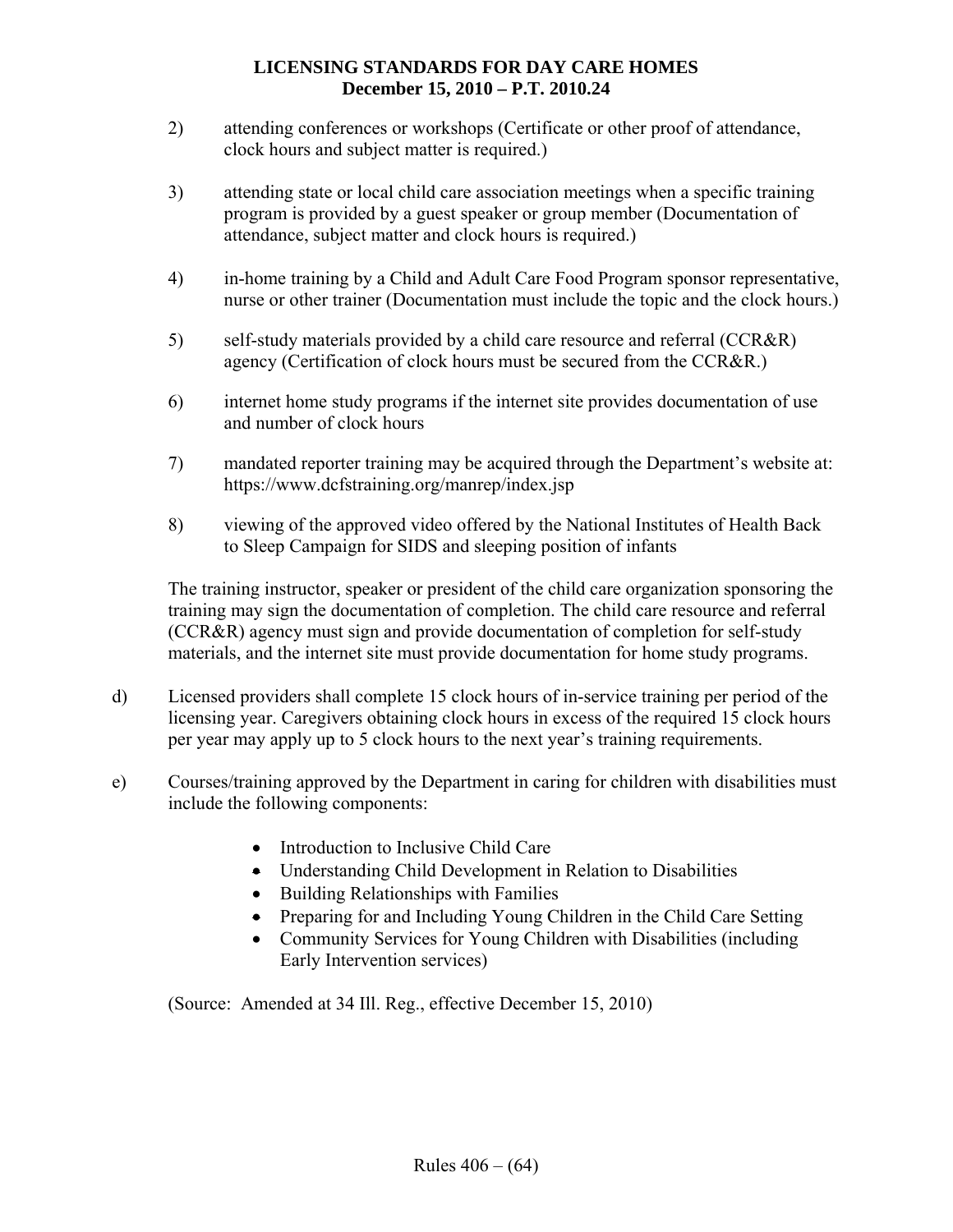# **APPENDIX E List of Items for Fire Safety Inspection**

The Department shall notify the Office of the State Fire Marshal (OSFM) of the name and address of a day care home licensure initial applicant. The following list of items shall be inspected by OSFM, or by a Department or supervising agency licensing representative trained by OSFM to conduct fire safety inspections for license renewal or annual monitoring visits:

- 1. The paths of escape including doors and escape windows from the home are kept operable and clear from obstruction (see Section 406.8(a)(22)(A))
- 2. Smoke detectors are provided on each level of the home (including basements and second floors even if they are not used for child care) and in any room where children are allowed to nap or sleep
- 3. All smoke detectors are less than 10 years old and functioning properly (detected by pushing the test button) (see Section  $406.8(a)(4)(A)$ )
- 4. Locks and deadbolts on exit doors are operable without the use of a key, tool or special knowledge to open the door from inside the home to exit to the outside (see Section  $406.8(a)(22)(F)$ )
- 5. Occupants shall be able to escape the home without having to activate more than 2 releasing devices (e.g., door knobs, deadbolts, thumb-turn lock) on any exit door (see Section 406.8(a)(22)(F)
- 6. Bathroom doors shall be able to be opened by a caregiver from outside the room if necessary (see Section  $406.8(a)(22)(D)$ )
- 7. Closet doors shall be able to open from inside the closet without the use of a key (see Section  $406.8(a)(22)(E)$ )
- 8. Paths of escape from the home shall have operable lighting if needed (light bulbs are in place and functioning) (see Section  $406.8(a)(22)(C)$ )
- 9. Protective covers for all electrical receptacles are provided in areas used by children (see Section 406.8(a)(3))
- 10. Heating sources in spaces occupied by children is separated by partitions, screens, or other means to protect children from hot surfaces and open flames (see Section 406.8(a)(8))
- 11. Carbon monoxide detectors are installed and operable in areas occupied by children (see Section 406.8(a)(5))